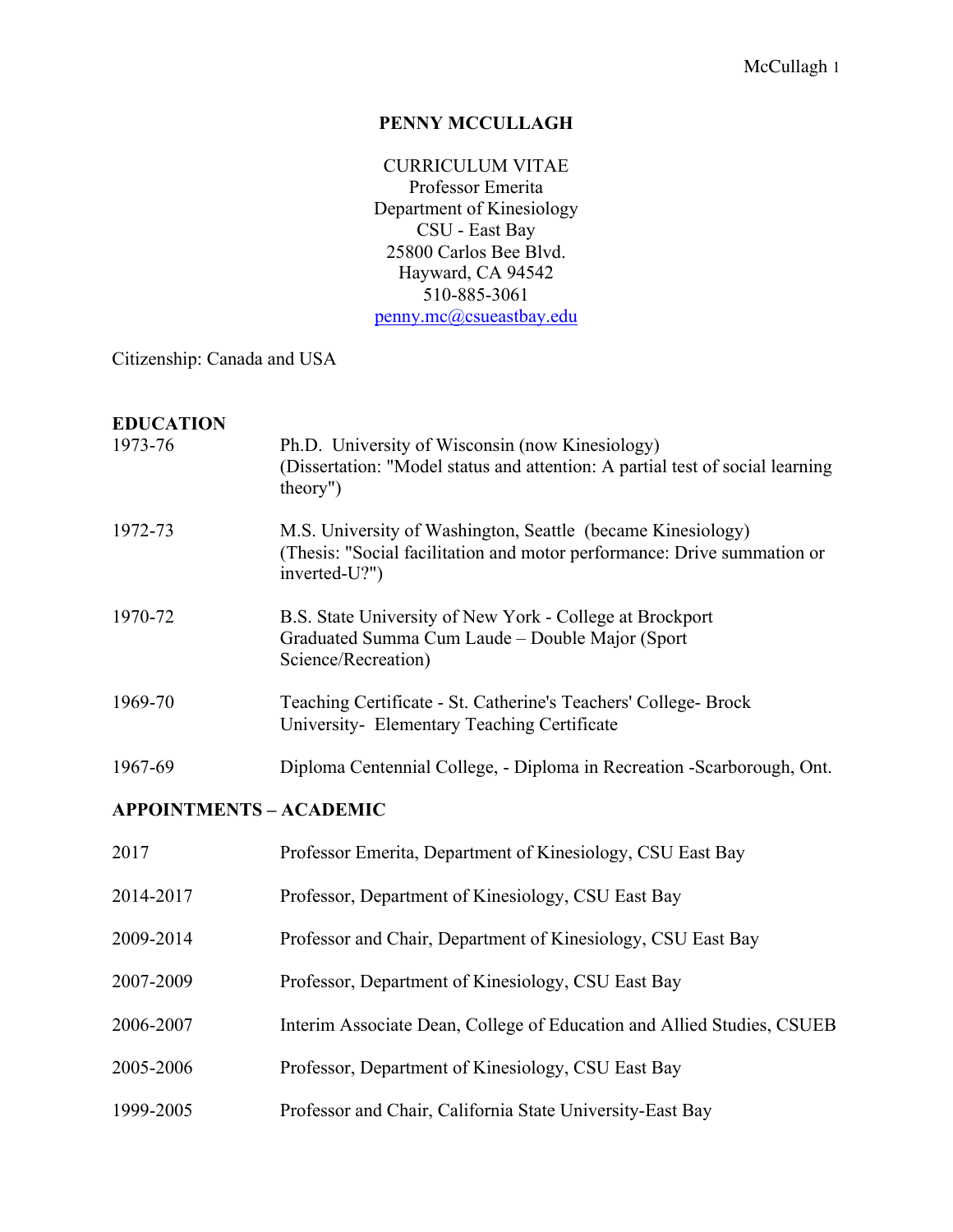| 1992-1999 | <b>Associate Professor - Department of Kinesiology</b><br>University of Colorado, Boulder                                                                        |
|-----------|------------------------------------------------------------------------------------------------------------------------------------------------------------------|
| 1997-98   | Sabbatical from CU -<br>Visiting Lecturer- Dept. of Kinesiology - San Francisco State University<br>Attended class with Dr. Albert Bandura - Stanford University |
| 1985-1992 | Assistant Professor - Department of Kinesiology, University of Colorado,<br>Boulder                                                                              |
| 1985-1999 | Associate Member - Institute of Cognitive Science - University of<br>Colorado, Boulder                                                                           |
| 1982-85   | Research Associate - University of Colorado, Boulder while working<br>outside the University                                                                     |
| 1981-82   | Lecturer - University of Colorado, Boulder                                                                                                                       |
| 1980      | Project Assistant - Decision Development Corp. - Sacramento, CA                                                                                                  |
| 1977-81   | Research Associate - University of California, Davis                                                                                                             |
| 1977-79   | Lecturer - Department of Physical Education, California State University -<br>Sacramento                                                                         |
| 1976-77   | Faculty Appointment (Sabbatical Replacement) – Department of Physical<br>Education, University of California, Davis                                              |
| 1973-74   | Research Assistant - Motor Behavior Lab - University of Wisconsin                                                                                                |
| 1972-73   | Teaching Assistant - University of Washington                                                                                                                    |

# **MAJOR LEADERSHIP POSITIONS** (Additional listed elsewhere)

| Site Director Annual NASPSPA Conference                                 |
|-------------------------------------------------------------------------|
| Site Director Annual NASPSPA Conference                                 |
| President – Association for Applied Sport Psychology (AASP)             |
| Selected as outside Chair -Department of Kinesiology - CSU East Bay     |
| 20 Faculty Members – Program included Athletics – 4 staff               |
| President – North American Society for Psychology or Sport and Physical |
| Activity (NASPSPA)                                                      |
| President – Division 47 – American Psychological Association (APA)      |
| Interim Associate Dean – College of Education and Allied Studies        |
| Professor and Chair – Department of Kinesiology – 700 plus majors – 10  |
| full-time and 25 part-time faculty and 6 staff                          |
| Selected to serve on Planning for Distinction: Program Prioritization - |
| <b>Instructional Program Task Group</b>                                 |
|                                                                         |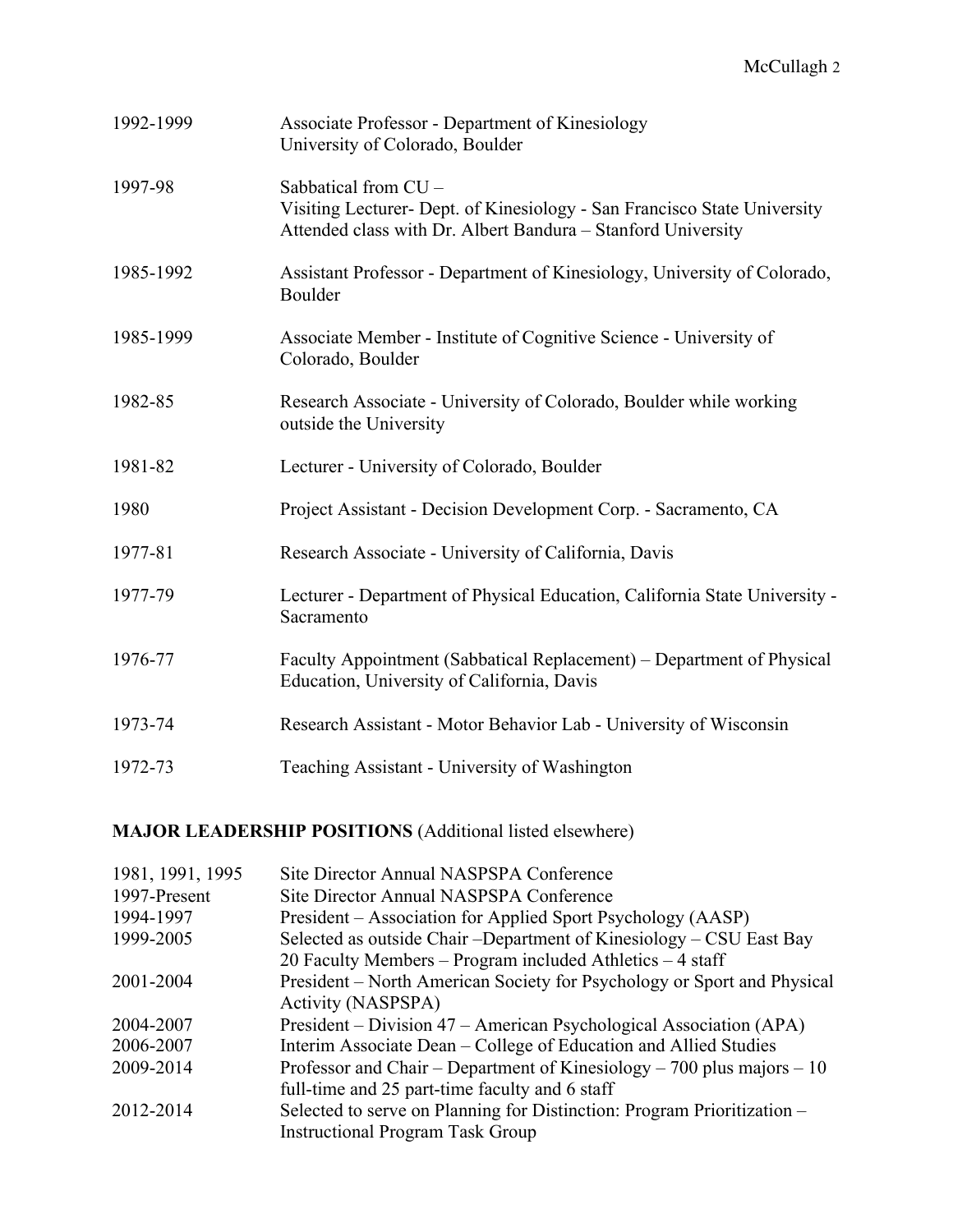| 2014-2015        | President, American Kinesiology Association (AKA)                                                |
|------------------|--------------------------------------------------------------------------------------------------|
| 2014-Present     | College of Education and Allied Studies - Senior Faculty Member to                               |
|                  | oversee the Retention, Tenure and Promotion process within the college                           |
|                  | I serve at the pleasure or the Dean to help individuals through the RTP                          |
|                  | process. I was instrumental in getting dossiers into an online format,                           |
|                  | helping review and modify the College's Guidelines for professional                              |
|                  | achievements, and quarterly professional development meetings with the                           |
|                  | Dean and RTP candidates within the college. This work is also recognized                         |
|                  | in the College of Education's accreditation process.                                             |
| 1981, 1991, 1995 | Site Director Annual NASPSPA Conference                                                          |
| 1997-Present     |                                                                                                  |
| 2021-Present     | Executive Director, North American Society for the Psychology of Sport<br>and Physical Activity. |

## **RESEARCH INTERESTS**

Primary

Observational learning - particular interests focus the impact of models or video on learning, developmental and psychological considerations in sport, exercise and rehabilitation settings. Secondary

Mental imagery; psychological factors related to exercise, stress and injuries exercise motivation; participation motives in youth sport and adult exercisers.

## **RESEARCH AWARDS/PROFESSIONAL HONORS**

**McCullagh, P.**, Stiehl, J. & Weiss, W.R. (1990). "Developmental modeling effects on the quantitative and qualitative aspects of motor performance." For each annual volume, the Research Quarterly for Exercise and Sport chooses a paper that is

an "outstanding contribution to scholarship and likely to effect theory and/or practice." The 1990 Research Consortium Research Award was awarded to the following article.

**McCullagh, P.** Selected as Scholar for the Annual Gerald P. D'Agostino Memorial Lecture (Distinguished Alumni Award). State University of New York at Brockport. March, 1996.

**McCullagh, P.** Received President's Award, North American Society for the Psychology of Sport and Physical Activity. June 1998. For outstanding contributions to the society.

**McCullagh, P.** Fellow, Research Consortium, American Alliance of Health, Physical Education, Recreation and Dance. March, 1998.

**McCullagh, P.** Fellow, Association for the Advancement of Applied Sport Psychology, October, 1991. (FAAASP)

**McCullagh, P.** Certified Consultant, Association for the Advancement of Applied Sport Psychology, 1992 (CCAASP)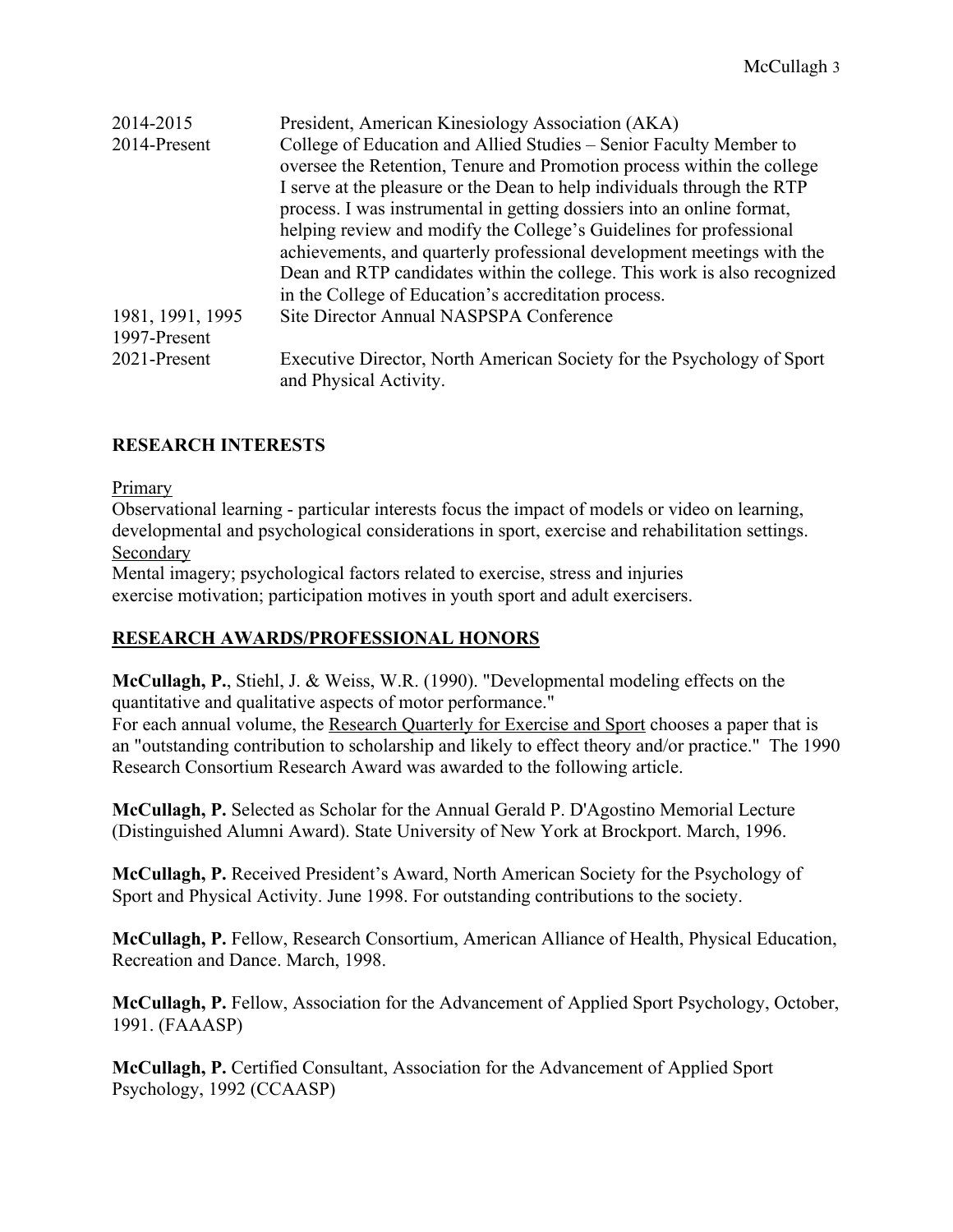**McCullagh, P.** Fellow, Division 47- Exercise and Sport Psychology, American Psychological Association, 1993. (FAPA)

**McCullagh, P.** Active Fellow (#431) in National Academy of Kinesiology. (Induction ceremony September, 2002) (FNAK)

**McCullagh, P.** (2005). Invited as Commencement Speaker, Centennial College. Declined due to conflict of dates with other professional obligations.

**McCullagh, P.** (2005). Nominated for an Ontario Premier Award for college alumni "for their outstanding contributions professionally."

Selected and interviewed as one of eight women leaders or "trailblazers" who significantly influenced the development of the Sport and Exercise Psychology field. In Krane, V., & Whaley, D.E. (2010). Quiet competence: Writing women into the history of Sport and Exercise Psychology. *The Sport Psychologist*. *18*, 349-372 and in Whaley, D.E., & Krane, V. (2012). Resilient excellence: Challenges faced by trailblazing women in U.S. Sport Psychology. *Research Quarterly for Exercise and Sport. 83, 65-76.*

**McCullagh, P.** (2015). Outstanding Tenured Researcher, CSU East Bay, Provost's Award, Week of Scholarship.

**McCullagh, P.** (2020). Selected as fifth speakers in "Legends of Sport Psychology Series. McGill University. July 8. Reflections on Leadership Over a 50 Year Career in Sport Psychology.

## **RESEARCH**

## Articles/Reviews/Chapters

- 1. Livingston, M.V., Landers, D.M., & Dorrance nee (**McCullagh, P.**) (1974). A comparison of coacting individual's motor performance for varying combinations of initial ability. Research Quarterly, 45, 310-317.
- 2. **McCullagh, P.**, & Landers, D.M. (1975). A comparison of the audience and coaction paradigms. Psychology of Sport and Motor Behavior II, 209-220.
- 3. Wallace, S.A., & **McCullagh, P.** (1975). Retrieval factors in short term motor memory. Psychology of Sport and Motor Behavior II, 457-463.
- 4. **McCullagh, P.**, & Landers, D.M. (1976). Size of audience and social facilitation, Perceptual and Motor Skills, 42, 1067-1070.
- 5. Stelmach, G.E., Kelso, J.A.S., & **McCullagh, P.** (1976). Preselection and response biasing in short-term motor memory. Memory & Cognition, 4, 62- 66.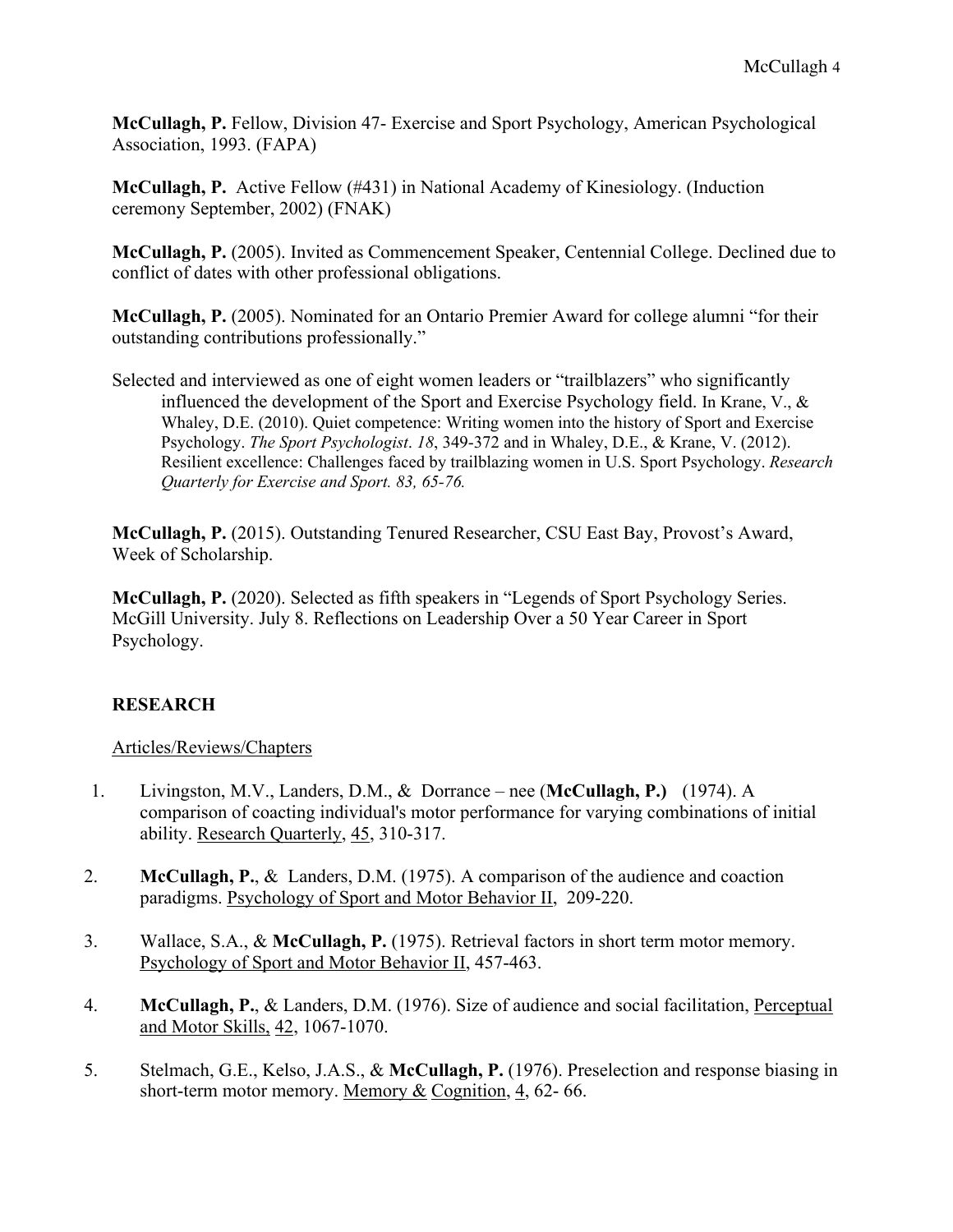- 6. Landers, D.M., & **McCullagh, P.** (1976). Social facilitation and motor performance. In J.F. Keogh (Ed.), Exercise and sport sciences reviews (Vol. 4).(pp. 125-162). Santa Barbara: Journal Publishing Affiliates.
- 7. **McCullagh, P**. (1978). Social psychological considerations in performance. In F. Wilt, T. Ecker, & J.G. Hay (Eds.), Championship track & field for women. New York: Parker Publishing Co.
- 8. **McCullagh, P.** (1986). Model status as a determinant of observational learning and performance. Journal of Sport Psychology, 8, 319-331.
- 9. **McCullagh, P.** (1987). Model similarity effects on motor performance. Journal of Sport Psychology, 9, 249-260.
- 10. Benedetti, C.L., & **McCullagh, P.** (1987). Post-knowledge of results delay: Effect of interpolated activity on learning and performance. Research Quarterly for Exercise and Sport, 58, 375-381.
- 11. **McCullagh, P.**, & Little, W.S. (1989). A comparison of modalities in modeling. Human Performance, 2 , 101-111.
- 12. Little, W.S., & **McCullagh, P.** (1989). A comparison of motivational orientation and modeled instructional strategies: The effects of knowledge of performance and knowledge of results. Journal of Sport and Exercise Psychology, 11, 41-53.
- 13. **McCullagh, P.**, Weiss, M.R., & Ross, D. (1989). Modeling considerations in motor skill acquisition and performance: An integrated approach. In K. B. Pandolf (Ed.) Exercise and sport sciences reviews. (Vol. 17). (pp. 475- 513). Baltimore: Williams & Wilkins.
- 14. Blackwell, B., & **McCullagh, P.** (1990). Relationship of athletic injury to life stress, competitive anxiety and coping resources. Athletic Training, The Journal of the National Athletic Training Association, 25 23-27.
- 15. **McCullagh, P.**, & Little, W.S. (1990). Demonstrations and knowledge of results in motor skill acquisition. Perceptual and Motor Skills, 71,735-742.
- 16. **McCullagh, P.**, Stiehl, J., & Weiss, M.R. (1990). Developmental modeling effects on the quantitative and qualitative aspects of motor performance. Research Quarterly for Exercise and Sport, 61, 344-350.
- 17. North, T.C., **McCullagh, P.**, & Tran, Z.V. (1990). The effects of exercise on depression. In. K.B. Pandolf (Ed.) Exercise and sport sciences reviews, (Vol. 18), (pp. 379-415). Baltimore: Williams & Wilkins.
- 18. **McCullagh, P.**, & Caird, J. (1990). Correct and learning sequence models and the use of model knowledge of results to enhance acquisition and retention of a motor skill. Journal of Human Movement Studies, 18, 107-116.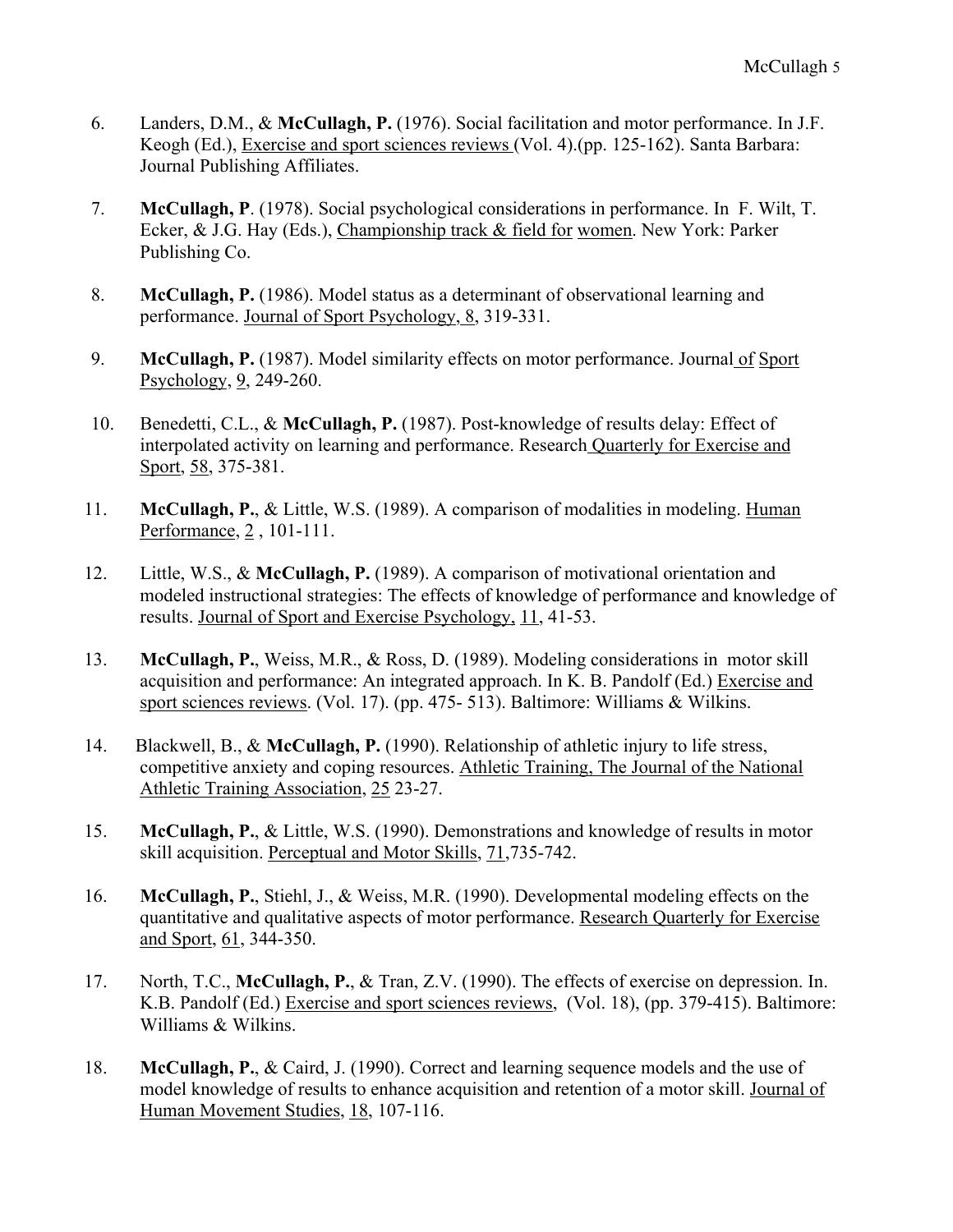- 19. Hanson, S.J., **McCullagh, P.**, & Tonymon, P. (1992). The relationship of personality characteristics, life stress and coping resources to athletic injury. Journal of Sport & Exercise Psychology, 14, 262-272.
- 20. **McCullagh, P.** (1993) Modeling: Learning, developmental and social psychological considerations. In R.N. Singer, M. Murphey, & L.K.Tennant (Eds.) Handbook of Research on Sport Psychology (pp. 106-126). New York: Macmillan Publ. Co.
- 21. **McCullagh, P.** Matzkanin, K.T., Shaw, S.D., & Maldonado, M. (1993). Motivation for participation in physical activity: A comparison of parent-child perceived competencies and participation motives. Pediatric Exercise Science, 5, 224-233.
- 22. **McCullagh, P.** (1995). Sport psychology: A historical perspective. The Sport Psychologist,  $9, 363-365.$
- 23. **McCullagh P.**, & Noble, J.M. (1996). Education and training in sport and exercise psychology. In J.L. Van Raalte, & B.W. Brewer (Eds.). Exploring sport and exercise psychology. (pp. 377-394). Washington, DC: American Psychological Association.
- 24. **McCullagh, P.**, & Meyer, K.M. (1997). Learning versus correct models: Influence of model type on the learning of a free-weight squat lift. Research Quarterly for Exercise & Sport, 68, 56-61.
- 25. **McCullagh, P.,** & Noble, J.M. (1998). Measurement issues in exercise motivation: Personal Incentive for Exercise. In J. Duda (Ed.). Measurement issues in sport and exercise psychology. Fitness Information Technology**.** (pp. 316-369).
- 26. **McCullagh, P.** (1998). What is the applied in applied sport psychology? The role of integration. Journal of Applied Sport Psychology, 10, S1-10.
- 27. Weiss, M.R., **McCullagh, P.,** Smith, A. L**.,** & Berlant, A.T. (1998). Observational learning and the fearful child: Influence of peer models on swim skill performance and psychological responses. Research Quarterly for Exercise & Sport, 69, 380-394.
- 28. Starek, J., & **McCullagh, P.** (1999). The effect of self-modeling on the performance of beginning swimmers. The Sport Psychologist, 13, 269-287.
- 29. **McCullagh, P.,** Weiss, M.R. (2001). Modeling: Considerations for motor skill performance and psychological responses. In R. N. Singer, H.A. Hausenblaus, & C.M. Janelle (Eds.). Handbook of Sport Psychology,(2nd Ed.), pp. 205-238. New York: Wiley.
- 30. **McCullagh, P.,** & Noble, J.M. (2002). Education for becoming a sport psychologist. In J.L. Van Raalte, & B.W. Brewer (Eds.). Exploring sport and exercise psychology (2<sup>nd</sup> ed)., pp. 439-458. Washington, DC: American Psychological Association.
- 31. **McCullagh, P**., & Weiss, M.R. (2002). Observational learning: The forgotten psychological method in sport psychology. In J.L. Van Raalte, & B.W. Brewer (Eds.). Exploring sport and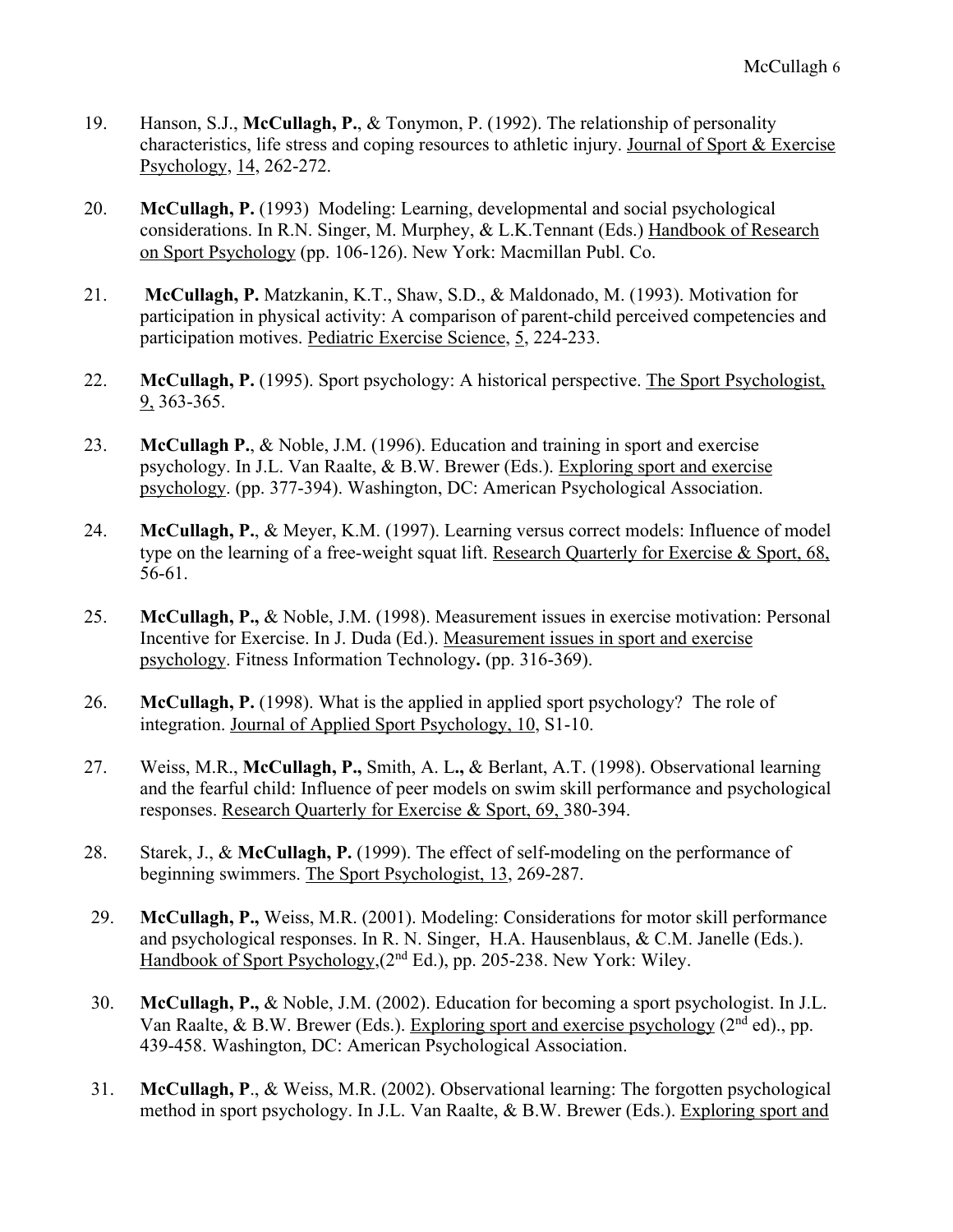exercise psychology ( $2<sup>nd</sup>$  ed.), pp 131-150. Washington, DC: American Psychological Association.

- 32. Ram. N., & **McCullagh, P.** (2003). Self-modeling: Does watching yourself performance influence physical and psychological performance? The Sport Psychologist, 17, 220-232.
- 33. SooHoo, S., Takemoto, K.Y. McCullagh, P. (2004) A comparison of modeling and imagery on the performance of a motor skill. Journal of Sport Behavior, 27, 349-366.
- 34. Yan, J.H., & **McCullagh, P**. (2004). Cultural influence on youth's motivation of participation in physical activity. Journal of Sport Behavior, 27, 378-389.
- 35. Cumming, J., Ste-Marie, D.M., Clarke, S.E., & McCullagh, P., & Hall, C. (2005). The functions of observational learning questionnaire (FOLQ). Psychology of Sport and Exercise, 6, 517-537.
- 36. Ram, N., Riggs, S.M., Skaling, S., Landers, D.M., & **McCullagh, P.** (2007). A comparison of modelling and imagery in the acquisition and retention of motor skills. Journal of Sport Sciences, 25, 587-597.
- 37. **McCullagh, P., &** Wilson, G. (2007). Psychology of physical activity: What our students should know. Quest, 59, 42-54.
- 38. Andersen, M.B., **McCullagh, P., &** Wilson, G. (2007). But what do the numbers really tell us? Arbitrary Metrics in Sport Psychology Research. Journal of Sport & Exercise Psychology, 29, 664-672.
- 39. **McCullagh, P.** (2008). Practice considerations in golf: The role of observational learning. In Future of Golfers, De. Crews (Ed.), Energy in Motion, Mesa, Az. Pp. 233-251
- 40. North, T. C., **McCullagh, P**., Tran, Z. V., & Lavallee, D., Williams, J. M., Jones, M. V. (Eds.), & Papathomas, A. (Collaborator). (2008). *Effect of exercise on depression.* In D. Lavallee, J. M. Williams, M. V. Jones (Eds.) & M. Allen, C. Spray, H. Peters, M. Eys, G. Morgan, V. Krane, C. Douglas, M. I. Jones, A. Papathomas, C. Scherzer, K. Goodger (Collaborators), *Key studies in sport and exercise psychology* (p. 258–284). Open University Press. )REPRINT
- 41. **McCullagh, P**., Law, B. & Ste-Marie, D (2012). Modeling and performance. In S. Murphy (Ed.). The Oxford Handbook of Sport and Performance Psychology. New York, Oxford Press, pp. 250-272.
- 42. Ste-Marie, D., Law, B., Rymal, A.M., O, J., Hall, C., **McCullagh, P.** (2012). Observational interventions for motor skill learning and performance: An applied model for the use of observation. International Review of Sport and Exercise Psychology, 1-32.
- 43. **McCullagh, P**., Ste-Marie, D., & Law, B. (2014). Modeling: Is what you see, what you get? In J.L. Van Raalte, & B.W. Brewer (Eds.). Exploring sport and exercise psychology  $(3<sup>nd</sup>$  ed).. Washington, DC: American Psychological Association. pp. 139-162.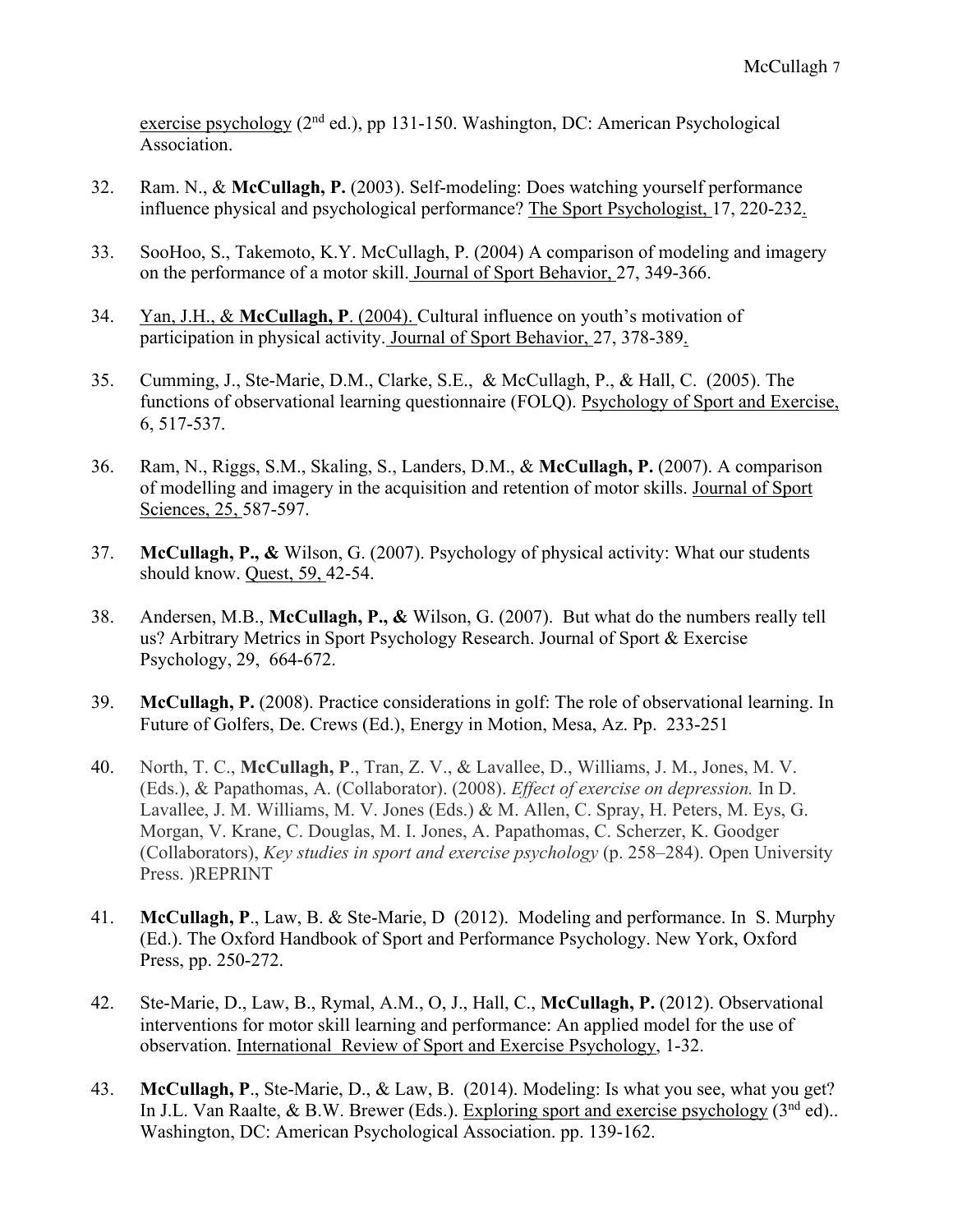- 44. **McCullagh, P.,** & Noble, J.M.,& Portenga, S. (2014). Education for sport and exercise psychology. In J.L. Van Raalte, & B.W. Brewer (Eds.). Exploring sport and exercise psychology (3nd ed.). Washington, DC: American Psychological Association. pp. 453-466.
- 45. Kreider, R.B., & **McCullagh, P**. (2016). Innovation and Entrepreneurship in a Time of Shrinking Budgets. Kinesiology Review, 5(4) 201-204. doi: 10.1123/kr.2016-0016
- 46. Carter, J.R., **McCullagh, P**. Kreider, R.B., (2016). Innovation and Entrepreneurship in Kinesiology: Survey Results from the 2016 AKA Workshop. Kinesiology Review, 5(4) 2015-2014. **doi:** http://dx.doi.org/10.1123/kr.2016-0017
- 47. Simons, J., O. J., & **McCullagh, P.,** Yin, Z. (2017). Introduction to sport psychology. In T.G. Reeve (Ed.), Introduction to Physical Education, Exercise Science and Recreation. Translated in Chinese.
- 48. Murgia, M., Prpic, V., O, J., **McCullagh, P.,** Santoro, Il, Galmonte, A., Agostini, T. (2017). Modality and perceptual-motor experience influence the detection of temporal deviations in tap dance sequences. *Frontiers Psychology-Movement Science and Sport Psychology.* January 15.
- 49. Law, B., Post, P., **McCullagh, P**. Modeling in Sport and Performance. Invited chapter *Oxford Research Encyclopedia of Psychology*. Online publication date – Dec 2017. DOI: 10.1093/acrefore/9780190236557.013.159
	- 50. Law, B., Post, P., & **McCullagh, P.** (2018). Video-based Observation in Sport: From "Forgotten" to Ubiquitous. *Journal of Sport Psychology in Action.* DOI:10/1080/21520704.2018.151962
	- *51.* Rizzo, T.L., **McCullagh, P**., & Pastore, D. . (2019). Recruiting, Evaluating, and Retaining Kinesiology Faculty Members. *Kinesiology Review, 8(4), 283-290. DOI..org/10.1123/kr.2019-0038*
	- *52.* Murgia, M., Tiziano, A., & **McCullagh, P***.*(2019). Editorial: From Perception to Action The Role of Auditory and Visual Information in Perceiving and Performing Complex Movements. Frontier in Psychology, Nov 2019.
	- *53.* Ely, F.O, Munroe-Chandler, K.J., O, J., **McCullagh, P**. (2020). The Practice of Imagery: A Review of 25 Years of Applied Sport Imagery Recommendations. Journal of Imagery Research in Sport and Physical Activity, Oct 13,  *DOI.org/10.1515/jirspa-292900018.*

**INVITED PAPERS PRESENTED** (Not included on Abstract List) A. Research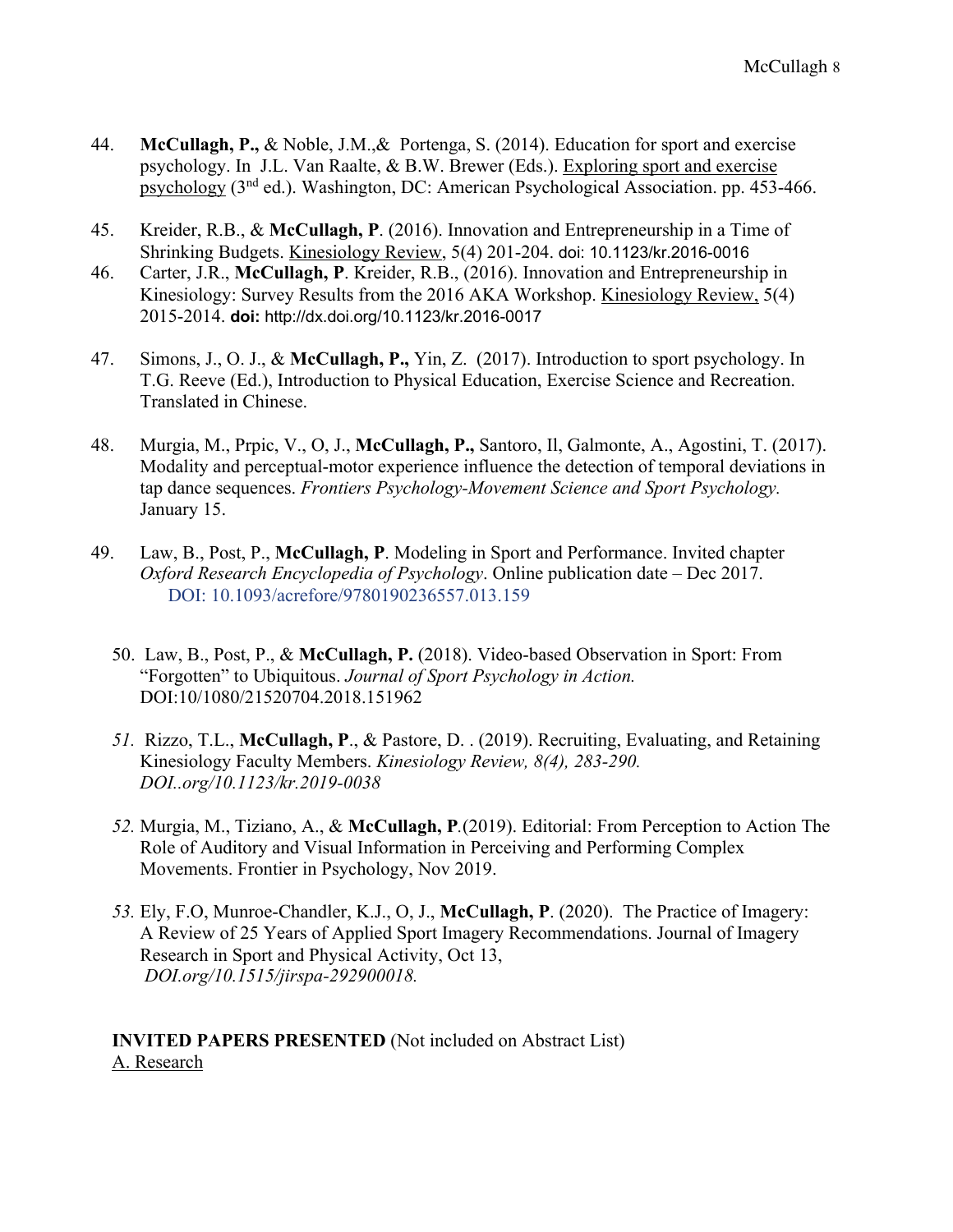- 1. Landers, D.M., & McCullagh, P. The effect of S's anonymity and audience potential to evaluate S on rotary pursuit performance. University of Western Ontario, London, Ontario, April 1972.
- 2. Stelmach, G.E., & McCullagh, P. The locus of response biasing in short term motor memory. At the British Society of Sport Psychology, Sept. 1977.(Abstract).
- 3. McCullagh, P. The role of the sport psychologist for excellence in performance. Served on panel with T. Tutko, R. Singer, D. Landers & J. Williams. American Alliance for Health, Physical Education, Recreation & Dance. Seattle, WA, April, 1977.
- 4 McCullagh, P. Youth sport competition. Served on panel with D. Ryan and T. Scanlan. California Association for Health, Physical Education, Recreation, & Dance. San Francisco, CA. March 1978.
- 5. McCullagh, P. The use of videotapes to enhance skilled performance. Central District Association for Health, Physical Education, Recreation & Dance. Denver, CO, April, 1990.
- 6. McCullagh, P. Learning, developmental and social psychological considerations in modeling. Invited talk - Graduate Seminar Series - Dept. of Kinesiology, Kansas State University, February, 1991.
- 7. McCullagh, P. Is a picture worth a 1000 words? Observational learning effects on social and skill development. Invited colloquium, University of Oregon, October 1992.
- 8. McCullagh, P. Social Psychological and Learning Considerations in Observational Learning: Is correct always best? Skill Acquisition Conference, Columbia University, April 1993.
- 9. McCullagh, P. Is a picture worth a thousand words?: Observational Learning effects on psychological and motor skills. Kinesiology Konference, University of Colorado, February 1994.
- 10. McCullagh, P. Observational learning: Conceptual and applied issues. Center for Rehabilitation, Exercise & Sport Science. University of Victoria, Melbourne, Australia, August, 1995.
- 11. McCullagh, P. Observational learning: Application in, Wellness, Rehabilitation and Sport Settings. Kinesiology Colloquium Series, February, 1996.
- 12. McCullagh, P. Observational learning: Basic and applied research issues and applied research examples in rehabilitation, exercise testing and sport settings. University of Waterloo, June 1996.
- 13. Keynote McCullagh, P. Observational learning: Implications for Sport & Exercise Psychology Practice and Research. Invited Keynote Speaker. Canadian Society for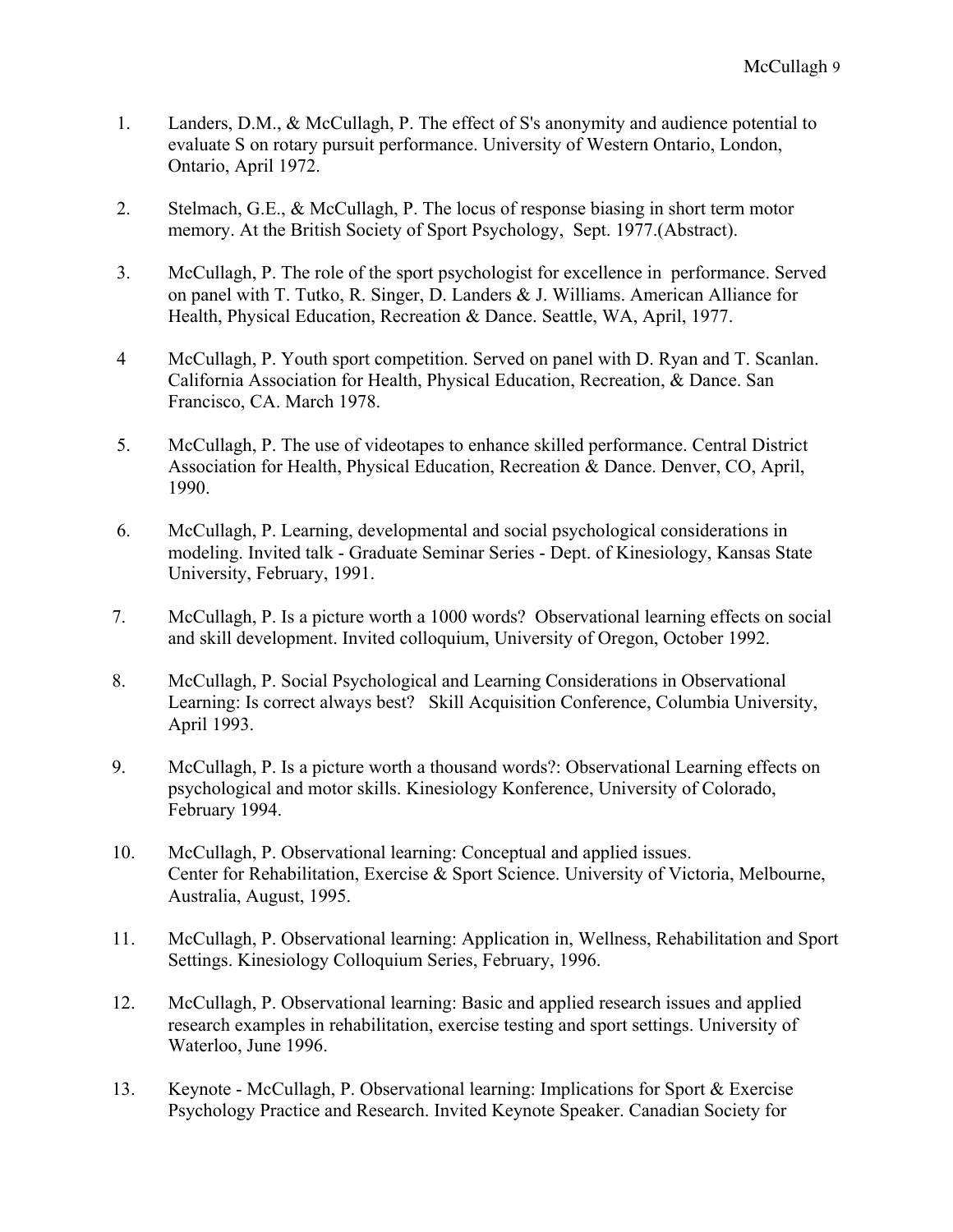Psychomotor Learning and Sport Psychology. October 22-25, Fredericton, New Brunswick, 1998.

- 14. McCullagh, P. Observational learning: Considerations for Coaches. At the University of Virginia Sport Psychology Conference, June 21-25, 1999.
- 15. McCullagh, P. Psychological factors and athletic injury: At the University of Virginia Sport Psychology Conference, June 21-25, 1999.
- 16. McCullagh, P. Practice Considerations in Performance. Psychology Department, UCLA, February, 2000.
- 17. McCullagh, P. Implications of Research on Teaching. Invited speaker at the Western Society for Physical Education or College Women Annual Conference. Nov 17-19, 2000.
- 18. McCullagh, P. Using observational learning to enhance physical and psychological skills: Implications for golf. Future of Golfers Scientific Conference. March 11-15, 2001. Tempe, AZ.
- 19. McCullagh, P. North American sport psychology: Integrating research and practice. Dept. of Psychology. Stockholm University, Jan 29, 2001.
- 20. McCullagh, P. Practice considerations for skilled performance. Department of Psychology, UCLA, November, 2001.
- 21. McCullagh, P. (2002). Seeing is believing: Using observational learning to modify physical and psychological skills; Invited talk for Sport Psychology Academy. American Alliance for Health, Physical Education, Recreation, and Dance, April. San Diego (p. 60).
- 22. McCullagh, P. (2003). Observational learning in sport, exercise, and rehabilitation settings. University of Nice, May.
- 23. McCullagh, P. (2005). A brief history of sport psychology, research, practice, and implications for teaching. Western Psychological Association, April.
- 24. McCullagh, P. (2005). What they see, may be what you get: Developing positive role models in youth sport. Youth Sport Summit. Springfield, March.
- 25. McCullagh, P. (2005). Developing positive role models in youth sport. Korean Alliance for Health, Physical Education, Recreation, & Dance. Seoul, Korea, August.
- 26. McCullagh, P. (2005). Using observational learning to enhance skill development and psychological behaviors in rowers. United Rowing Federation, Istanbul, November.
- 27. McCullagh, P. (2006). Presidential Address "Laisez les bons temps roullez!". Division 47 American Psychological Association, New Orleans, August.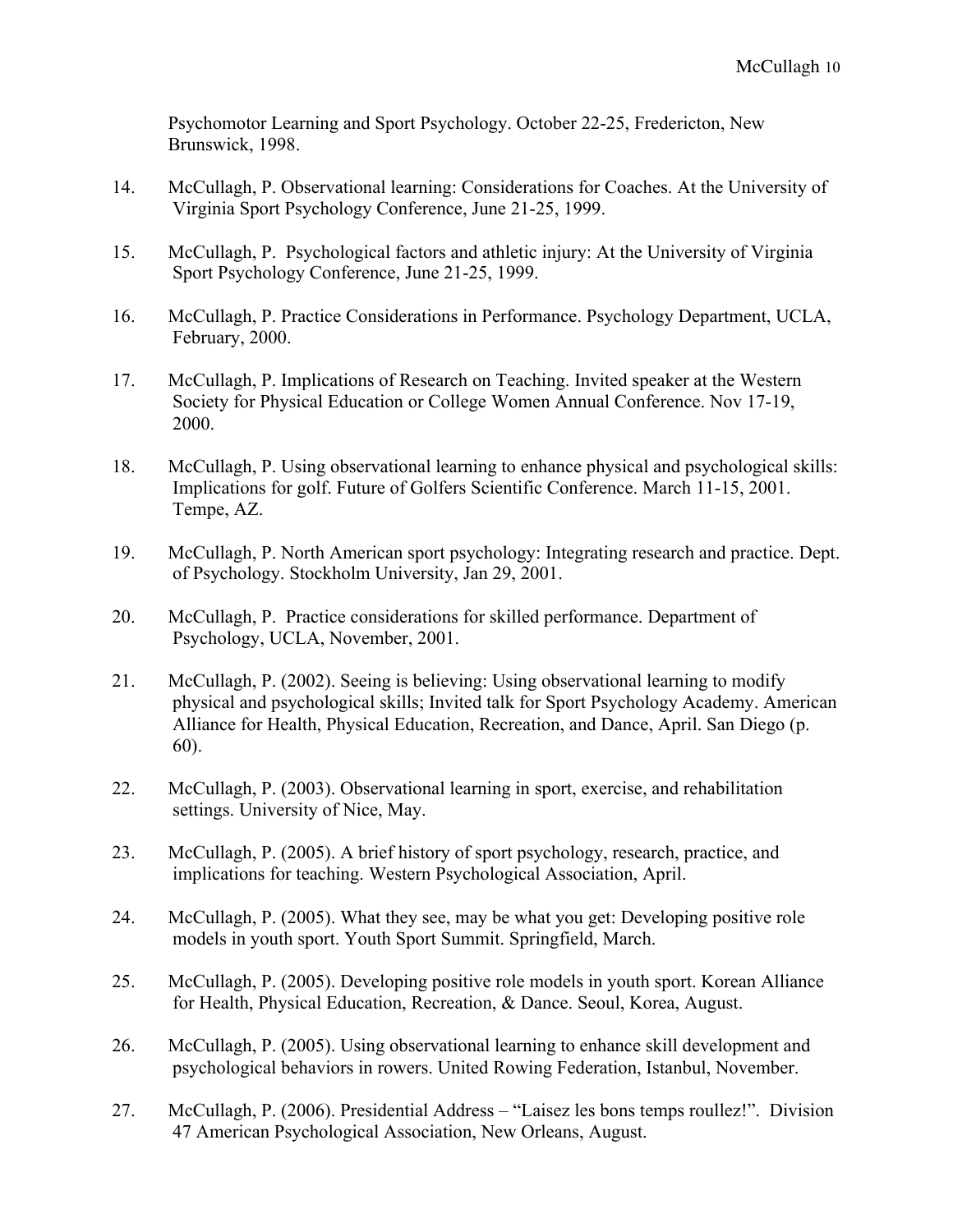- 28. McCullagh, P. (2006). Psychology of physical activity: What students should know? Academy of Kinesiology and Physical Education, Tuscon, September.
- 29. Keynote McCullagh, P. (2007). Invited Keynote. Observational Learning in Golf. Top 100 Teaching Professional Retreat. Pinehurst, North Carolina. March.
- 30. McCullagh, P. (2008). From Social facilitation (being watched) to Modeling (watching). Tribute to Dan Landers. Pre Conference Symposium, North American Society for the Psychology of Sport and Physical Activity.
- 31. McCullagh, P. (2009). Teaching Sport Psychology Symposium. Association for Applied Sport Psychology, Providence, R.I.
- 32. McCullagh, P. (2011). Pre-Allied Health Education: Boon or Threat to Kinesiology? Invited panelist, American Kinesiology Association Annual Meeting, Dallas, Feb.
- 33. McCullagh P. (2011). History of Sport Psychology in North American Invited talks at Soochow University, China. November.
- 34. McCullagh, P. (2011). Research on Observational Learning and Imagery. Confounds in the Research. Beijing Sport University, November.
- 35. Keynote McCullagh (2011). Observational Learning: Does watching change our physical and psychological behaviors? Some methodological considerations. Invited Keynote. Beijing Sport University, November.
- 36. McCullagh, P. (2012). Invited Plenary Lecture. XIX National Congress of Italian Association of Sport Psychology. May. Verona, Italy
- 37. McCullagh, P. (2017). Making Kinesiology a Household Word: Intersection of Teaching, Research, and Scholarship. Western Society for Kinesiology and Wellness, Oct, Reno, Nevada. Invited Keynote Speaker.
- 38. Sherwood, J.J., Yingling, V.R., O, J., McCullagh, P., Brown, H., Goc Karp, G. (2017, Oct.) High impact educational programs at undergraduate teaching universities. Invited panel presentation at 62nd Annual Conference of the Western Society for Kinesiology and Wellness, Reno, NV.
- 39. Keynote McCullagh, P. (2018). Kinesiology in North America: Yesterday, Today and Tomorrow - International Conference on Kinesiology- Seoul, Korea.
- 40. McCullagh (2018). Kinesiology and North American and the American Kinesiology Association. The Academic College at Wingate, April, Israel.
- 41. McCullagh, P. (2018). Observation in Sport: Does watching change our physical and psychological behaviors? Invited Keynote – International Colloquium Sports Psychology, Nuevo Leon, Mexico (Oct).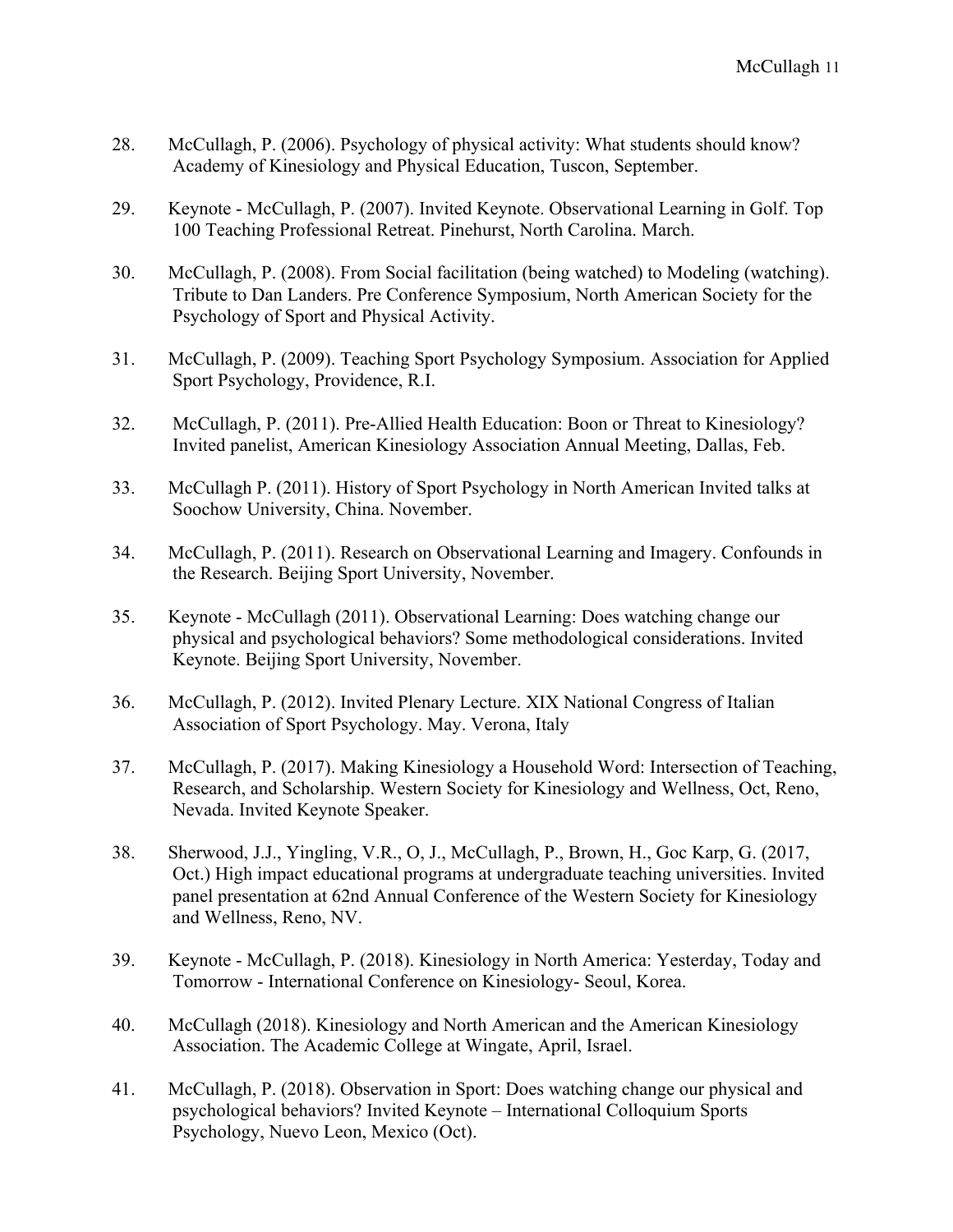- 42. Keynote McCullagh, P. (2020). Research to Practice Does it Occur in Sport Psychology? European Network of Young Specialists in Sport Psychology (ENYSSP). Ghent, Belgium, April 16 to 18. Canceled due to Covid 19
- 43. Keynote McCullagh, P., & Ely, F. O. (2021, April). Research to practice does it occur in sport psychology? Keynote presentation at European Network of Young Specialists in Sport Psychology (ENYSSP), Annual conference, presented virtually.

## B. Service Presentations

- 1. McCullagh, P. Volunteers: Recruiting, training and maintaining. Small Community Parks & Recreation Workshop, Avon, CO, April, 1984.
- 2. McCullagh, P. Competition in youth sports. Arvada Girls Softball Association, Arvada, CO. April, 1984.
- 3. McCullagh, P. Introduction to coaching effectiveness in youth sports. Green Mountain Junior Baseball. Lakewood, CO. April, 1985.
- 4. McCullagh, P. Competitiveness and the cost of winning. City of Broomfield, Dept. of Parks and Recreation, Broomfield, CO. June, 1985.
- 5. McCullagh, P. Sport psychology: Is it for you? Third annual Women and Minority Men for Athletic Leadership. Colorado Dept. of Education. Breckenridge, CO. April, 1986.
- 6. McCullagh, P. Goal setting for performance. CU Speed Skating Club, Boulder, CO. Sept. 1986.
- 7. McCullagh, P. Effective coaching leadership. Colorado Dept. of Education, Equity & Leadership Conference, Lakewood, CO. April 1987.
- 8. McCullagh, P. Goal setting for sport performance. Colorado Women's All State Conference. Boulder, CO. June, 1987.
- 9. McCullagh, P. Effective coaching leadership. Colorado Women's All State Conference. Boulder, CO. June 1987.
- 10. McCullagh, P. Sport psychology: Practical considerations for coaches. Boulder Valley Girls Softball. Boulder, CO. May 1987.
- 11. McCullagh, P. Leadership in youth sport programs. Colorado Association for Health, Physical Education, Recreation & Dance. Denver, CO. Sept. 1987.
- 12. McCullagh, P. Coaching concerns in youth sport programs. Colorado Dept. of Education - Educators for Athletic Equity and Leadership. Breckenridge, CO. April 1988.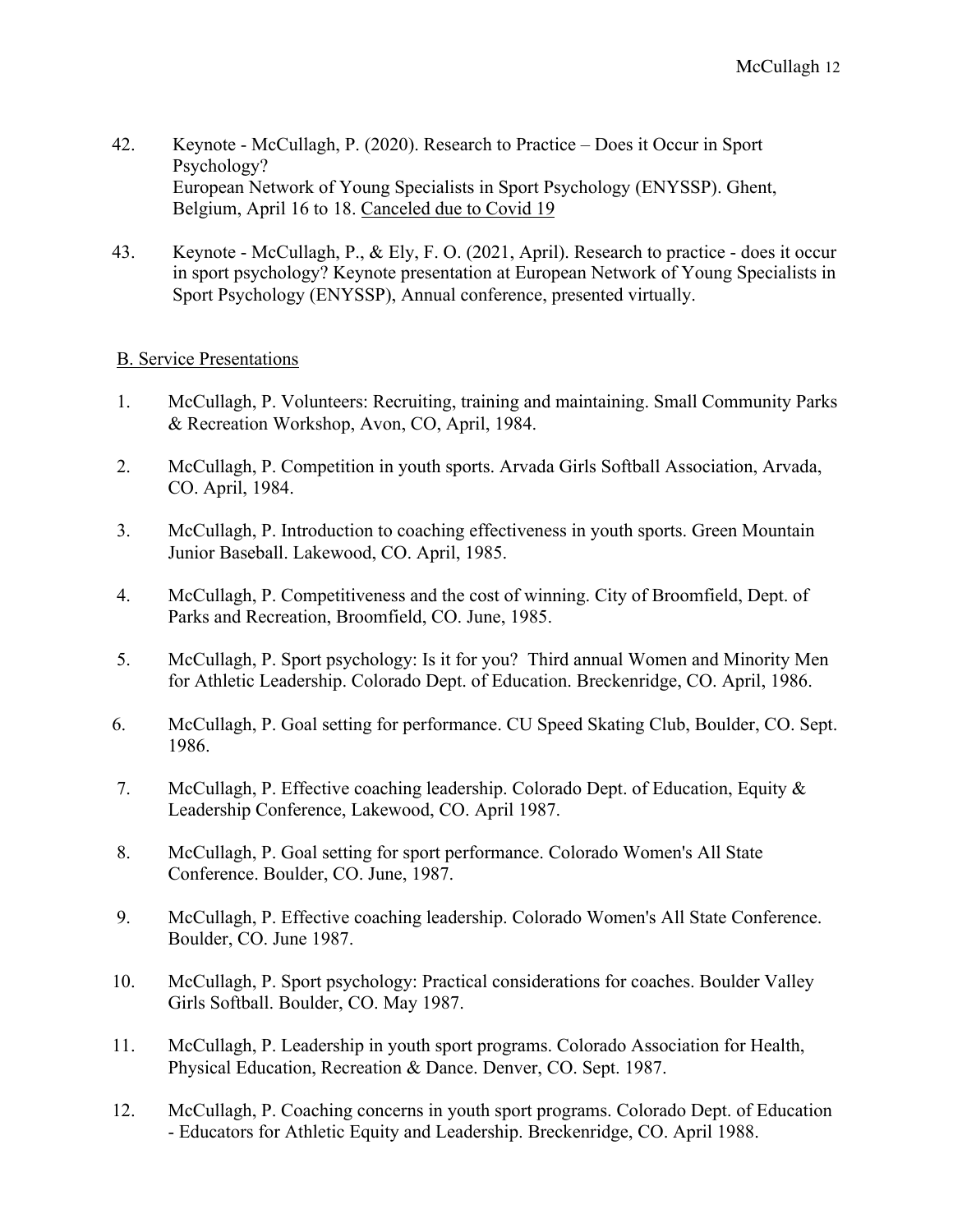- 13. McCullagh, P. Sport psychology, and sport pedagogy, Colorado Association for Health, Physical Education, Recreation & Dance. Vail, CO. Oct. 1988.
- 14. McCullagh, P. Developing a coaching philosophy. Colorado Department of Education Educators for Athletic Equity and Leadership. Denver, CO, January 1989.
- 15. McCullagh, P. An overview and analysis of coaching education programs. Youth Sport Coalition Program, American Alliance for Health, Physical Education, Recreation & Dance. Boston, MA. April, 1989. A comparison of the ACEP and NYSCA Youth Sport Coaching Programs.
- 16. McCullagh, P. Coaches training in the sport sciences. The Psychology and Philosophy of Coaching. Aspen School District, Aspen, CO. May, 1989.
- 17. McCullagh, P. Developing a coaching philosophy and sport psychology for coaches. Fitness Resources Workshop, Denver, CO. August, 1990.
- 18. McCullagh, P. Youth sports: Beyond the 3 Rs. Boulder Valley School District Eisenhower School - Boulder, CO. March 1990.
- 19. McCullagh, P. Coaching: Philosophy-Psychology. Fitness Resources. Denver, CO. February 1991.
- 20. McCullagh, P. Sport Psychology. Psi Chi and The Psychology Club. University of Colorado, November 1993.
- 21. McCullagh, P. The use of videotapes to enhance performance in archery. Junior Archery Development Camp, Arco Olympic Training Center, San Diego, April, 1996.
- 22. McCullagh, P. Integrating sport psychology with sports medicine. School of Medicine, University of California, San Francisco, November, 2000.
- 23. McCullagh, P. The role of sport psychology professional. School of Medicine, University of California, San Francisco, October, 2001.

#### Abstracts/Presentations

- 1. **McCullagh, P.**, & Landers, D.M. (1973). Social facilitation and motor performance: Drive summation or inverted-U? First Canadian Congress for the Multi-Disciplinary Study of Sport and Physical Activity, p. 27. (Abstract).
- 2. **McCullagh, P.** (1978). Model status as a determinant of attention in observational learning. Canadian Psycho Motor Learning and Sport Psychology Symposium, (Abstract).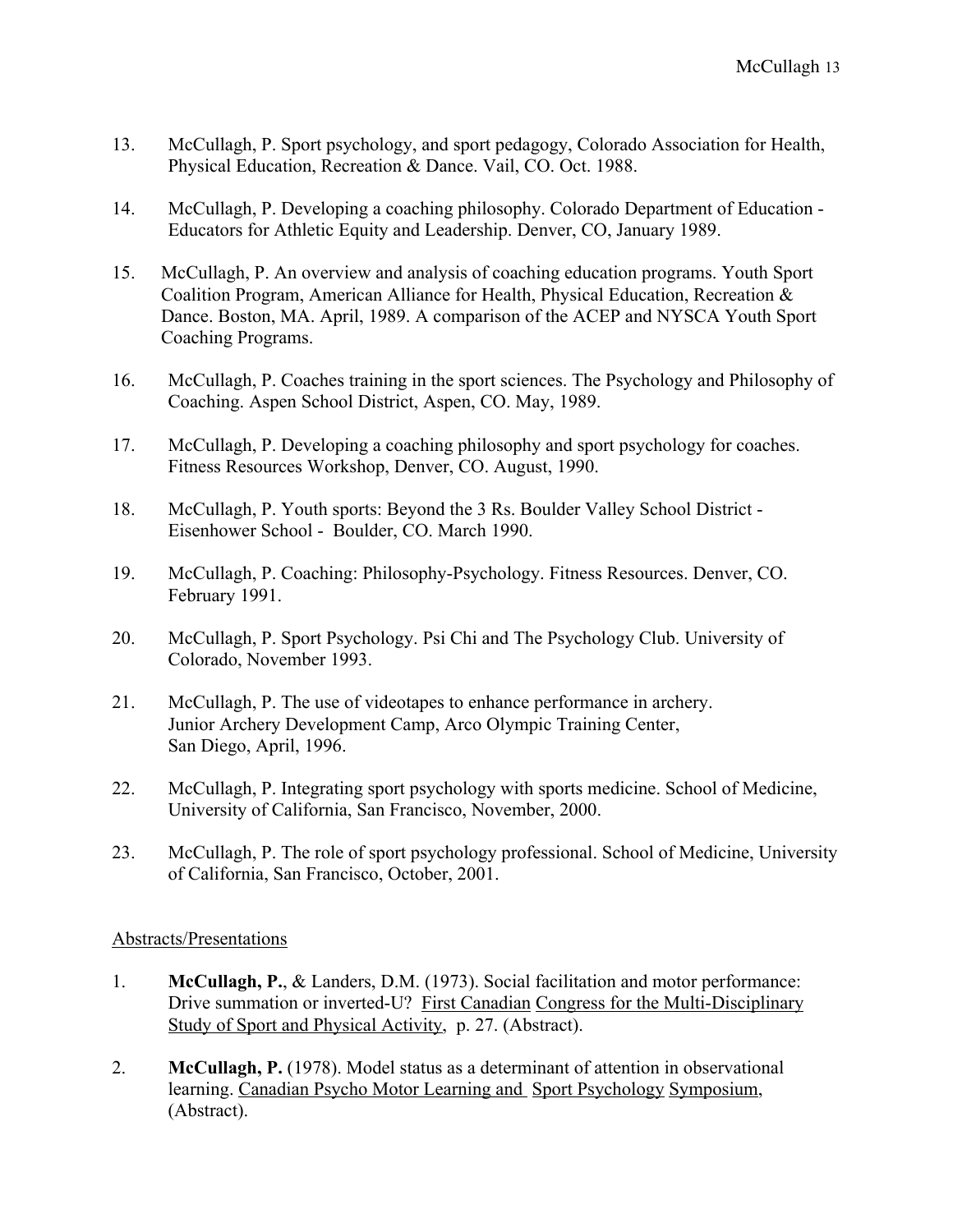- 3. **McCullagh, P.** (1986). Model Similarity as a determinant of attention in observational learning. Psychology of Motor Behavior and Sport, p. 139. (Abstract).
- 4. Little, W.S., & **McCullagh, P.** (1987). A comparison of modeling and knowledge of results. Psychology of Motor Behavior and Sport, p. 42. (Abstract).
- 5. **McCullagh, P.**, & Benedetti, C.L. (1987). Post-knowledge of results delay. Psychology of Motor Behavior and Sport, p. 45. (Abstract).
- 6. **McCullagh, P.**, & Little, W.S. (1987). The potency of information provided by various modalities in modeling. Psychology of Motor Behavior and Sport, p. 46. (Abstract).
- 7. **McCullagh, P.** (1987). Is a picture worth a thousand words? Cognitive, developmental & motivational considerations in modeling. Psychology of Motor Behavior and Sport, p. 4-6. (Abstract).
- 8. **McCullagh, P.**, & Caird, J.K. (1988). A comparison of exemplary and learning sequence models and the use of model knowledge of results to increase learning and performance. Psychology of Motor Behavior, p. 116. (Abstract).
- 9. **McCullagh, P.**, North, T.C., & Mood, D. (1988). Exercise as a treatment for depression: A meta-analysis. Psychology of Motor Behavior, p.82. (Abstract).
- 10. **McCullagh, P.**, Stiehl, J., & Weiss, M.R. (1988). Developmental considerations in modeling: The role of visual and verbal models and verbal rehearsal in skill acquisition. Psychology of Motor Behavior, p.115 (Abstract).
- 11. North, T.C., & **McCullagh, P.** (1988). Aerobic and anaerobic exercise as a treatment for depression. Association for the Advancement of Applied Sport Psychology, p. 44. (Abstract).
- 12. **McCullagh, P.**, & Blackwell, B. (1988). Relationship of life stress factors and competitive anxiety to injuries. Association for the Advancement of Applied Sport Psychology, p. 42. (Abstract).
- 13. North, T.C., **McCullagh, P.**, Tran, Z.V., & Walker, S.E. (1988). The effects of exercise on depression. A meta-analysis. Medicine and Science in Sport and Exercise. Supplement, 20, S.95. (Abstract).
- 14. **McCullagh, P.**, Stiehl, J., & Caird, J. (1988). The dyadic relationship of parental and youth expectations: An exploratory analysis of motives and attitudes. American Alliance for Health, Physical Education and Recreation, p.127. (Abstract).
- 15. **McCullagh, P.**, Meriweather, A., Siegel, D., Bitzer, E., Gillan, L., & Little, W.S. (1989). Testing an observational learning tool: The effectiveness of Sybervision on the learning of a tennis serve by novice players. American Alliance for Health, Physical Education, and Recreation, (Abstract).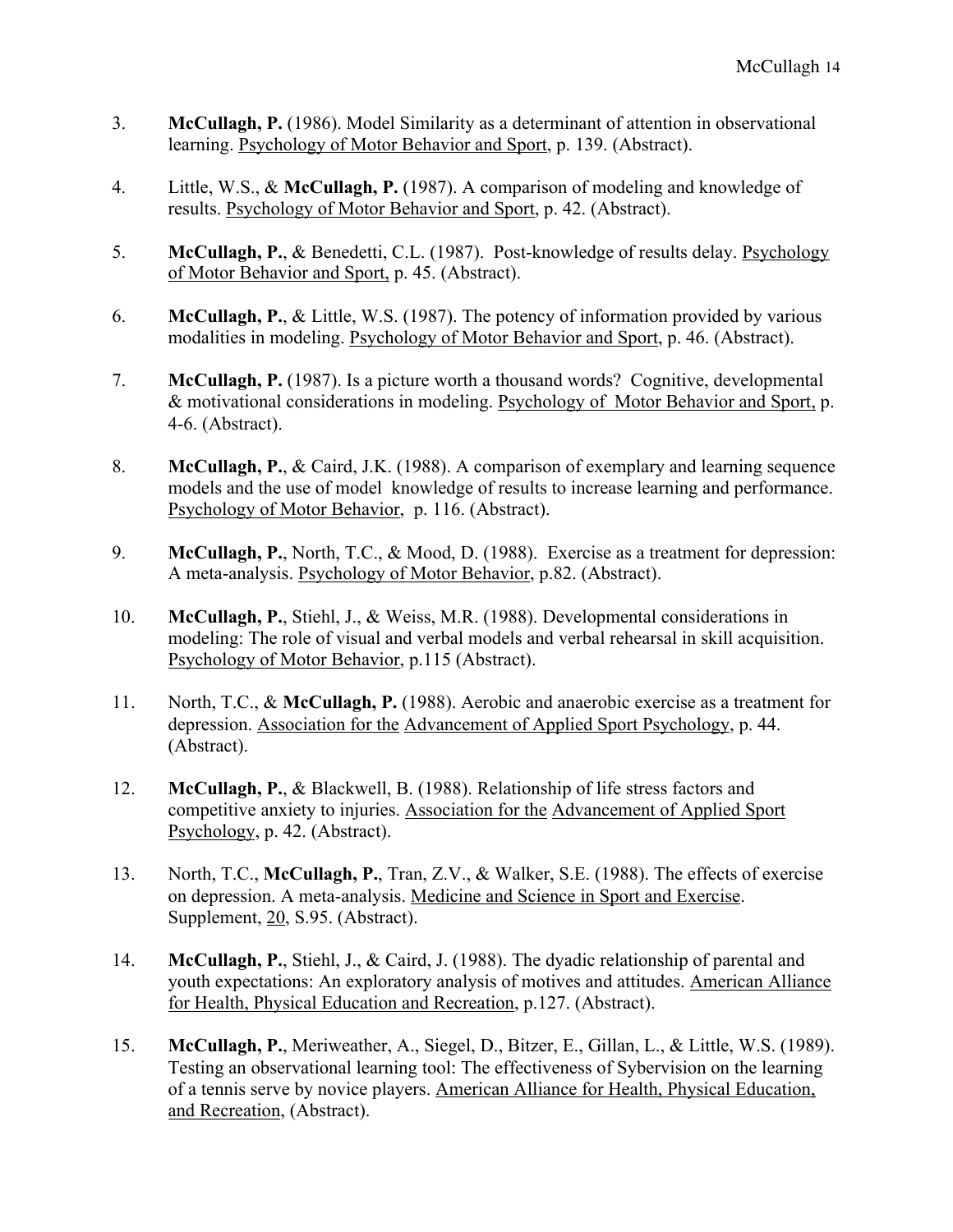- 16. **McCullagh, P.**, & Lethi, S. (1989). The contribution of modeling and knowledge of results in learning task strategies. Psychology of Motor Behavior, p.75. (Abstract).
- 17. Caird, J.K., & **McCullagh, P.** (1989). Perception-action and cognitive representations in the observational learning of a cyclic motor patterns. Psychology of Motor Behavior, p. 69. (Abstract).
- 18. **McCullagh, P.**, Matzkanin, K., & Muldanado, N. (1989). The relationship between youth and parental motives for sport participation, perceived competencies, and competitive anxiety. Association for the Advancement of Applied Sport Psychology, p. 75. (Abstract).
- 19. North, T.C., **McCullagh, P.**, & Tran, Z.V. (1989). Effect of exercise , p. 84. (Abstract).and psychotherapeutic treatments on depression: A meta-analysis. Association for the Advancement of Applied Sport Psychology
- 20. North, T.C., Tran, Z.V., & **McCullagh, P.** (1989). Effect of a single session of exercise on depression level: A meta-analysis. Association for the Advancement of Applied Sport Psychology, p. 85. (Abstract).
- 21. Foster, V.L., LeBaron, G.L., **McCullagh, P.**, & Dickinson, A. (1989). Physiological and psychological comparison of two elite women's soccer teams. Journal of Applied Sport Science Research, Vol. 3, p. 75. (Abstract).
- 22. **McCullagh, P.**, Burch, C.D., & Siegel, D. (1990). Correct and self-modeling and the role of feedback in motor skill acquisition. Psychology of Motor Behavior, p. 71. (Abstract).
- 23. Matzkanin, K., & **McCullagh, P.** (1990). An investigation of personal investment theory and adherence to an aerobic exercise program. Association for the Advancement of Applied Sport Psychology, p. 74. (Abstract).
- 24. Hanson, S.J., **McCullagh, P.**, & Tonymon, P. (1990). Psychosocial predictors of athletic injury in track and field athletes: A partial test of the Andersen and Williams model. Association for the Advancement of Applied Sport Psychology. p. 49. (Abstract).
- 25. **McCullagh, P.**, Matzkanin, K.T., & Figge, J.K.(1990). Personal investment in exercise: An examination of adult swimmers. Association for the Advancement of Applied Sport Psychology, p. 77. (Abstract).
- 26. Schuster, C.M., **McCullagh, P.**, & Caird, J.(1990). Physical activity commitment in college students. Association for the Advancement of Applied Sport Psychology, p. 107, (Abstract).
- 27. Meriweather, A., & **McCullagh, P.** (1990). Behavioral and psychological differences in eating disorders between athletes and non- athletes. Association for the Advancement of Applied Sport Psychology, p. 80. (Abstract).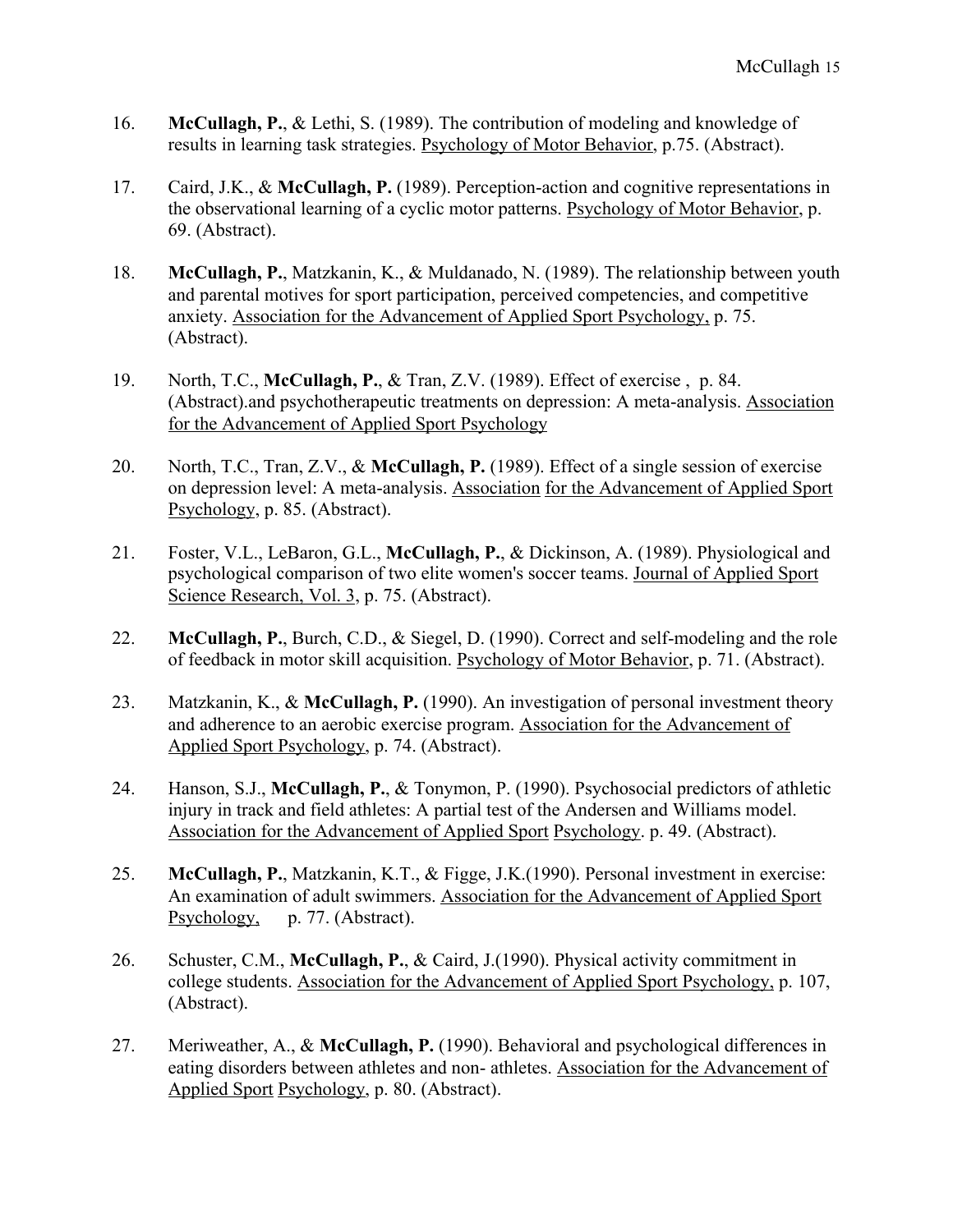- 28. **McCullagh, P.** (1990). An integrated approach to modeling and motor skill acquisition and performance: Psychological, developmental and learning considerations. International Congress in Sport Psychology, Montpellier, France. (Abstract).
- 29. **McCullagh, P.**, Noble, J., Starek, J., & Prestwich, P. (1991). Intrinsic motivation in scholarship and non-scholarship athletes. Psychology of Motor Behavior, p. 177. (Abstract).
- 30. Deakin, J., & **McCullagh, P.** (1991). Expert novice considerations in observational learning. Psychology of Motor Behavior, p. 8. (Abstract).
- 31. **McCullagh, P.**, & Noble, J. (1991). Observational learning: The forgotten method in psychological skill development. Symposium with M.R. Weiss and F. Flint. Association for the Advancement of Applied Sport Psychology, p. 98. (Abstract).
- 32. **McCullagh, P.**, Starek, J., & Prestwich, P. (1991). Psychological factors and athletic injuries: Past and present research and future directions. Symposium with C. Hardy, M. Sachs, R. Smith, J. Williams. Association for the Advancement of Applied Sport Psychology, p. 99. (Abstract).
- 33. Deakin, J.M., & **McCullagh, P.** (1991). Observer characteristics as a determinant of information in observational learning: An analysis of expert-novice differences. Psychology of Motor Behavior, (Abstract).
- 34. Evans, K.J., & **McCullagh, P.** (1992). The use of videotapes, imagery, verbal cues and physical practice to enhance skilled performance. Psychology of Motor Behavior, (Abstract).
- 35. Noble, J.M., **McCullagh, P.**, Deakin, J.M., Prestwich, P.B., Starek, J.E., Batzing, C.A. (1992). The practical approach to observational learning: A test of Sybervision. Psychology of Motor Behavior, (Abstract).
- 36. **McCullagh, P.** Organized Symposium: "Sport Psychology: The First 100 Years." Division 47, American Psychological Association, Washington, D.C., August 1992.
- 37. **McCullagh, P**., Organized Sport Psychology Roundtable. Rocky Mountain ACSM, January 1993.
- 38. Harris, J., Freedson, P., Liemohn, W., **McCullagh, P.**, Clark, D., Tappe, M., Yoshioka, C., Aten, R., Wughalter, E., Mawson, M., Howe, D. (1993). Who Needs Research? Promoting and Utilizing Research in AAHPERD RQES, 64, Supplement, A-119.
- 39. Noble, J.M., **McCullagh, P.** & Byrnes, W.C (1993). Perceived exertion and feeling scale ratings before and after six months of aerobic exercise training. Journal of Sport & Exercise Psychology, 15, Supplement, S59.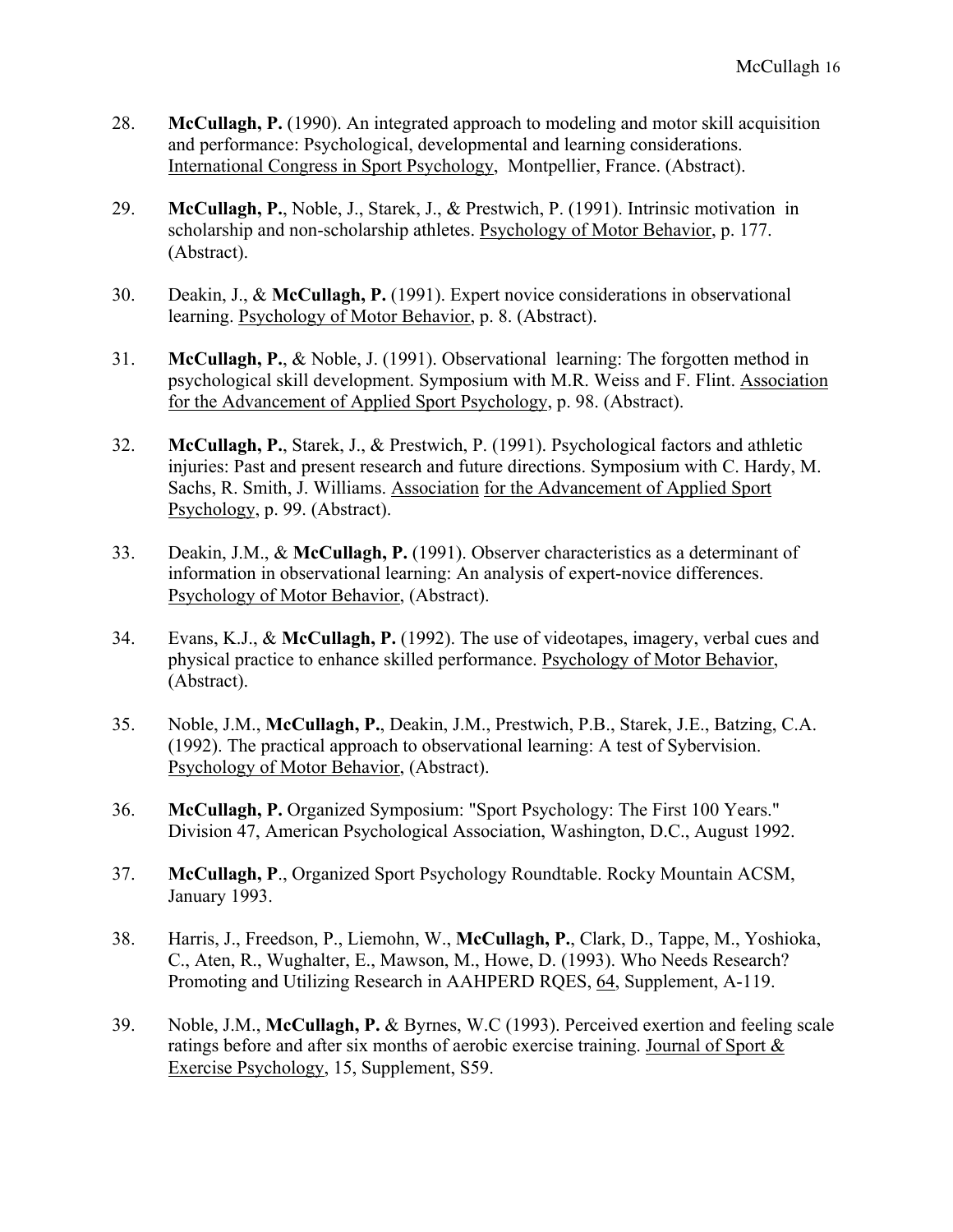- 40. Byrnes, W.C., **McCullagh, P.**, Dickinson, A., & Noble, J. (1993). Incidence and severity of injury following aerobic training programs emphasizing running, race walking or step aerobics. Medicine and Science in Sport and Exercise. Supplement, 25, S81.
- 41. Hart, E.A., Gould, D., Weiss, M., Danish, S., McCann, S., Carr, C., & **McCullagh, P.** Mentoring on mentoring: Finding the right match. Association for the Advancement of Applied Sport Psychology, Montreal, October, 1993. (Abstract)
- 42. **McCullagh, P.**, Motivation in sport and exercise: New perspectives. Rocky Mt. ACSM, January, 1994.
- 43. **McCullagh, P.**, Noble, J., Starek, J., Collins, J., Meyer, K., From MTV to MVP: Implications for Observational Learning. American Alliance for Health, Physical Education, Recreation and Dance, Denver, 1994.
- 44. **McCullagh, P.**, Meyer, K., Bealmear, S., Foo, P., Geoffrion, S., Kleinman, T., Maller, B. The Influence of Correct and Learning Models and Feedback on Self-Efficacy and Acquisition of a Free Squat. American Alliance or Health Physical Education, Recreation and Dance. Denver, 1994.
- 45. **McCullagh, P.**, Noble, J. & Deakin, J. Observational learning: Motivational and gender considerations. Journal of Sport & Exercise Psychology, Supplement 16, S87.
- 46. **McCullagh, P.**, (1994) Psychological Factors and Athletic Injuries. Symposium at Association for the Advancement of Applied Sport Psychology, Lake Tahoe, p. 158 (Abstract).
- 47. Byrd, B.J., & **McCullagh, P.**, (1994). The relationship of personality factors, history of stressors and coping resources to injury in female basketball and volleyball collegiate athletes. Association for the Advancement of Applied Sport Psychology, Lake Tahoe, P. 56 (Abstract).
- 48. Meyer, K.N., & **McCullagh, P.**, (1994). The influence of personality factors, life stress, and coping strategies on the incidence of over-use injuries in long distance runners. Association for the Advancement of Applied Sport Psychology, Lake Tahoe, p. 163 (Abstract).
- 49. Noble, J.M., Byrnes, W.C., & **McCullagh, P.** (1994). The relationship between psychological stress and injury incidence and severity among female exercisers. Association for the Advancement of Applied Sport Psychology, p. 172 (Abstract).
- 50. **McCullagh, P.,** Noble, J., & Meyer, K. (1995). Personality factors, life stress and coping resources related to injury vulnerability in athletes and exercisers. Rocky Mountain ACSM, Dillon, Colorado. January.
- 51. Skaling, S. & **McCullagh, P.** (1995). A comparison of modeling and imagery. Journal of Sport and Exercise Psychology, 17, Supplement, S 96.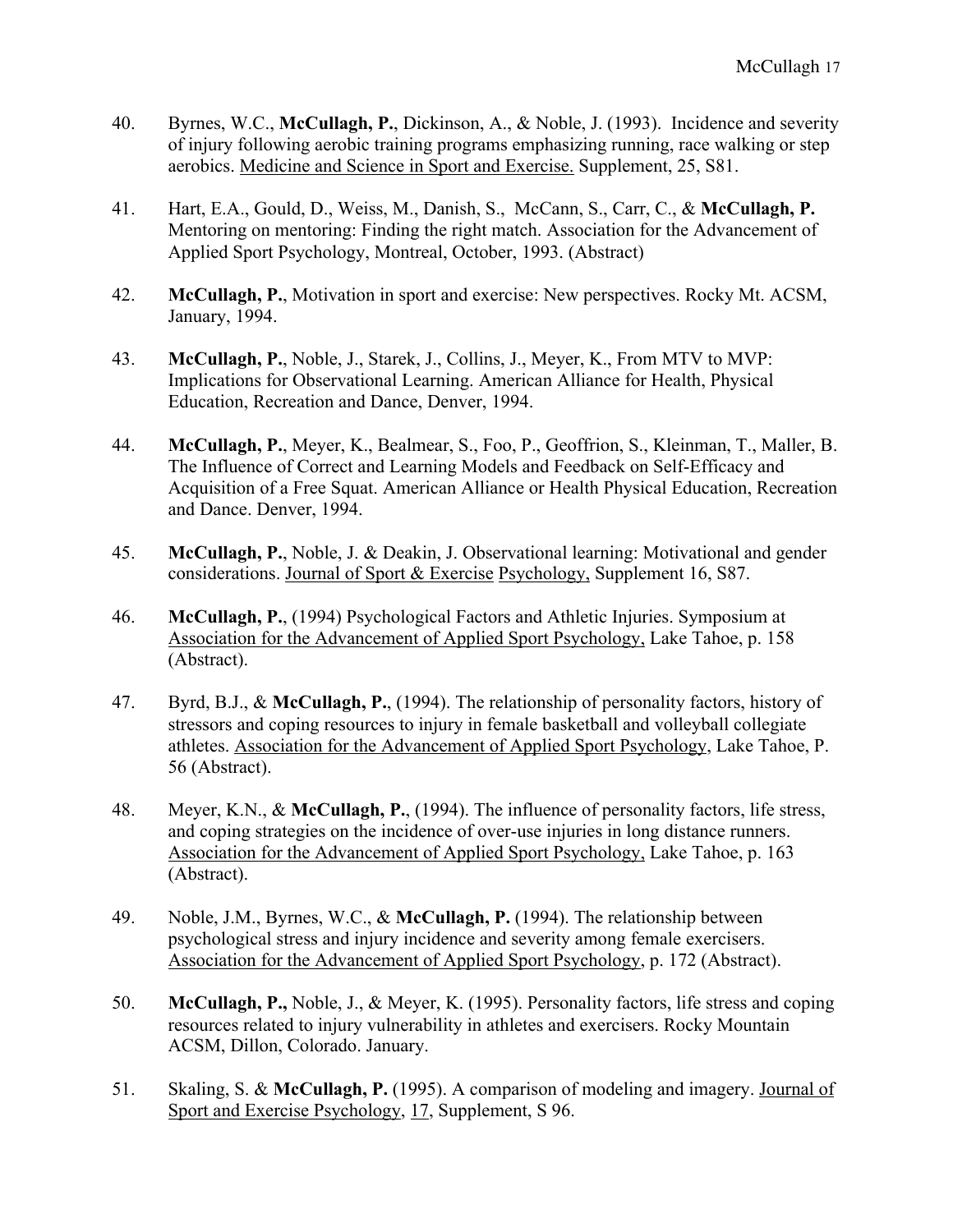- 52. Collins, J.A., & **McCullagh, P.** (1995). Studying context: How do we conduct contextual research? Journal of Applied Sport Psychology, 7, Supplement, S2.
- 53. **McCullagh, P.** (1995). What is the applied in applied sport psychology? Presidential Address. Association for the Advancement of Applied Sport Psychology, New Orleans, Sept., 1995.
- 54. Starek, J., & McCullagh, P. (1996). The effects of self modeling on the performance of beginning swimmers. Journal of Sport & Exercise Psychology, 18, Supplement, S 79.
- 55. Kelley, R., & McCullagh, P. (1996). A comparison of modeling and imagery as an intervention with high school athletes: A single subject experimental design. Journal of Applied Sport Psychology, Supplement.
- 56. He, C., Landers, D.M., Knottinen, N., **McCullagh, P.,** & Westman, C. (1997). Emotional responding to simulated competitions among elite archers: Score differential and degree of perceived opponent challenge. Journal of Sport & Exercise Psychology, 19, Supplement, S64.
- 57. **McCullagh, P.** (1997). Supporting your habit: Getting funding from the USOC. Journal of Applied Sport Psychology, 9 Supplement, 124.
- 58. Noble, J.M., & **McCullagh, P**. (1998) Observational learning: Is a picture really worth a thousand words? Journal of Applied Sport Psychology, 10, S164.
- 59. **McCullagh, P,** Potter, L.J., & Laird, J. (1998). The use of coping models in modifying anxiety and self-confidence prior to exercise fitness testing. Journal of Sport & Exercise Psychology, 20, S57.
- 60. McCullagh, P., Raedeke, T., & Zellner, M. (1999). Influence of model type and feedback on self-efficacy and performance. Association for the Advancement of Applied Sport Psychology, September, Banff
- 61. Ram, N., **& McCullagh, P.** (2000). Self-Modeling: How does it work? Southwestern Sport Psychology Meeting, Los Angeles, April, 2000.
- 62. **McCullagh, P.,** & Ram, N. (2000). A comparison of imagery and modeling. Journal of Sport & Exercise Psychology, Supplement.
- 63. **McCullagh, P.** (2000). Observational learning: Social learning symposium. French Sport Psychology Conference, Paris, July 2000.
- 64. **McCullagh, P.** (2000). Implications of research on teaching. Western Society for Physical Education of College Women, November, Los Angeles.
- 65. **McCullagh, P.** (2001). A comparison of observational learning and imagery. School of Education and Allied Studies, March 29.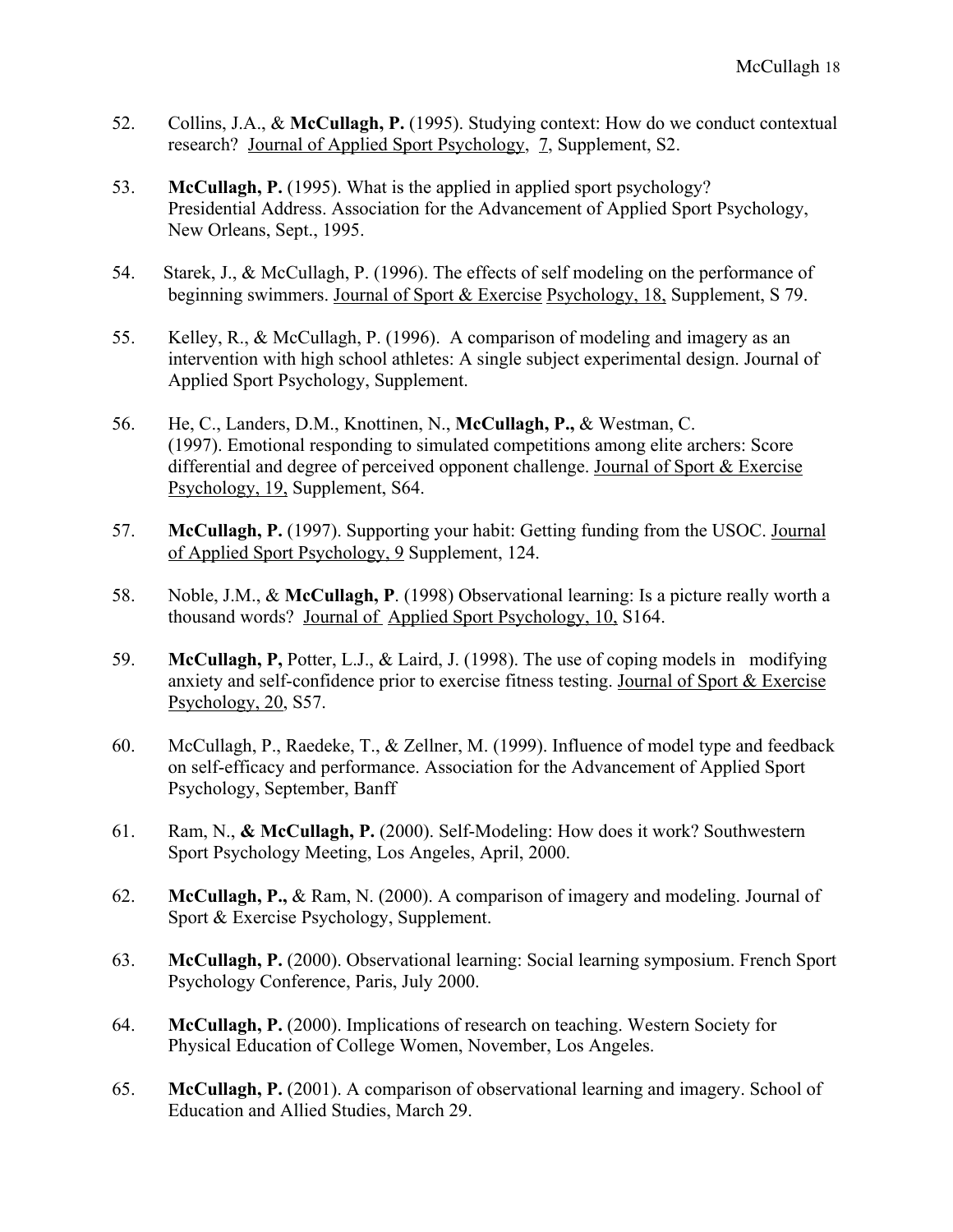- 66. Soo Hoo, S., Takemoto, Y., & **McCullagh, P.** (2001). An experimental comparison of modeling and imagery. Southwest Sport Psychology Meeting, April 20-21, Fullerton.
- 67. Ram, N., & **McCullagh, P.** (2001). Self-modeling: Seeing yourself perform influences psychological responses and physical performance. International Society Sport Psychology, Skiathos, Greece, May.
- 68. **McCullagh, P.,** & Hall, C. (2001). Introductory comments on observational learning and imagery. Canadian Society for Psychomotor Learning and Sport Psychology (p. 38).
- 69. Hall, C., & **McCullagh, P.** (2001). A comparison of modeling and imagery processes in motor skill performance and the need to determine the functional use of observational learning. Canadian Society for Psychomotor Learning and Sport Psychology (p. 40).
- 70. Cumming, J., Hall, C., Clark, S.E., Ste-Marie, D.M., & **McCullagh, P.** (2001). Development of the functions of observational learning questionnaire (FOLQ): An exploratory factor analysis. Canadian Society for Psychomotor Learning and Sport Psychology (p. 41).
- 71. Clarke, S.E., Stem-Marie, D.M., Cumming, J., Hall, C., & **McCullagh, P.** (2001). Development of the functions of observational learning questionnaire (FOLQ): A confirmatory factor analysis. Canadian Society for Psychomotor Learning and Sport Psychology (p. 42).
- 72. **McCullagh, P., &** SooHoo, S. (2001). Observational learning: The forgotten psychological factors in sport psychology and skills acquisition. Introducing graduate students to research. Western Society of Physical Education for College Women, November, Asilomar.
- 73. **McCullagh, P.** (2002). Recent Research in Motor Behavior: Theory and Practice. (Symposium). Observational learning as an effective practice variable. American Alliance for Health, Physical Education, Recreation, and Dance, April. San Diego (p. 54).
- 74. Yan, J.H., & **McCullagh, P.** (2002). Children's motivation in physical activity: Cultural influences. American Alliance for Health, Physical Education, Recreation, and Dance, April. San Diego (p. 90).
- 75. SooHoo, S., Takemoto, K., & **McCullagh,P**. (2002). Modeling and imagery as interventions for skills acquisition. American Alliance for Health, Physical Education, Recreation, and Dance, April. San Diego (p. 90).
- 76. **McCullagh, P.** (2002). Teaching the introduction of sport psychology to undergraduate students: Recommended activities and applications. Association for the Advancement of Applied Sport Psychology, October, Tucson. Symposium participant.
- 77. **McCullagh, P**. (2002). Symposium: Enhancing coaching effectiveness: The interplay between research/theory and application in the field: Using modeling to enhance physical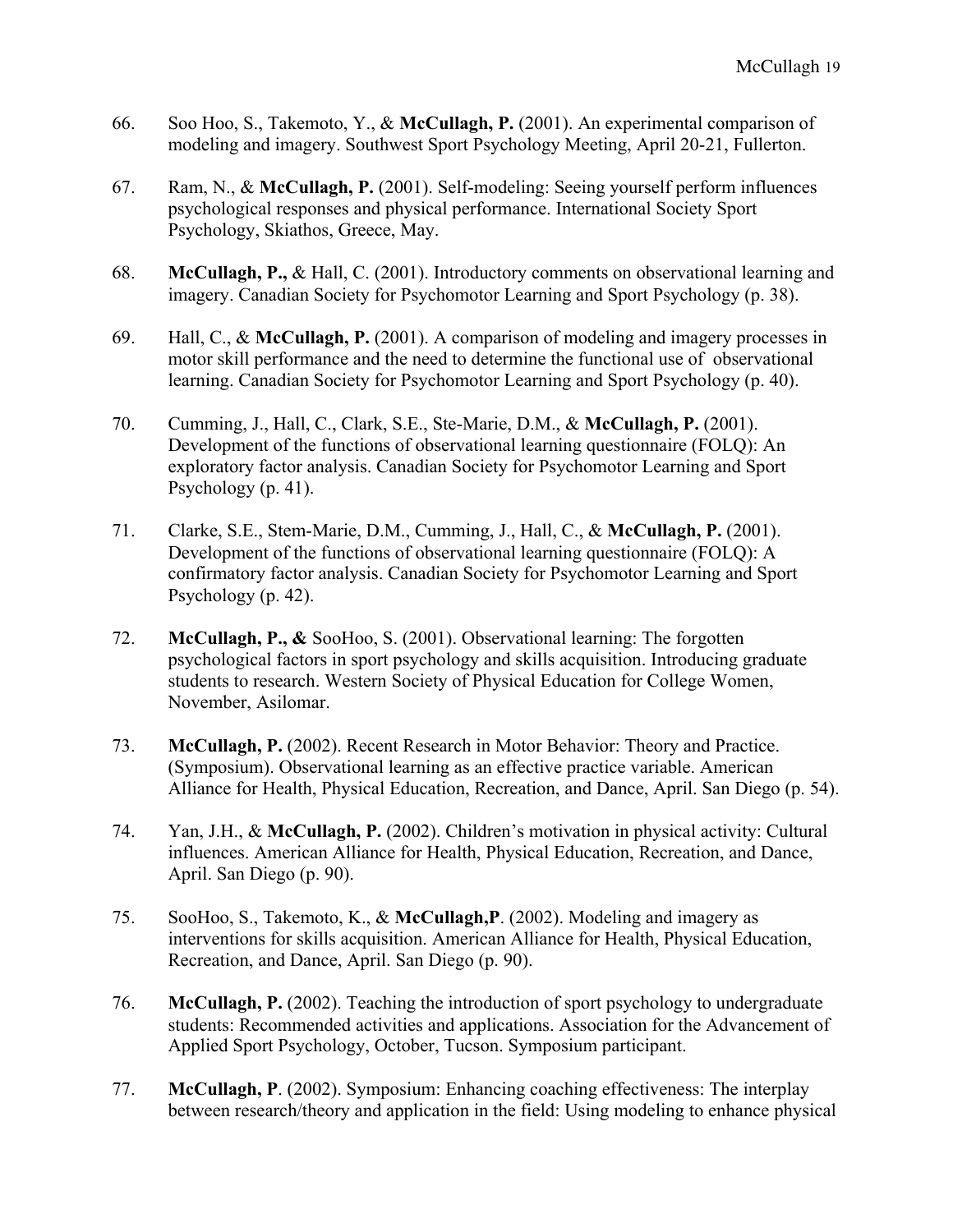and psychological skills. Association for the Advancement of Applied Sport Psychology, October, Tucson.

- 78. **McCullagh.P**. (2002). Symposium participant. Recent Research in Motor Behavior: Theory and Practice. Observational Learning as an Effective Practice Variable. American Alliance for Health, Physical Education, Recreation and Dance. San Diego, CA (p. 54)
- 79. Clark, S., Cumming, J., Ste-Marie, D., **McCullagh, P**., & Hall, C.R. (2003). Assessing the Concurrent Validity of the Functions of Observational Learning Questionnaire. Journal of Sport and Exercise Psychology, Supplement, June, p. 44.
- 80. Clark, S., Cumming, J., Ste-Marie, D., **McCullagh, P**., & Hall, C.R. (2003). A Reassessment of the Factor Structure of the Functions of Observational Learning Questionnaire. Journal of Sport and Exercise Psychology, Supplement, June , p. 47.
- 81. **McCullagh, P**. (2004). Peer Modeling: Strategies for Enhancing Motor Skill Acquisition and Psychosocial Development. Journal of Sport and Exercise Psychology, Supplement, June p. 7. Including in Symposium "Peer-Assisted Learning (PAL) in Physical Activity Contexts: Theory, Research, and Application Relevant to Sport Psychology and Motor Behavior. (Weiss, M.R., Arripe-Longueville, F., McCullagh, P., & Stuntz, C.
- 82. Ram, N., **McCullagh, P.,** & Skaling, S. (2004). Assessing Differential Learning from Modeling and Imagery Interventions Using Latent Growth Curve Models. Journal of Sport and Exercise Psychology, Supplement, June, p. 152.
- 83. **McCullagh, P.** (2004) Respondent to Symposium " From Ideas to Action: The Marketing of Sport Psychology Programs and Services. Danish, S., Petipas, A., VanRaalte, J., & Brewer, B. Proceedings Association for the Advancement of Applied Sport Psychology, , p. 13-14.
- 84. Johnson, A., Simons, J., & McCullagh, P (2009). Motivational differences as athletes transition from Division III to Division II athletics. Western Society for Physical Education College Women. November, Asilomar.
- 85. McCullagh, P. (2010). Using modeling to enhance physical and psychological skills. The Sport Psychology and Sport Sciences Conference. Lignano, Sabbiadoro, Italy.
- 86. Regan, M.R., & McCullagh, P. (2010). Analysis of homologous reproduction in community college athletics: The forgotten institution. Paper presented at the annual conference for the North American Society for Sport Management, (NASSM), Tampa.
- 87. McCullagh, P. (2011). Respondent to Symposium. If a picture is worth a thousand words, then is combining observation and imagery worth a million? A symposium on the interaction between observation and imagery processes. Cumming, J, Williams. S, Law, B., Bolkowy, R., Latimer, A.E., Lawrence, G.P., Rymal, A., & Ste-Marie. D. North American Society for the Psychology of Sport and Physical Activity. Burlington, June.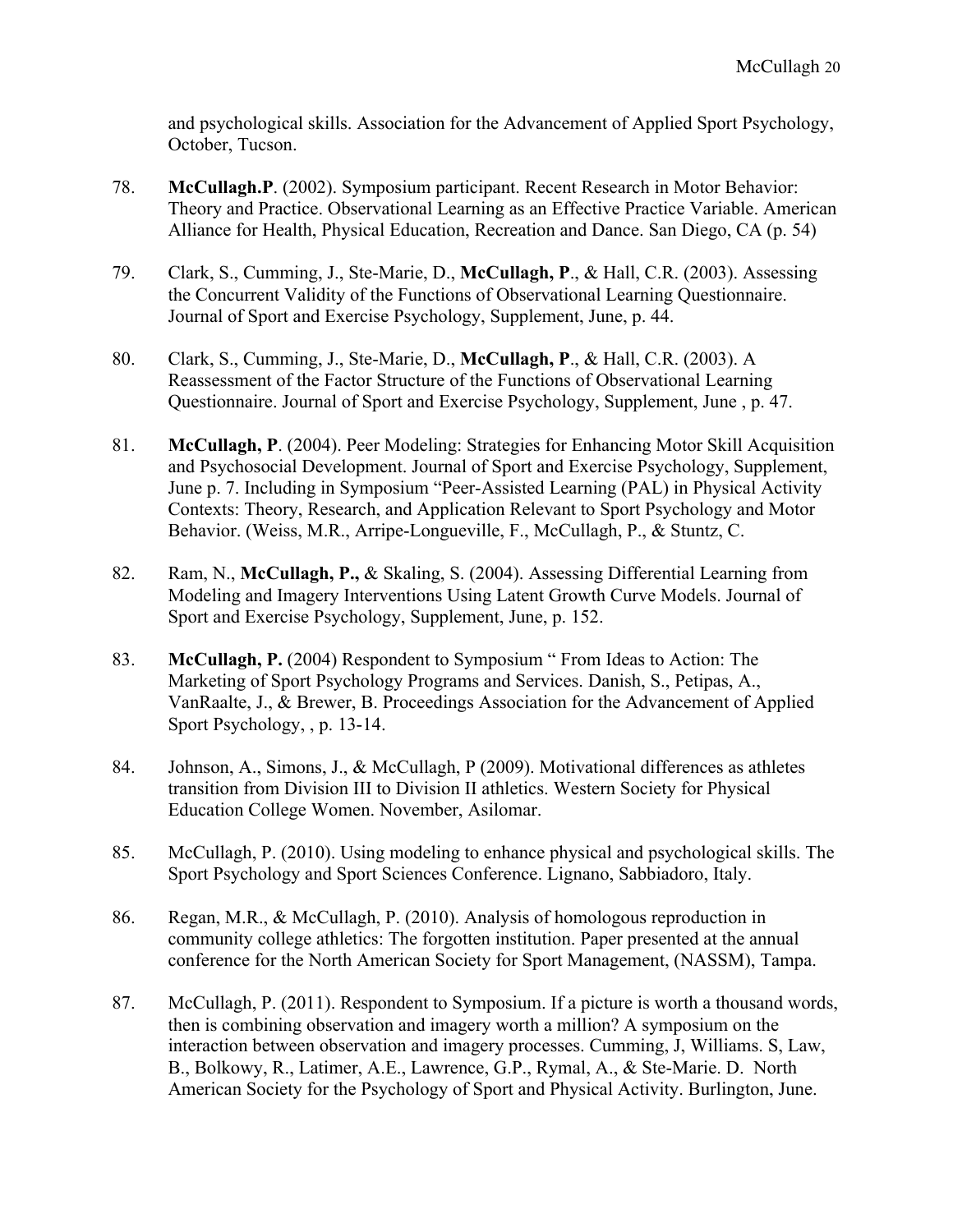- 88. Rymal, M., O., J., & McCullagh, P. (2012). Effective use of guided observation in physical education. CAHPERD Conference, Pasadena, February.
- 89. O, J., Law, B., McCullagh, P., Forrest, C., & Webb, S. (2012). "Watch this…": Does the 'how' of observation-based intervention matter? *Journal of Sport and Exercise Psychology.S57.*
- 90. Ste-Marie, D. M, Law, B., Rymal, A. M., O, J., Hall, C., & McCullagh, P. (2012). An Applied Model for the Use of Observation. *Journal of Sport and Exercise Psychology. S56.*
- 91. McCullagh, P., Law, B., Ste-Marie, D., Rymal, A., O, J., & Hall, C. (2012). Presenting an Applied Model for the Use of Observation Interventions in Motor Skill Learning and Performance (Symposium). *Journal of Sport and Exercise Psychology.S55.*
- 92. Murgia, M., McCullagh, P. (2012). Modality differences in rhythm perception of human movement. 35<sup>th</sup> European Conference on Visual Perception, Sept. Alghero, Italy. P. 201.
- 93. O., J., McCullagh, P., & Rymal A. (2013). "Let me Show You": An applied model for the effective use of demonstrations in teaching.  $11<sup>th</sup>$  Annual Conference – Hawaii International Conference on Education, Honolulu, January.
- 94. Ste-Marie, D., McCullagh, P., and Rymal, A. (2013). The applied model of the use of observation: Application for Occuptional Therapists. American Occuptional Therapy Association, San Diego, April 26.*.*
- 95. O, J., McCullagh, P, Ste-Marie, D.M., Rymal, A.M., Hall, C., Law, B. (2013). The use of observation in rehabilitation settings: Application of an Applied Model. Presented at the European College of Sport Science, Barcelona, June 2013.
- 96. Sachs, M., Kamphoff, C., Dunwoody, D. Past, Present, and Future of AAASP Leadership: To Infinity and Beyond. Symposium. P. McCullagh Discussant. (I was unable to attend in person but did send some remarks). Association for Applied Sport Psychology, New Orleans, October, 2013.
- 97. O, J., Hamor, N., Strickland, A., McCullagh, P. (2014). Teaching for Transfer: Critical Discussion of a Psychological Skills Training Workshop Series for a Freshman College Population. Hawaii International Conference on Education. January.
- 98. Hall, B., Hamor, N., Frost, N., O, J., & McCullagh, P.(2015). Using Imagery and Observational Learning to Elicit Deliberate Practice: Evidence-Based Practical Recommendations for Coaches, Physical Education Teachers, Trainers and Movement Specialists. Hawaii International Conference on Education, Honolulu, HI, January.
- 99. Sherwood, J.J., Yingling, Vanessa, R., O, Jenny, McCullagh, P., Brown, H., Goc Car, G. (2017). High Impact Educational Programs at Undergraduate Teaching Universities. Roundtable Discussion. Western Society for Kinesiology and Wellness, October, Reno, Nevada.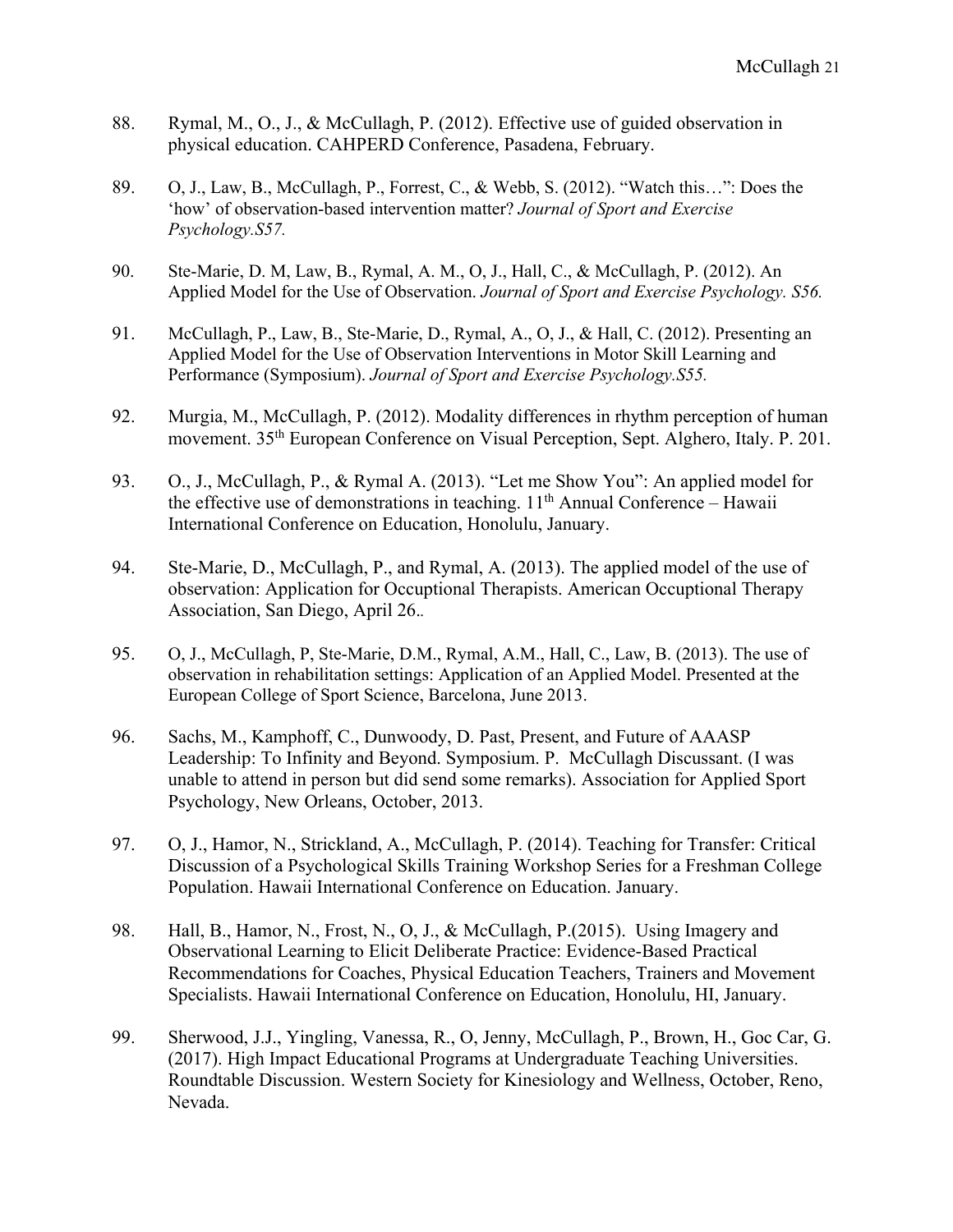- 100. Rizzo, T.R., McCullagh, P., & Pastore D. (2019). Recruiting, Evaluating, and Retaining High Quality Faculty Members in Kinesiology. The American Kinesiology Association Workshop, January, Phoenix.
- 101. Ely, F., Munroe-Chandler, K.J., O, J., McCullagh, P, Duda, J.L. (2019) Symposium: The Research to Practice Gap in Sport Psychology: Exploring the Challenges Faced by Researchers, Consultants. 15<sup>th</sup> European Congress of Sport & Exercise Psychology, Munster, Germany, July 15-20.
- 102. Ely, F. O., Munroe-Chandler. K. J., O., J., & McCullagh, P. (2019). The practice of imagery: A review of 25 years of applied sport imagery recommendations. *Journal of Exercise, Movement, and Sport*, *51*(1), 96. Paper presented at SCAPPS, October, Vancouver BC.
- 103. McCullagh, P. Panel Member. (2021). Transitioning into Academic Leadership Positions: What to Know and Consider. Association for Applied Sport Psychology, Las Vegas, Oct

### Book Reviews/ Preface

McCullagh, P. (1979). Review: Sport psychology: An analysis of athlete behavior. W.F. Straub (Ed.). Movement Publications, Ithaca, NY. 1978, 295 pp. In Journal of Sport Psychology, p. 89- 90. (Invited).

Preface to Weiss, M.R. (2004). Developmental sport and exercise psychology: A lifespan approach. Fitness Information Technology, Inc.

## **GRANTS AND PROJECTS AND RESEARCH SUPPORT AWARDS**

#### Internal & External

Ryan, E.D., & McCullagh, P. (Co - PI). Attribution and perception of fatigue. Faculty Research Grant - University of California, Davis 1977. (\$5000).

McCullagh, P. (PI). Instructional Grant Program - Integrating computers in the classroom - Principles and Practices of Fitness Course - University of Colorado, Boulder. 1986. (\$5000).

McCullagh, P. (PI). Instructional Grant Program - Integrating computers in the classroom. University of Colorado, Boulder. 1987. (\$5000).

McCullagh, P. (PI). A comparison of videotape instruction and physical practice on form and accuracy in the tennis serve. United States Tennis Association. 1988. (\$500).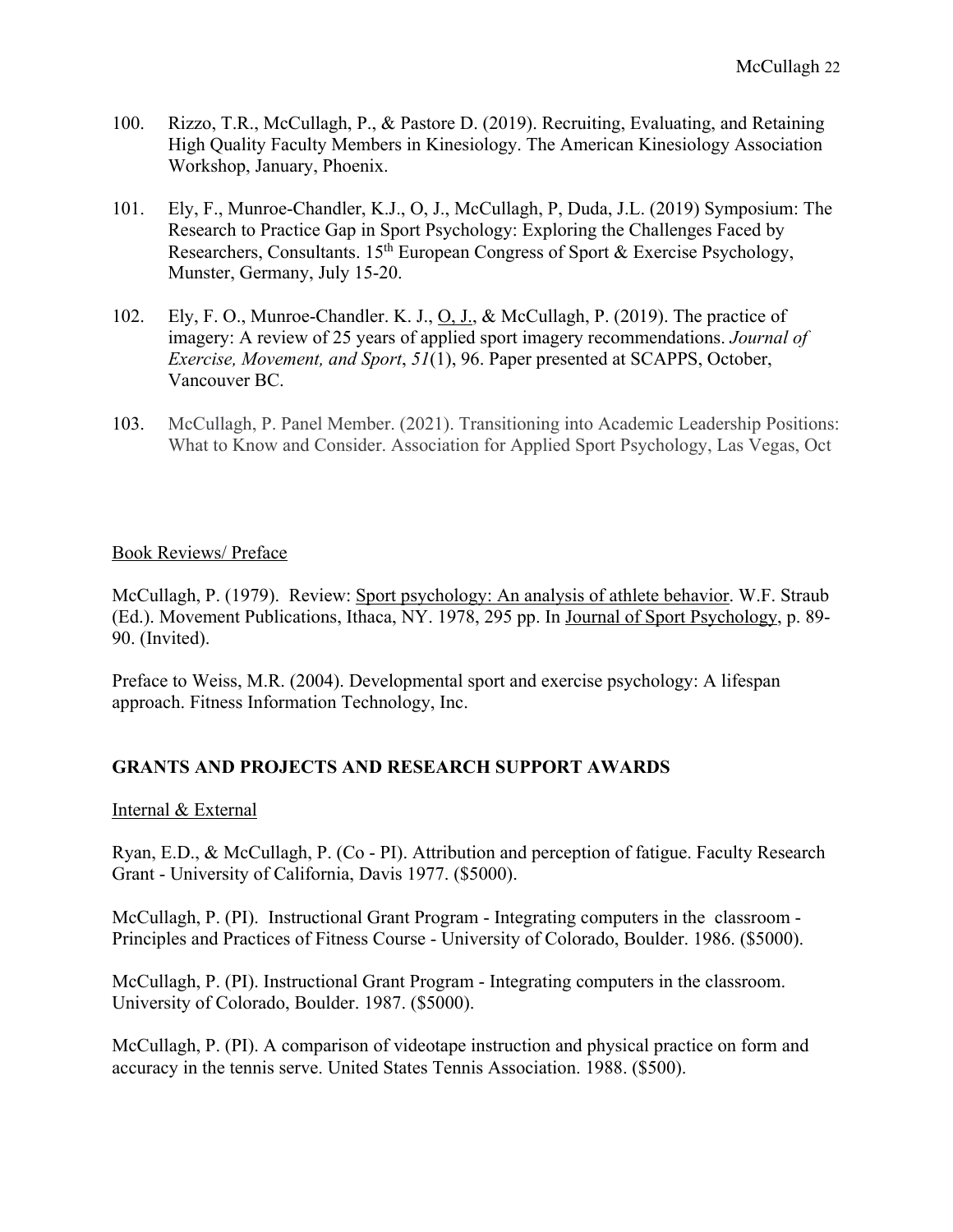Little, W., & McCullagh, P. (Co - PI). A comparison of motivational orientation and instructional strategies on form and accuracy in tennis. United States Tennis Association, 1988. (\$500).

McCullagh, P. (PI). The use of videotape and imagery to enhance skilled performance. Central District AAHPERD Award, 1989-90. (\$1000).

McCullagh, P. (PI). Testing the effectiveness of Sybervision on the learning of the tennis serve. United States Tennis Association, May 1990. (\$950).

McCullagh, P. (PI). Psychological and social factors as determinants of athletic injuries. Council on Research and Creative Work, University of Colorado, January, 1991. (\$3000).

Byrnes, W.C., (Co - PI). McCullagh, P. (Co-PI). & Dickinson, A. (Co-PI). A comparison of the incidence and severity of injury between race walking, running and stepping. August 1991. Reebok International Ltd. (\$70,901).

McCullagh, P. (Co-PI). & Noble, J. (Co-PI). The effectiveness of video tapes for enhancing tennis performance. Central District AAHPERD Award, August 1991. (\$400).

McCullagh, P. Psychological factors and athletic injury. Faculty sponsored Undergraduate Research Opportunity Program. November, 1993. (\$1800).

McCullagh, P. Undergraduate Research Opportunity Program. Special Seminar. Observational Learning Techniques in Kinesiology. (\$4000).

Weiss, M.R., & McCullagh P. (1993). Influence of Coping Models on Learning. Sport Psychology Academy. AAHPERD. (\$1300).

Landers, D.M. & McCullagh, P. (Co-PI). United States Olympic Committee. Research & Training to Increase Archers' Proficiency in Competing in the New Olympic Round. (\$27,856). Jan 1995-Dec 95.

McCullagh, P.(P-I). United States Olympic Committee. Research and Training to Increase Archers Performance Through Self Modeling. (\$30,824). January 1996-December 97.

McCullagh, P. Professional Development Award, Observational learning: The forgotten psychological method in sport psychology. Western Society for Physical Education of College Women. November, 2000.

McCullagh, P. School of Education and Allied Studies, (SEAS), Research Fellow. Award for release for research, 2000-2001.

McCullagh, P. School of Education and Allied Studies (SEAS), Preparation of Publication Award, 2000-2001.

McCullagh, P. School of Education and Allied Studies (SEAS), Preparation of Publication Award, 2001-2002.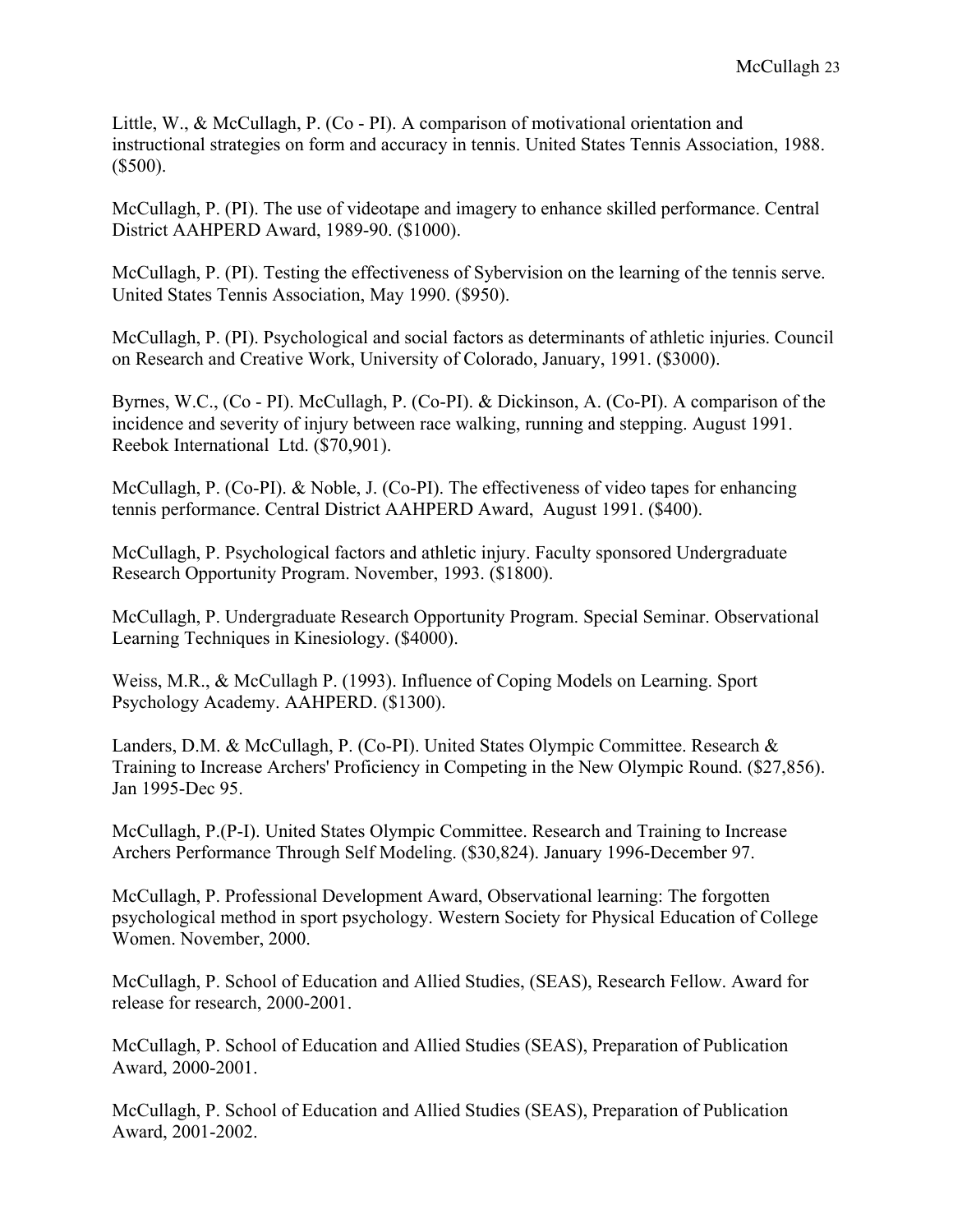McCullagh, P. School of Education and Allied Studies (SEAS), Preparation of Publication Award, 2002-2003.

McCullagh, P. (2006). Awarded summer stipend from Research and Sponsored Programs, CSU East Bay to complete a project on observational learning. Project completed and manuscript accepted for publication.

McCullagh, P. (2012). Assumed PI of Kaiser Grant – Healthy Eating Activity Living - \$150,000. Cathy Inouye assisted in completing the project.

#### Served as Research/Project Assistant on the following grants and projects:

Socialization into sport involvement: A cross-national study. State University of New York at Brockport 1970-72.

Stelmach, G.E. National Institute of Mental Health, 22081-01. Served as research assistant on numerous experiments.

Stelmach, G.E. National Institute of Education, Grant NE-G-3-009. Served as research assistant on numerous experiments and projects.

Cost of Special Education Programs in California. Grant 57-B201-80- 3293-7100 for the California State Dept. of Education.

## Undergraduate Research Opportunity Program (UROP). Projects Directed.

Ebel, C. A comparison of correct and learning sequence models (Funded), 1986.

Maldanado, N. Participation motives, competitive anxiety and perceived competencies of children and parents in youth soccer. (Funded), 1988-1989.

Lethi, S. The influence of modeling on strategies in skilled performance. (Funded), 1988-1989.

Shaw, S. Perceived competencies and competitive anxiety in children's sport. (Funded), 1990-91.

McCullagh, P. Team UROP grant. Psychological factors and athletic injury. (Funded), \$2000, 1993-94.

Sanford, C. Observational learning: The role of visual and verbal information in developing a cognitive representation. (Funded), 1994-95.

Espander, V., & Lewis, M. A comparison of gender differences in observational learning. (Funded), 1994-95.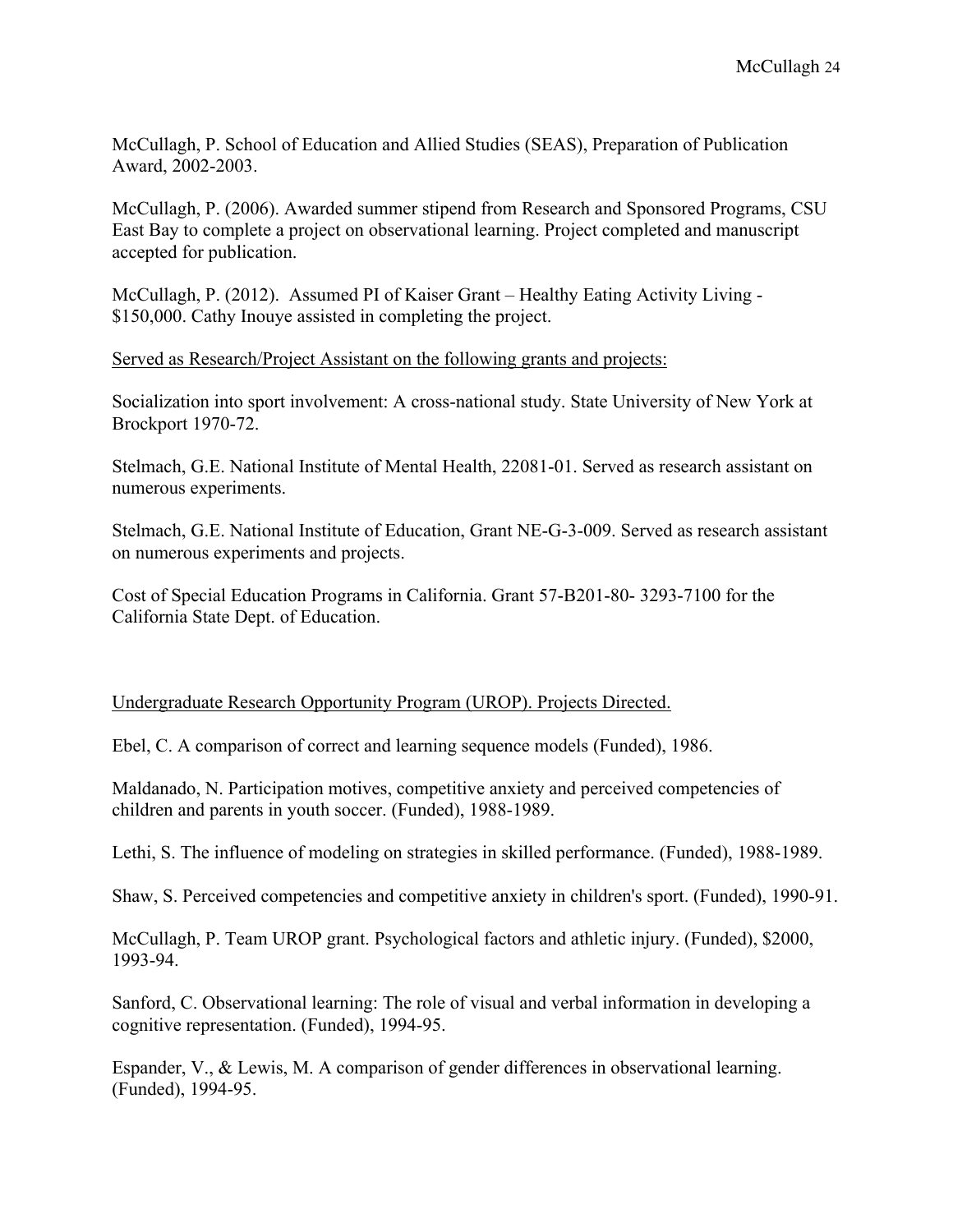Ritt, Ashley. The use of self-modeling videos for enhancing expert performance. (Funded), 1994-95.

UCB Hughes Initiative - Undergraduate Research Assistantship Program. Stan Royale Funded  $(1,800)$ , 1995-96.

UCG Hughes Initiative - Undergraduate Research Assistantship Program. Julie Nigg. Funded (\$1800). 1996-97.

## **EDITORIAL POSITIONS**

| 1978-1980 | Reviewer for Psychology of Sport and Motor Behavior.<br>Champaign, Human Kinetic Publishers.<br>(Review, provide editorial comments and select papers for inclusion in the annual<br>proceedings).<br><b>INVITED POSITION</b>                                                                    |
|-----------|--------------------------------------------------------------------------------------------------------------------------------------------------------------------------------------------------------------------------------------------------------------------------------------------------|
| 1980      | Project Assistant for Decision Development Corporation Critical analysis of "Cost"<br>of Special Education Programs in California - prepared under grant given by the<br>California State Department of Education. (Also responsible for analysis and<br>editing of some less extensive reports) |
| 1979-81   | Compiler - Journal of Sport Psychology<br>(Survey relevant articles in numerous journals and prepare abstracts for inclusion<br>in Digest section of Journal)<br><b>INVITED POSITION</b>                                                                                                         |
| 1979-81   | <b>Assistant Editor - Quest</b><br>(Responsible for critical as well as technical editing of manuscripts) INVITED<br><b>POSITION</b>                                                                                                                                                             |
| 1981      | Compiled - Psychology of Sport and Motor Behavior - Abstracts (Technical<br>production of abstracts for Annual Conference)                                                                                                                                                                       |
| 1986      | Reviewer, Advances in Motor Development Research.<br><b>INVITED POSITION</b>                                                                                                                                                                                                                     |
| 1979-90   | Guest Reviewer - Journal of Sport & Exercise Psychology<br>(Critical review and selection of articles for publication)<br><b>INVITED POSITION</b>                                                                                                                                                |
| 1978-90   | Guest Reviewer - Research Quarterly for Exercise and Sport.<br>Supplement. (Critical Review and selection of articles related to the social<br>psychology of performance).<br><b>INVITED POSITION</b>                                                                                            |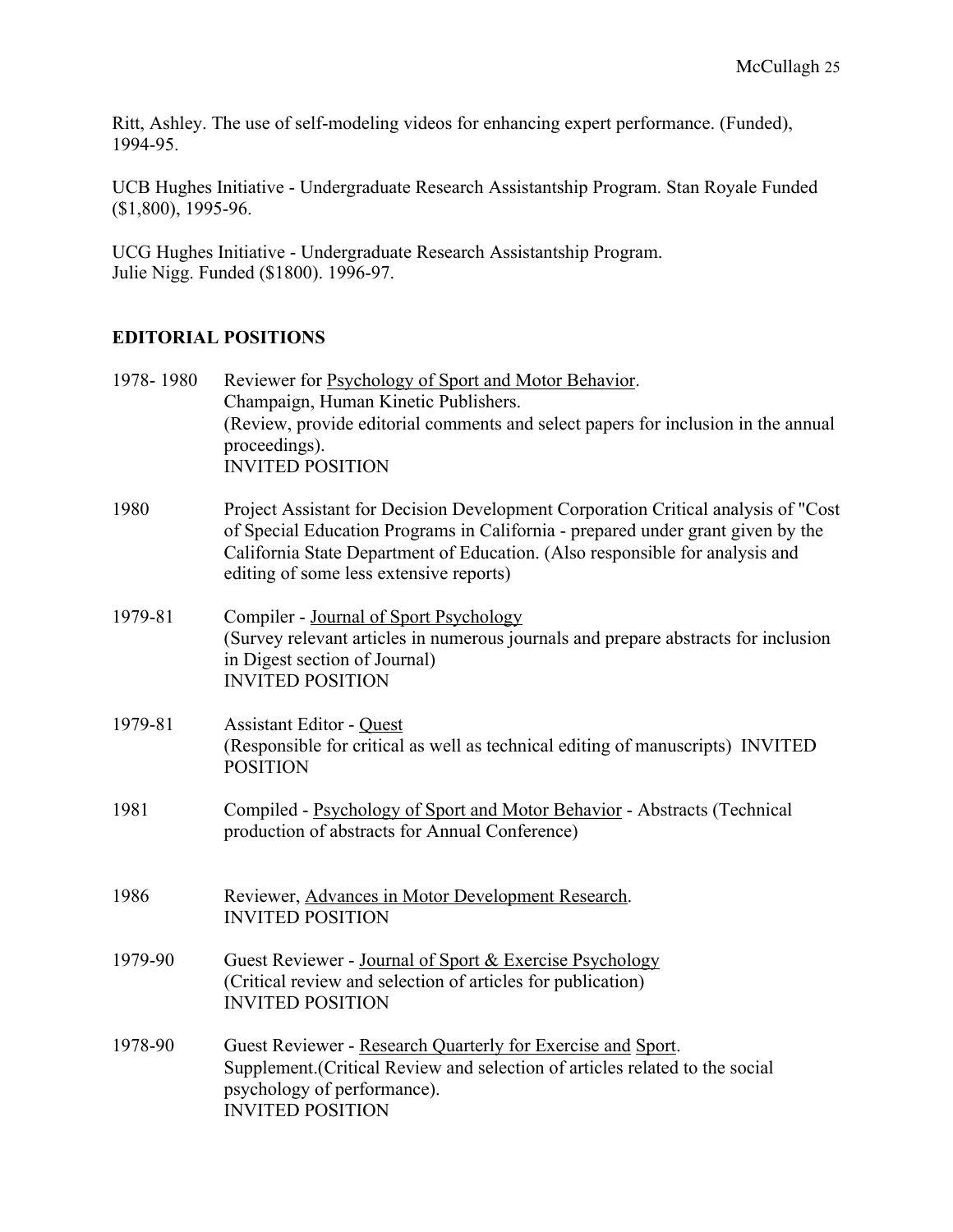- 1982-2005 Guest Reviewer Journal of Motor Behavior INVITED POSITION
- 1989 Reviewer Dictionary of the Sport Sciences, Human Kinetic Publishers
- 1991-95 Editorial Board The Sport Psychologist INVITED POSITION
- 1993-96 Section Editor Psychology Research Quarterly for Exercise & Sport
- 1990-2009 Editorial Board Journal of Sport and Exercise Psychology. INVITED POSITION
- 1998- 2006 Editorial Board Journal of Applied Sport Psychology. INVITED POSITION.
- 2000-Present Guest Reviewer Perceptual and Motor Skills, Journal of Motor Behavior, Research Quarterly for Exercise and Sport, The Sport Psychologist. 2011-2012 Invited to serve on board to choose research writing award for Research Quarterly for Exercise & Sport. INVITED POSITION.
- 2011-present Founding editorial board Kinesiology Reviews Sponsored by National Academy of Kinesiology and American Kinesiology Association. INVITED POSITION
- 2015- Associate Editor, Frontiers in Movement Science and Sport Psychology
- 2016 Guest Editor with Richard Kreider for Kinesiology Review Issue (Innovation and Entrepreneurship in a Time of Shrinking Budgets
- 2016-present Editor, Kinesiology Today (on-line magazine of the American Kinesiology Association. Responsible for soliciting and writing articles for a quarterly online magazine.

#### **POSITIONS IN NATIONAL SOCIETIES**

- 1980-83 Publication Director North America Society for the Psychology of Sport and Physical Activity. Coordinated publication of Tri-annual Newsletter of an academic research society and served on the executive decision making body of this organization. ELECTED BY MEMBERSHIP OF SOCIETY.
- 1988 Nominated to serve as Publications/Membership Director, Association for the Advancement of Applied Sport Psychology. DECLINED NOMINATION.
- 1988-89 Invited to serve on Past Presidents Council Ad Hoc Committee to determine potential name change and future directions of North American Society for the Psychology of Sport and Physical Activity.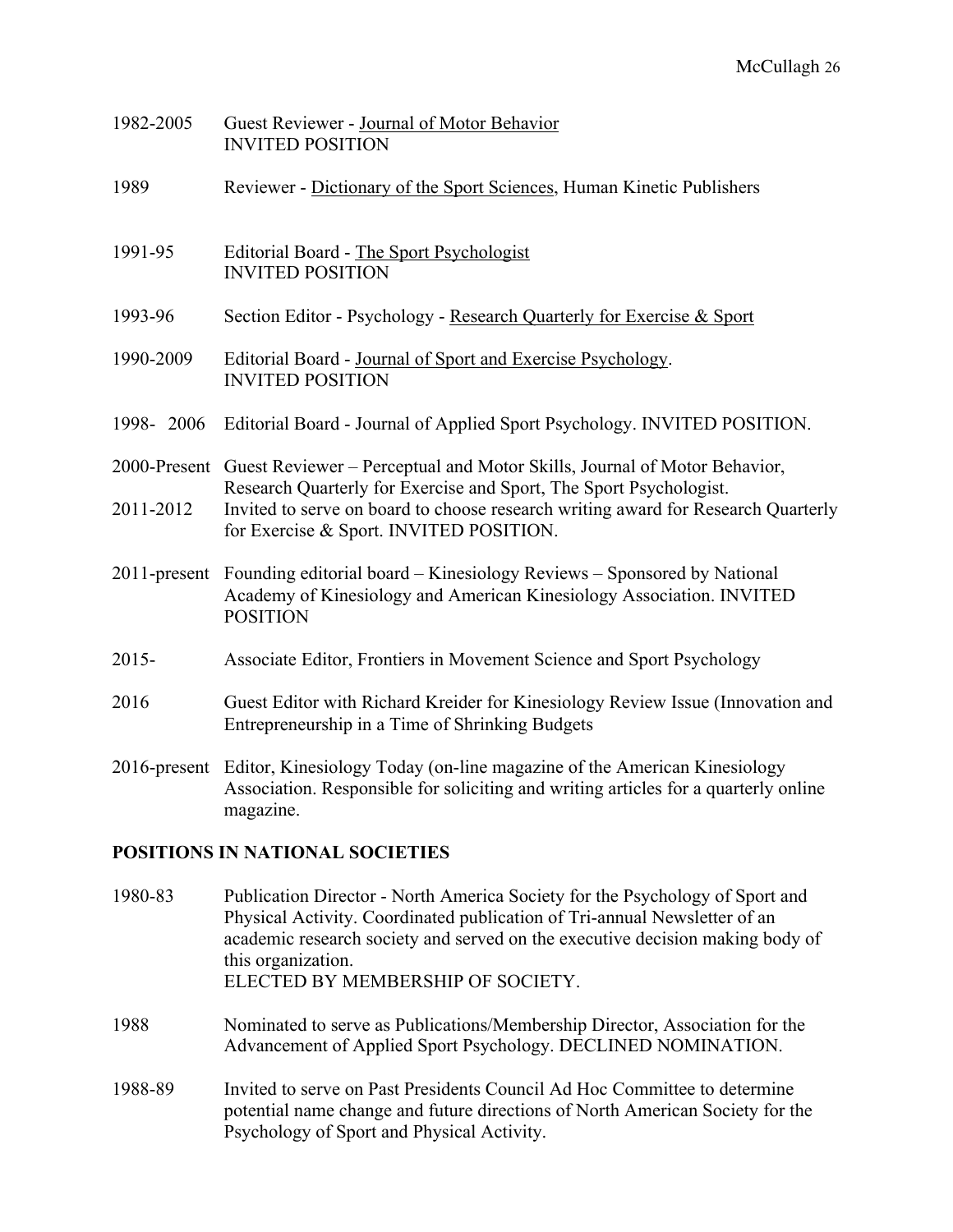| 1990      | Nominated to serve as President, North American Society for the Psychology of<br>Sport and Physical Activity.<br>DECLINED NOMINATION.                                                                                                 |
|-----------|---------------------------------------------------------------------------------------------------------------------------------------------------------------------------------------------------------------------------------------|
| 1990-93   | Social Psychology Chair, Association for the Advancement of Applied Sport<br>Psychology. Responsible for organizing Social Psychology Program for annual<br>meeting and serving on the Executive Committee. ELECTED BY<br>MEMBERSHIP. |
| 1992-94   | Nominated to serve as Member-at-Large on Executive Board of Division 47,<br>American Psychological Association. DECLINED NOMINATION                                                                                                   |
| 1992-94   | Nominated to serve as Secretary on the Executive Board of the Research<br>Consortium, AAHPERD.<br>ELECTED BY MEMBERSHIP.                                                                                                              |
| 1992      | Nominated President - North American Society for the Psychology of Sport &<br>Physical Activity.<br><b>DECLINED NOMINATION</b>                                                                                                        |
| 1993      | Nominated Secretary/Treasurer - Division 47, American Psychological<br>Association.<br>DECLINED NOMINATION                                                                                                                            |
| 1994      | Nominated President-North American Society for the Psychology of Sport &<br>Physical Activity<br><b>DECLINED NOMINATION</b>                                                                                                           |
| 1995      | Nominated President-Research Consortium, AAHPERD.<br><b>DECLINED NOMINATION</b>                                                                                                                                                       |
| 1994-97   | President - Elect, President, Past - President -Association for the Advancement of<br>Applied Sport Psychology.<br><b>ELECTED BY MEMBERSHIP</b>                                                                                       |
| 1998      | Nominated for President, Division 47, Exercise & Sport Psychology, American<br>Psychological Association.                                                                                                                             |
| 2000-2002 | Program Chair and Executive Board Member, Division 47 (Exercise and Sport<br>Psychology), American Psychological Association.                                                                                                         |
| 2001-2004 | President, North American Society for the Psychology of Sport and Physical<br>Activity. ELECTED BY MEMBERSHIP.                                                                                                                        |
| 2004-2007 | President, Division 47, Exercise and Sport Psychology, American Psychological<br>Association. ELECTED BY MEMBERSHIP.                                                                                                                  |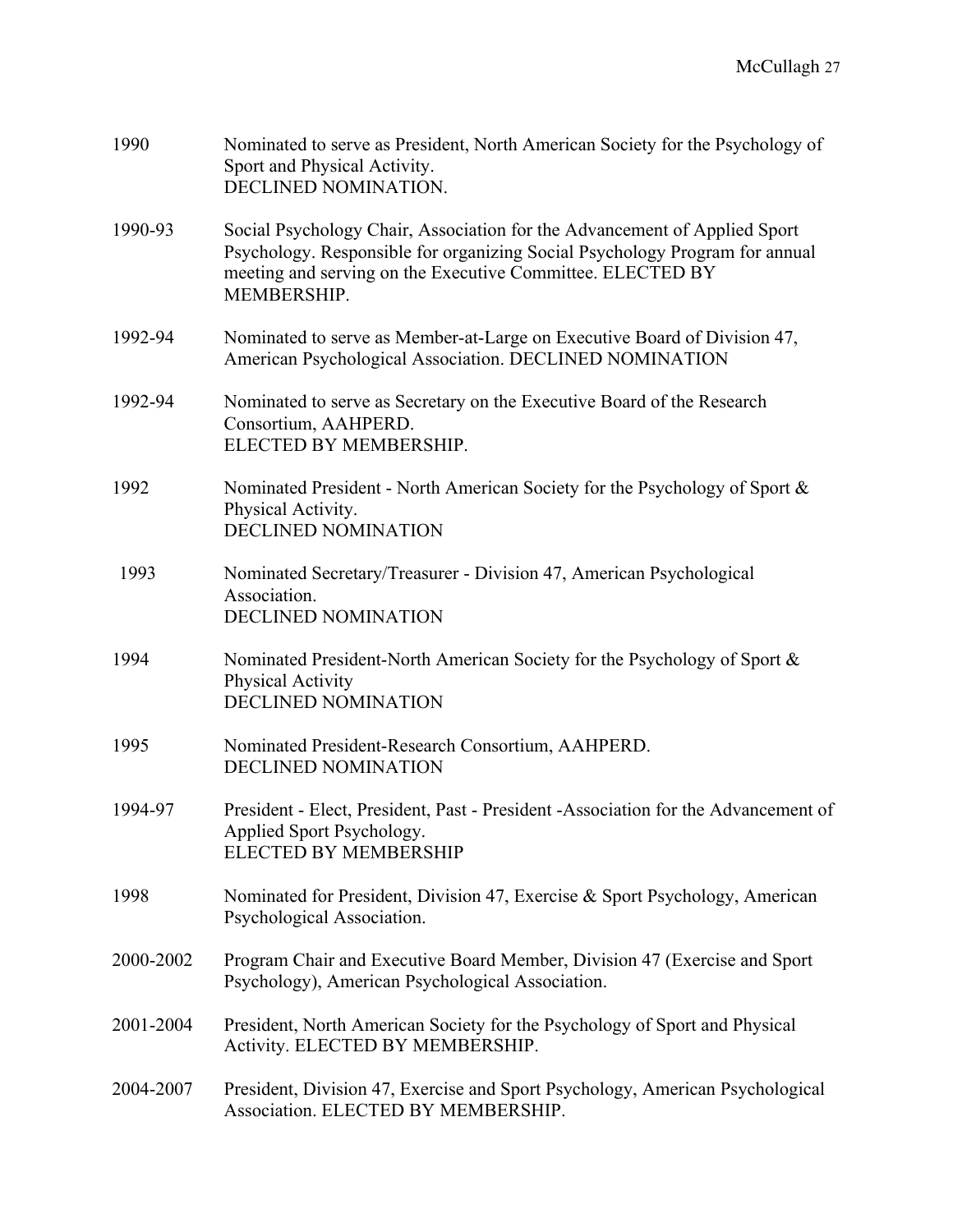- 2011-2014 ELECTED Board of Directors, American Kinesiology Association
- 2011-2012 ELECTED Member-at-large Executive Committee National Academy of Kinesiology
- 2011 ELECTED Executive Committee (Secretary) American Kinesiology Association.
- 2013 ELECTED President American Kinesiology Association

### **LIBRARY RESEARCH TO ASSIST IN COMPILATION OF THE FOLLOWING ANTHOLOGIES:**

Christina, R.W. Readings in the Psychology of Motor Skill Learning. Simon & Schuster, N.Y. 1972.

Christina, R.W., & Shaver, L.G. Biological and Psychological Perspectives in the Study of Human Behavior. Study of Human Behavior. Kendall/Hunt: Dubuque, 1972.

#### **MEMBERSHIPS IN PROFESSIONAL ORGANIZATIONS**

| <b>NAK</b>     | National Academy of Kinesiology                                                            |
|----------------|--------------------------------------------------------------------------------------------|
| <b>NASPSPA</b> | North American Society for the Psychology of Sport and Physical Activity                   |
| <b>AAHPERD</b> | American Alliance of Health, Physical Education, Recreation and Dance                      |
| AASP           | Association for Applied Sport Psychology.                                                  |
| <b>APA</b>     | American Psychological Association, (Division 47 - Exercise & Sport<br>Psychology Member). |
| <b>ISSP</b>    | International Society for Sport Psychology                                                 |

#### **COMMMUNITY SERVICE**

#### National/International

| 1971 | Assistant Conference Organizer - Sport and Social Deviancy.<br>State University of New York at Brockport.                                                                                                                    |
|------|------------------------------------------------------------------------------------------------------------------------------------------------------------------------------------------------------------------------------|
| 1980 | Sport Psychology Program Committee for North American Society for the<br>Psychology of Sport and Physical Activity. Annual Conference - Boulder, CO.<br>(Responsible for selecting papers deemed suitable for presentation). |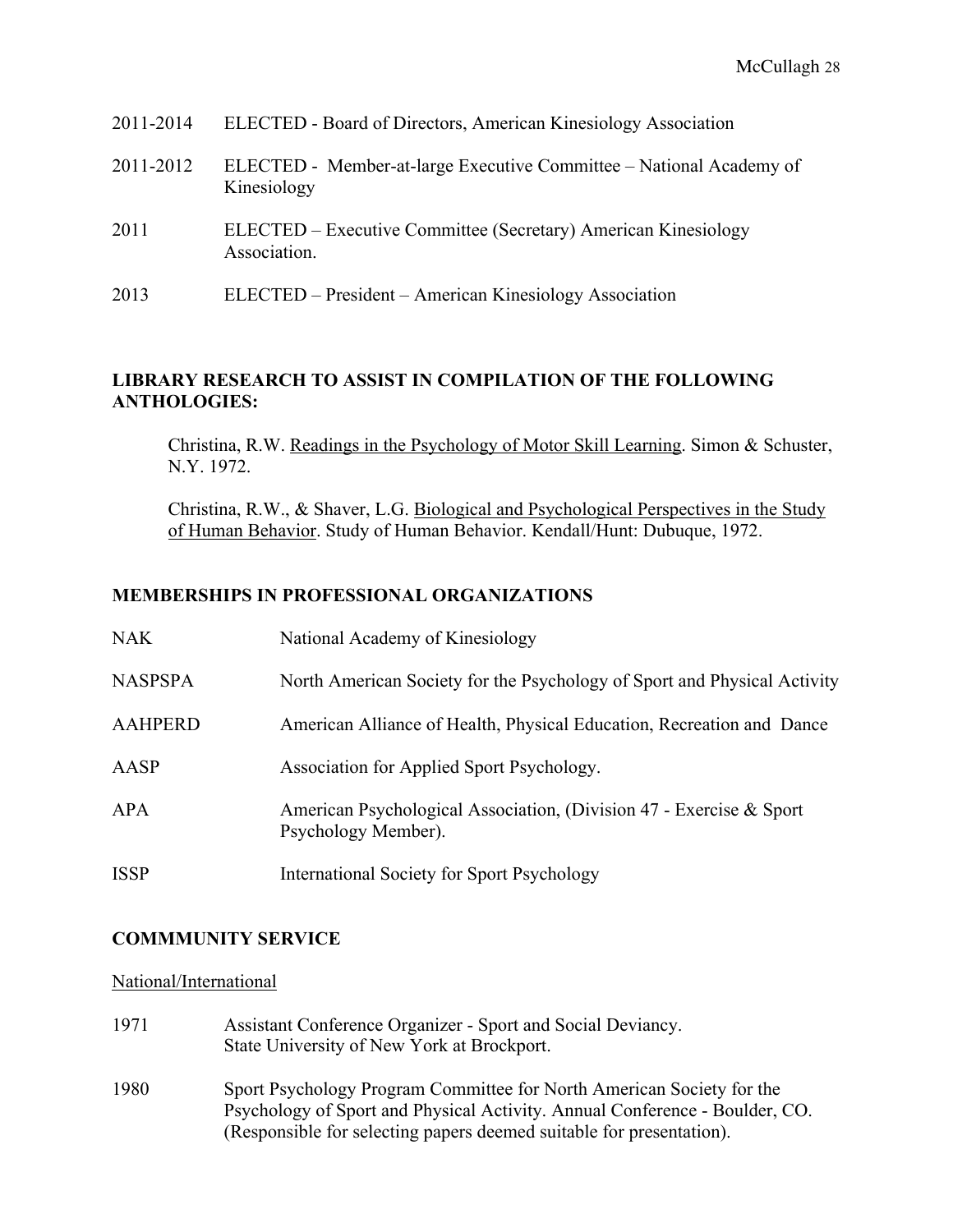## INVITED POSITION

| 1981    | Conference Site Director - North American Society for the<br>Psychology of Sport and Physical Activity. Annual Meeting, May. Hosted by<br>University of California, Davis at Asilomar Conference Center.(Coordinated all<br>aspects of a three day research conference including: conference program and<br>packets, hosting of invited speakers, budget, publicity, dates, meals, housing<br>arrangements, special events and publication of abstracts) |
|---------|----------------------------------------------------------------------------------------------------------------------------------------------------------------------------------------------------------------------------------------------------------------------------------------------------------------------------------------------------------------------------------------------------------------------------------------------------------|
| 1985-86 | Sport Psychology Program Committee - North America Society for the<br>Psychology of Sport and Physical Activity - Scottsdale, AZ. Responsible for<br>program development and selection of research papers).<br><b>INVITED POSITION</b>                                                                                                                                                                                                                   |
| 1986    | Nominations Committee, North American Society for the Psychology of Sport<br>and Physical Activity. (Committee to determine Executive Board Candidates).                                                                                                                                                                                                                                                                                                 |
| 1988    | Invited to serve on Research Consortium Program Evaluation Committee,<br>American Alliance for Health, Physical Education, Recreation & Dance.                                                                                                                                                                                                                                                                                                           |
| 1989    | Invited to serve on Dissertation Award Committee for the Sport Psychology<br>Academy - Research Consortium. American Alliance for Health, Physical<br>Education, Recreation & Dance.                                                                                                                                                                                                                                                                     |
| 1989    | Invited to serve as external review for graduate thesis, McGill University,<br>Montreal, Canada.                                                                                                                                                                                                                                                                                                                                                         |
| 1989    | Invited to review abstracts of submitted research for the Research Consortium of<br>American Alliance for Health, Physical Education, Recreation & Dance for the<br>1989 New Orleans Convention.                                                                                                                                                                                                                                                         |
| 1989-90 | Sport Psychology Program Committee - North American Society for the<br>Psychology of Sport & Physical Activity - Houston, TX. (Responsible for<br>program development and selection of research papers).<br><b>INVITED POSITION</b>                                                                                                                                                                                                                      |
| 1990    | Invited to review abstracts of submitted research for the Association for the<br>Advancement of Applied Sport Psychology.                                                                                                                                                                                                                                                                                                                                |
| 1990    | Nominations Committee - North American Society for the Psychology of Sport<br>and Physical Activity (Committee determines Executive Board Candidates).                                                                                                                                                                                                                                                                                                   |
| 1991    | Conference Site Director - North American Society for the Psychology of Sport<br>and Physical Activity. Annual Meeting - June 1991, Asilomar, California. (See<br>above for duties).                                                                                                                                                                                                                                                                     |
| 1989-91 | Invited to serve on Operating Guidelines Committee of the Research Consortium,<br>American Alliance for Health, Physical Education, Recreation & Dance.                                                                                                                                                                                                                                                                                                  |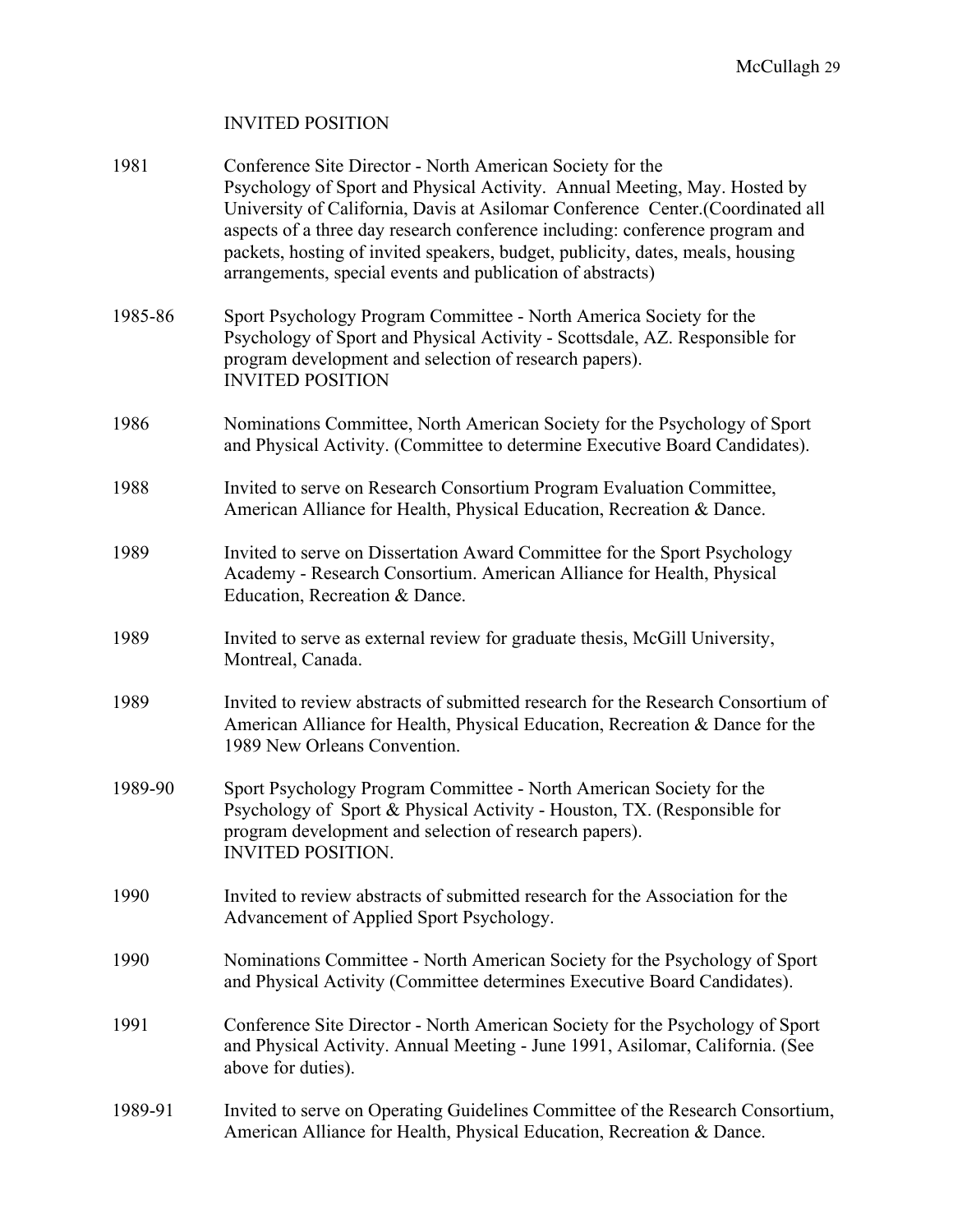| 1991      | Invited to serve on Dissertation Award Committee for the Sport Psychology<br>Academy - AAHPERD.                                                                          |
|-----------|--------------------------------------------------------------------------------------------------------------------------------------------------------------------------|
| 1992      | Review Panel Chair - Research Consortium - Sport Psychology. Convention<br>Program.                                                                                      |
| 1991-92   | Invited to serve as Centennial Liaison for Division 47 (Exercise & Sport<br>Psychology) of the American Psychological Association for the 100th Annual<br>Meeting.       |
| 1992      | Reviewer. Abstracts submitted for Dissertation Award. Association for the<br>Advancement of Applied Sport Psychology.                                                    |
| 1993      | Reviewer, Division 47. Abstracts, American Psychological Association.                                                                                                    |
| 1993      | Invited to serve on Dissertation Award Committee, Sport Psychology Academy -<br>AAHPERD.                                                                                 |
| 1993-94   | Chair-Dissertation Award Committee-Association for the Advancement of<br><b>Applied Sport Psychology</b>                                                                 |
| 1998      | External Program Reviewer - Committee Chair - Graduate Programs and Research<br>- Physical Education and Recreation - University of Alberta-Edmonton,<br>November, 1998. |
| 2000-2001 | Presidential Advisory Committee – North American Society for the Psychology<br>of Sport and Physical Activity                                                            |
| 2001-2010 | Invited to review grants for Program of the Social Sciences and Humanities<br>Research Council of Canada                                                                 |
| 2001-2010 | Invited to review grants for National Science & Engineering Grant Program,<br>Research Council of Canada                                                                 |
| 2001      | Invited to submit vitae for consideration CSU External Review Team – CSU Los<br>Angeles                                                                                  |
| 2003-2004 | Fellow Review Committee Chair, Academy of Kinesiology and Physical<br>Education                                                                                          |
| 2004-2005 | Chair, Fellow Review Committee, Academy of Kinesiology and Physical<br>Education                                                                                         |
| 2005      | External Reviewer – Program in Kinesiology – Queen's University, Canada                                                                                                  |
| 2006      | External Reviewer - Program in Kinesiology - McMaster University, Canada                                                                                                 |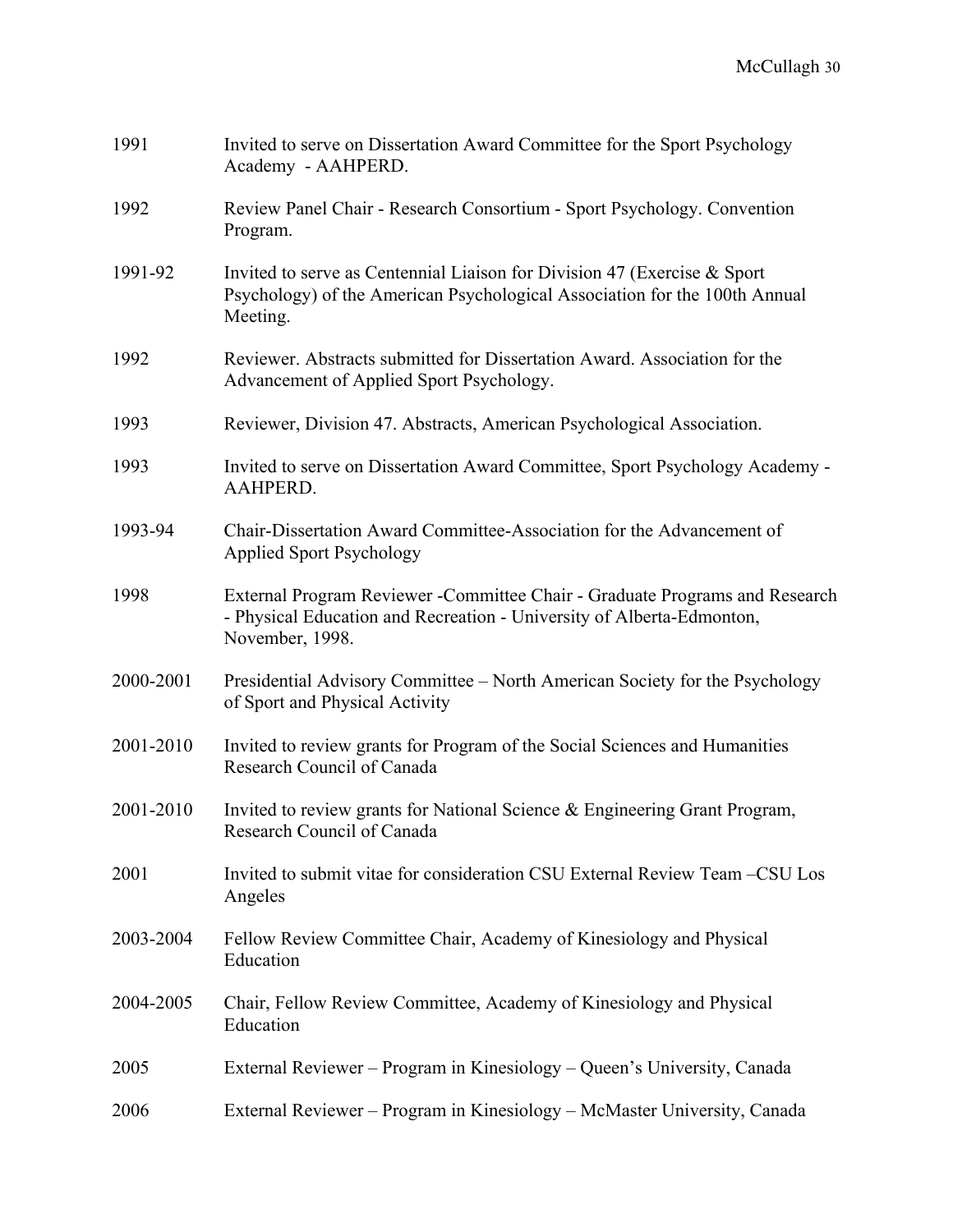| 2008 | Liaison from North American Society for Psychology of Sport and Physical<br>Activity to Division 47 (Exercise and Sport Psychology) of the American<br>Psychological Association |
|------|----------------------------------------------------------------------------------------------------------------------------------------------------------------------------------|
| 2010 | Fellow Review Committee - Association for Applied Sport Psychology                                                                                                               |
| 2012 | External Reviewer - Tenure and Promotion - McMaster University, Canada.                                                                                                          |
| 2013 | External Reviewer – Tenure and Promotion – University of British Columbia                                                                                                        |
| 2013 | Fellow Reviewer – American Psychological Association                                                                                                                             |
| 2016 | External Reviewer – Tenure and Promotion – University of Montreal                                                                                                                |
| 2015 | External Program Review Panel – School of Kinesiology and Physical Education,                                                                                                    |
| 2021 | IUPUI - Indiana<br>External Reviewer – Master's thesis – University of Nipissing, Ontario Canada                                                                                 |
| 2020 | External Reviewer – Dept of Kinesiology, SUNY Brockport                                                                                                                          |

## **State**

| 1987-89            | Served on Ad Hoc Committee to the Colorado Department of Education -<br>Coaching Education Advisory Committee.                                           |
|--------------------|----------------------------------------------------------------------------------------------------------------------------------------------------------|
| 1988               | Invited to serve on Equity and Leadership Committee. Liaison to Colorado<br>Department of Education. (Declined nomination).                              |
| 1999               | Invited to serve as Site Reviewer – Bureau for Postsecondary and Vocational<br>Education, State of California                                            |
| 2002               | Submitted materials (nominated by faculty member) to serve on CCTC team for<br>Physical Education Single Subject Exam                                    |
| 2007               | Invited to serve as External Review – CSU Fresno – Declined because Dean<br>would not allow on university time. Returned at a later date.                |
| 2011               | External Reviewer – Department of Kinesiology, California State University,<br>Northridge                                                                |
| 2010-2014          | Member C-ID Program Review Panel – Responsible for reviewing curriculum for<br>possible transfer from community colleges to California State University. |
| University/College |                                                                                                                                                          |

1976-77 Distinguished Teacher Committee - All campus committee,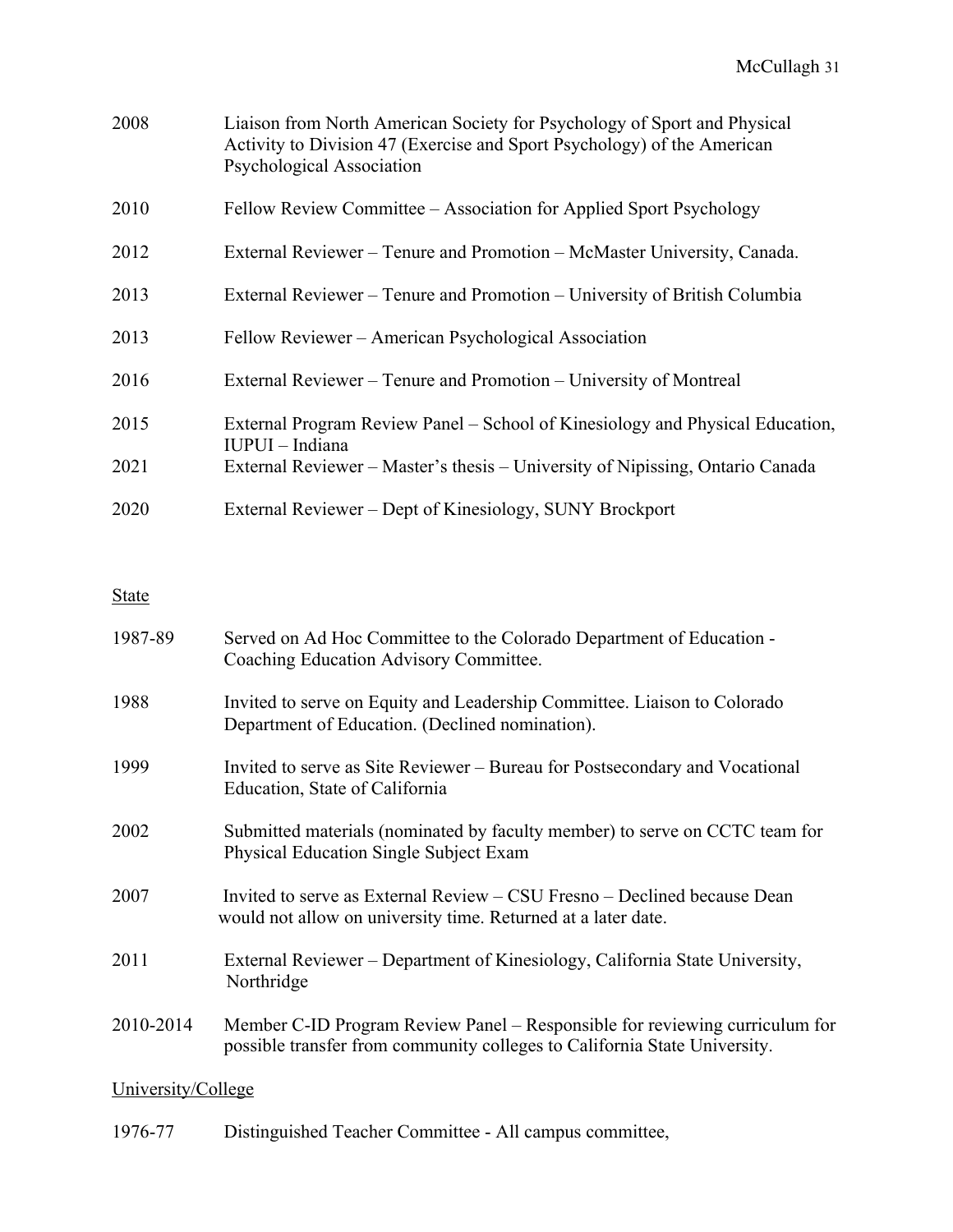|           | University of California, Davis.                                                                                                                                            |
|-----------|-----------------------------------------------------------------------------------------------------------------------------------------------------------------------------|
| 1986      | Search Committee, Director of Academic Media Services. University of<br>Colorado, Boulder.                                                                                  |
| 1986-90   | Freshman orientation tutoring, University of Colorado, Boulder.                                                                                                             |
| 1988      | UROP (Undergraduate Research Opportunity Program). Evaluation Committee.                                                                                                    |
| 1987-90   | Elected to Boulder Faculty Assembly, Committee on Faculty Women. University<br>of Colorado, Boulder. (Resigned Committee, August, 1989).                                    |
| 1993      | Transfer Advising, College of Arts & Sciences. University of Colorado, Boulder.                                                                                             |
| 1994      | Summer Transfer Advising, College of Arts & Sciences, University of Colorado,<br>Boulder.                                                                                   |
| 1995      | UKAN, Unified Knowledge Access Network, Participated in Pilot Interview<br>Project, University of Colorado, January 1995.                                                   |
| 1995      | Future Directions Committee, College of Arts & Sciences, University of<br>Colorado, Boulder                                                                                 |
| 1995      | Appointed to Chancellor's Committee on Sexual Harassment.                                                                                                                   |
| 1995      | Nominated for Chancellor's Campus Committee on Women                                                                                                                        |
| 1995      | Asked to serve on Campus Committee to Review Athletic Department                                                                                                            |
| 1996-99   | <b>Elected to Boulder Faculty Assembly</b>                                                                                                                                  |
| 1996-99   | Elected to Intercollegiate Athletic Committee - Boulder Faculty Assembly                                                                                                    |
| 1999-2005 | Council of Chairs, School of Education and Allied Studies, CSU-Hayward.                                                                                                     |
| 1999-2005 | Member of School Council, School of Education and Allied Studies, CSU-<br>Hayward                                                                                           |
| 1999-2005 | Member Council on Teacher Education, CSU-Hayward.                                                                                                                           |
| 1999-2005 | Member of University Athletic Council                                                                                                                                       |
| 1999-2001 | Member, CIC Sub-committee on Critical Thinking, CSU-Hayward                                                                                                                 |
| 2000-2001 | Invited as one of four-members of the university faculty by the Executive<br>Committee of the Academic Senate to develop at report on academic standards at<br>CSU-Hayward. |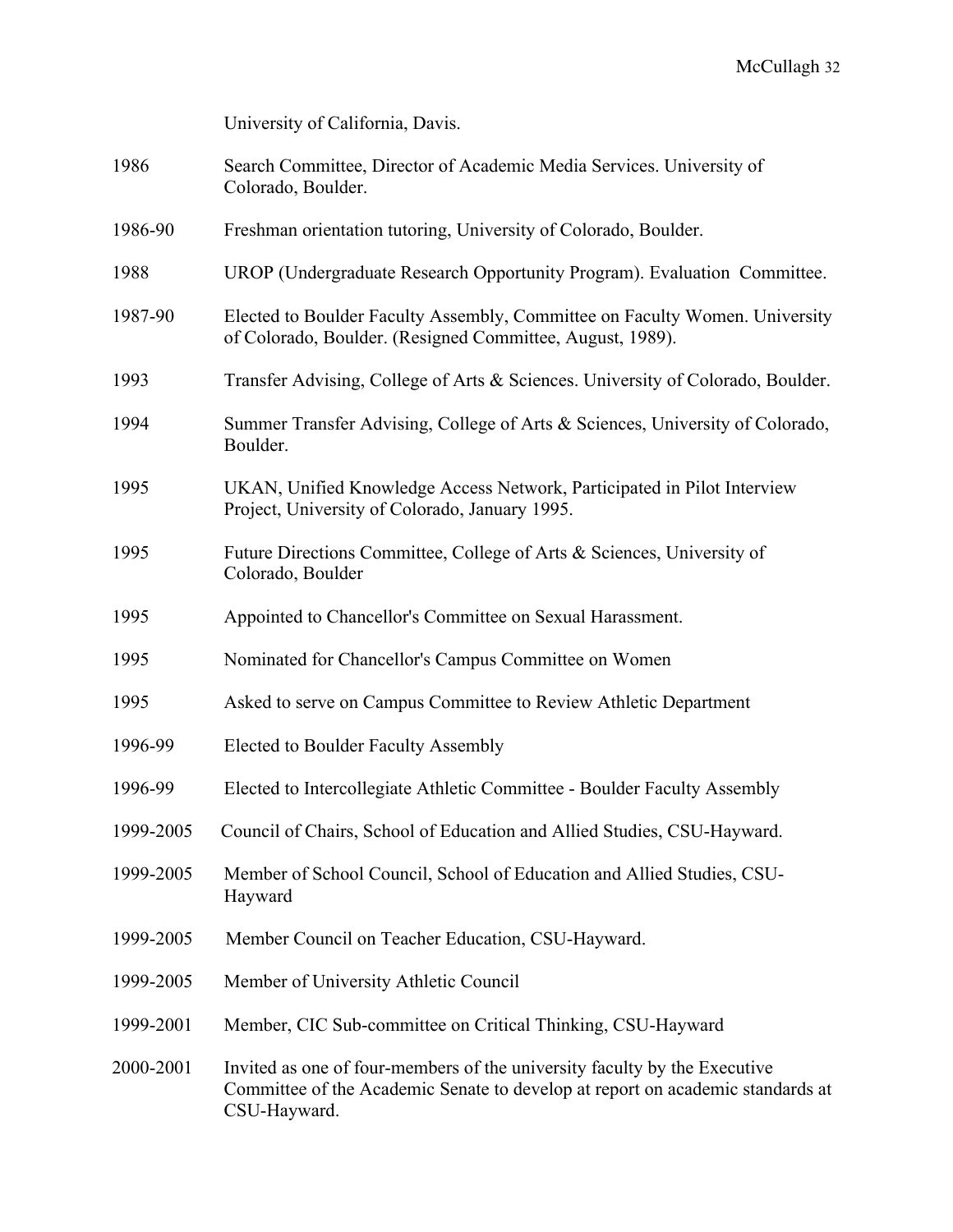- 2001-2002 Committee on Research Standing Committee of Academic Senate CSU-Hayward.
- 2002-2003 Elected Chair, Committee on Research, CSU Hayward.
- 2002-2003 Member, Academic Senate, CSU Hayward
- 2003-2005 WASC All University Planning Committee for University Accreditation, CSU Hayward
- 2003-2004 WASC Evidence Committee, CSU Hayward
- 2004 Chair Committee to Review AVP, CSU East Bay
- 2002-2004 University Student Mentor Program
- 2007-2008 Member Search Committee Dean of College of Education and Allied Studies
- 2007-2008 Member University PTR Committee
- 2008-2009 Member College PTR Committee
- 2010 Search Committee Dean College of Education & Allied Studies, CSUEB
- 2009-2014 Member, Council of Chairs CEAS CSU East Bay
- 2011-2012 E-learning Committee College of Education and Allied Studies
- 2012 Search Committee Associate Provost, CSU East Bay
- 2012-2014 Selected to serve on Presidential Task Force Planning for Distinction
- 2012-2013 Sub-committee Strategic Planning Committee College of Education and Allied Studies- CSU East Bay
- 2013 Member of College Accreditation Committee
- 2013 Chair Search Committee Associate Dean College of Education and Allied Studies – CSU East Bay

There may be other committees that are not listed.

#### Department

| 1983    | Organized Ninth Annual Clare Small Lecture – CU Boulder                                                                       |
|---------|-------------------------------------------------------------------------------------------------------------------------------|
| 1986-88 | Elected as Research Coordinator. Dept. of Kinesiology (Instituted departmental<br>Research Bulletin- distributed campus-wide) |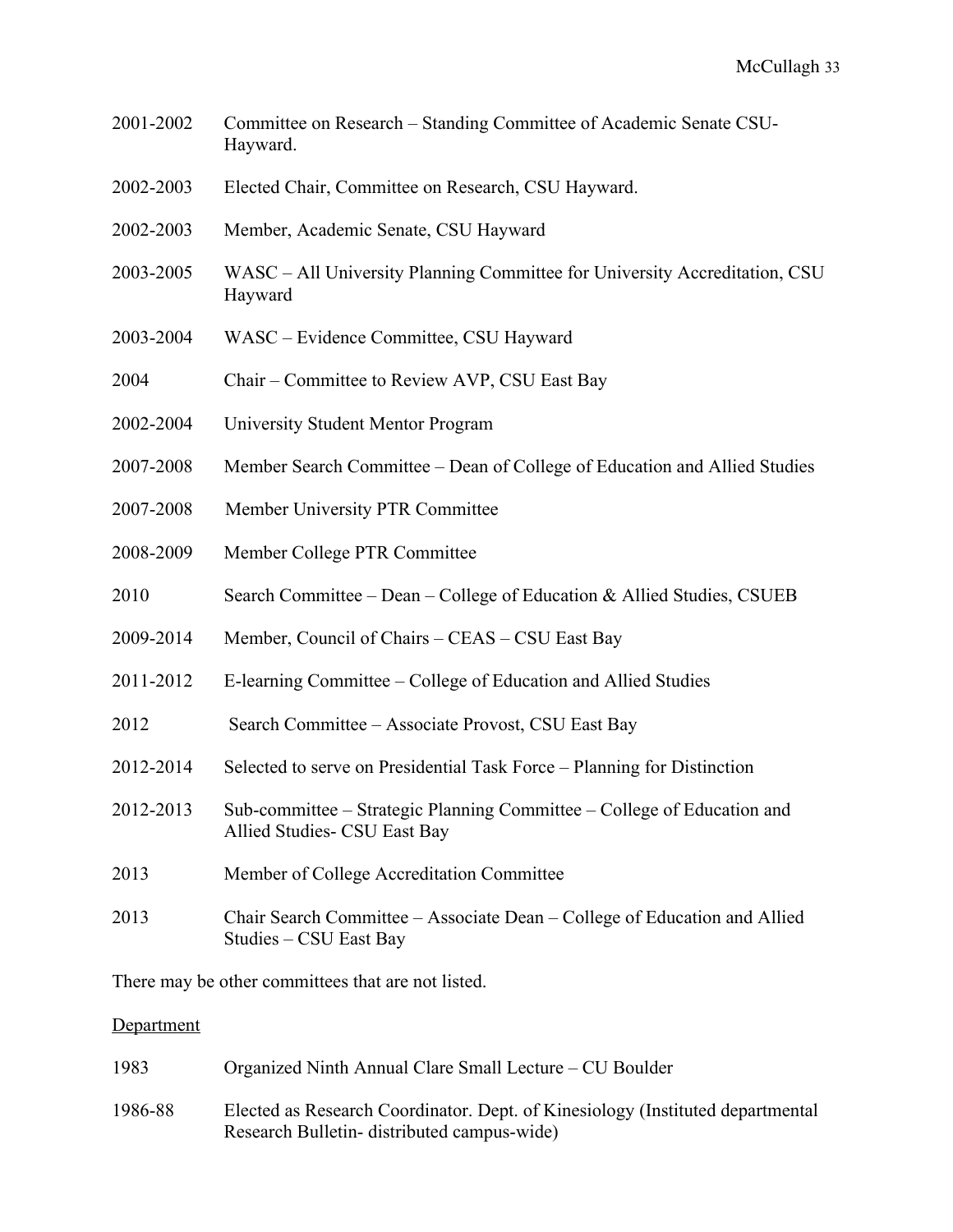|           | (Co-coordinated - Departmental Honors Program).<br>(Instituted Faculty Seminar Colloquium Program).<br>(Coordinated Departmental Journal Clubs).                         |
|-----------|--------------------------------------------------------------------------------------------------------------------------------------------------------------------------|
| 1986      | Member, Ad hoc undergraduate committee.                                                                                                                                  |
| 1986-88   | Advisory Committee, Department of Kinesiology.                                                                                                                           |
| 1988      | Organized American Alliance for Health, Physical Education, Recreation &<br>Dance. Distinguished Scholar Award Presentation, February. University of<br>Colorado campus. |
| 1988-89   | Graduate Committee, Department of Kinesiology.                                                                                                                           |
| 1988-89   | Evaluation Committee, Re-appointment Committee, Department of<br>Kinesiology.                                                                                            |
| 1989-90   | Search Committee, Department of Kinesiology.<br>Chair - Special Opportunity Hire.                                                                                        |
| 1989-96   | Welfare Committee, Department of Kinesiology.                                                                                                                            |
| 1991      | Organized retirement ceremonies for two faculty members.                                                                                                                 |
| 1992      | Started Undergraduate Kinesiology Majors Club and initiated departmental<br><b>Graduation Ceremonies.</b>                                                                |
| 1992-93   | Search Committee, Department of Kinesiology.                                                                                                                             |
| 1993-94   | Program Review Panel, Department of Kinesiology                                                                                                                          |
| 1994-95   | Search Committee, Department of Kinesiology                                                                                                                              |
| 1995-96   | Search Committee, Department of Kinesiology                                                                                                                              |
| 1996-97   | Search Committee, Department of Kinesiology                                                                                                                              |
| 1999-2005 | Department Chair, Kinesiology and Physical Education, CSU Hayward                                                                                                        |
| 2006      | Invited and organized visit for Alliance Scholar – Dan Landers – for research<br>talks at CSU East Bay, San Francisco State University and San Jose State<br>University  |
| 2007      | Member, Search Committee – Department of Kinesiology and Physical Education                                                                                              |
| 2008      | Member, Search Committee - Department of Kinesiology and Physical Education                                                                                              |
| 2008-09   | Assessment Coordinator – Department of Kinesiology                                                                                                                       |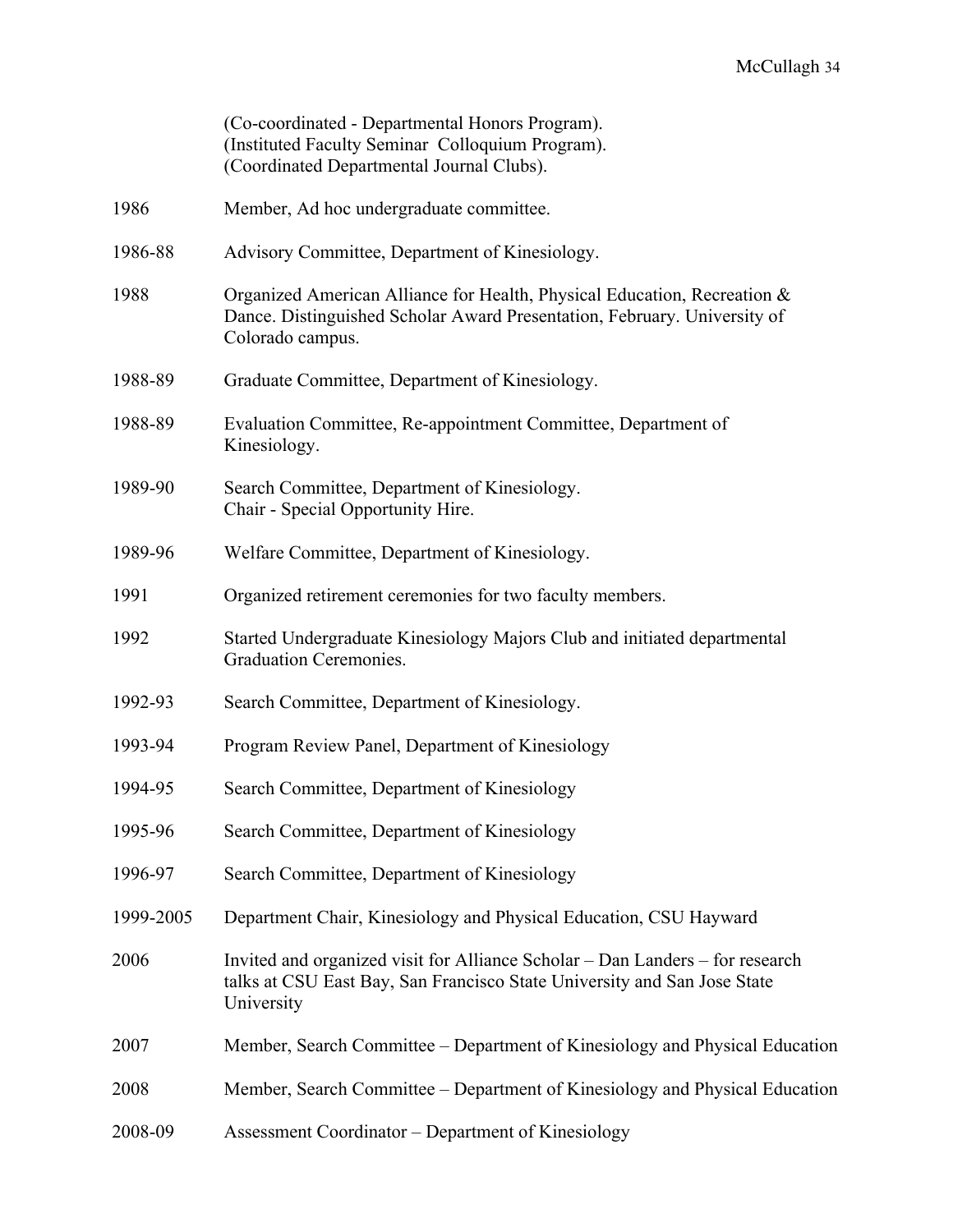|  | 2009- Present Department Chair - Kinesiology CSUEB |  |  |
|--|----------------------------------------------------|--|--|
|--|----------------------------------------------------|--|--|

| 2013 | Invited and organized visit for Alliance Scholar - Karl Newell |
|------|----------------------------------------------------------------|
|------|----------------------------------------------------------------|

- 2013-2014 Chair Search Committee Associate Dean College of Education and Allied Studies
- 2013-2014 College of Education and Allied Studies Unit Accreditation and Assessment Task Force (CUAATF)
- 2018-2019 Chair, Post Tenure Review Department Committee

#### Community/Professional

| 1988    | Served as Advisor for Boulder Valley High School Internship Program. |
|---------|----------------------------------------------------------------------|
| 1995-97 | Assisted the Royal Winnipeg Ballet School develop a parent handbook  |

## **COURSES TAUGHT**

Research Methods (Graduate) Psycho-Social Aspects of Physical Activity (Undergraduate) Sport Sociology (Undergraduate) Women and Sport (Undergraduate) Social Psychology of Motor Performance (Graduate & Undergraduate) Sport Psychology (Graduate & Undergraduate) Experimental Problems in Social Psychology of Physical Activity (Graduate) Motor Learning/Development (Graduate & Undergraduate) Psychological Basis of Human Performance (Graduate) Children in Sport: Psychological Considerations (Undergraduate) Critical Thinking in Motor Behavior (Undergraduate) Peak Performance (Undergraduate) The Sport Experience (Undergraduate) Principles and Practices of Fitness (Undergraduate) Philosophy of Sport Psychological Kinesiology Aquatic and Swimming Courses - Beginning level through Lifesaving Swim for Fitness. Walk/Jog, Competitive Conditioning Computer Applications in Kinesiology– Developed on-line course Nutrition and Performance (On Line) Seminar in Sport Psychology Synthesis in Kinesiology – Grad Class CSU East Bay Motor Development – Undergrad – transformed class to online format Special topic graduate classes

#### **SCHOLARSHIPS, AWARDS AND CERTIFICATION**

1968 R.D.A.O. (Recreation Directors' Assoc. of Ontario) - Bursary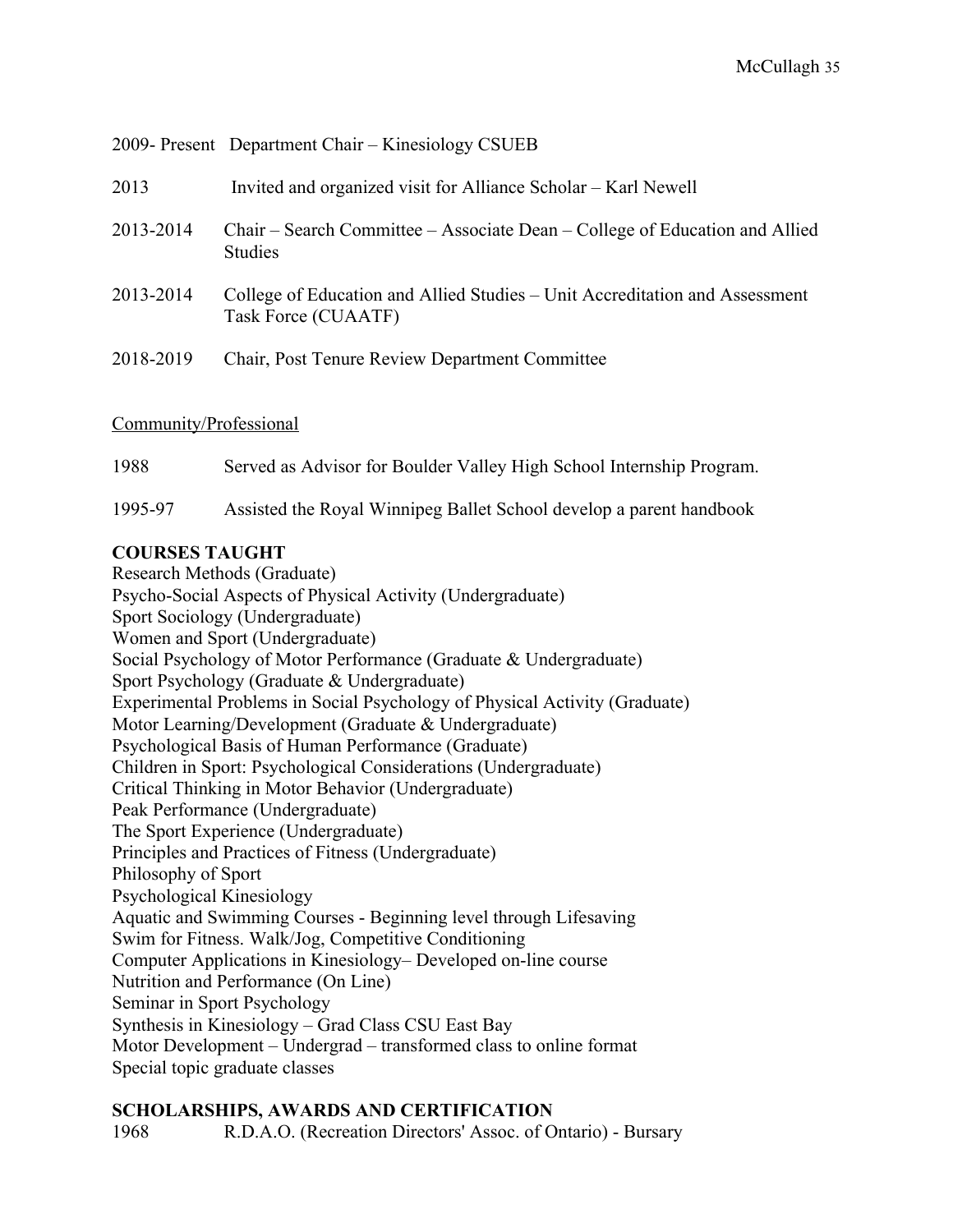| 1969    | Fitness and Amateur Sport Bursary - Government of Canada                |
|---------|-------------------------------------------------------------------------|
| 1970-72 | Foreign Student Tuition Scholarships - S.U.N.Y. at Brockport            |
| 1971    | Student Government Scholarship - S.U.N.Y. at Brockport                  |
| 1972    | Selected as Department Scholar - S.U.N.Y. at Brockport                  |
| 1970-72 | Dean's List all semesters - S.U.N.Y. at Brockport                       |
| 1972    | Graduated Summa Cum Laude - S.U.N.Y. at Brockport                       |
| 1974    | Marie Carns Doctoral Fellowship - University of Wisconsin               |
| 1974-76 | Canada Council Doctoral Fellowship                                      |
| 1984    | Certified Level I Instructor - American Coaching Effectiveness Program. |
| 1984-86 | State Director, American Coaching Effectiveness Program                 |
| 1991    | Certified Consultant - Association for the Advancement of Applied Sport |
|         | Psychology $(\#26)$                                                     |

### **THESES and PROJECTS- COMMITTEES**

#### **Masters - Chair**

Benedetti, C.L., Post KR delay and interpolated activity - University of California, Davis,1977.

- Andregg, J.A. Effects of team outcome upon causal attributions made by actors and observers University of California, Davis, 1978.
- Little, W.S. A comparison of motivational orientation and instructional strategies on form and accuracy in tennis. University of Colorado, Boulder. 1987.

Blackwell, B. The influence of life stress and competitive anxiety in athletic injuries. University of Colorado, Boulder. 1987. (Research Project).

- Caird, J. Biological motion perception and coordinative action systems in the observational learning of a cyclical motor pattern. University of Colorado, Boulder. 1989.
- Burch, D. The role of modeling and augmented feedback in skill acquisition. University of Colorado, Boulder. 1989.
- Meriweather, A.L. Behavioral and psychological differences in eating disorders between athletes and non-athletes. University of Colorado, Boulder 1989.
- Siegel, D.S. A comparison of modeling and self modeling for enhancing efficacy and performance. University of Colorado, Boulder. 1990. (Research Project).
- Hanson, S.J. Predictive variables in athletic injury and illness: A partial test of the Andersen and Williams model. University of Colorado, Boulder. 1990.
- Matzkanin, K. An investigation of personal investment theory and adherence to an established exercise program. University of Colorado, Boulder. 1991.
- Schuster, C. Physical activity commitment in college students. University of Colorado, Boulder. 1990. (Research Project).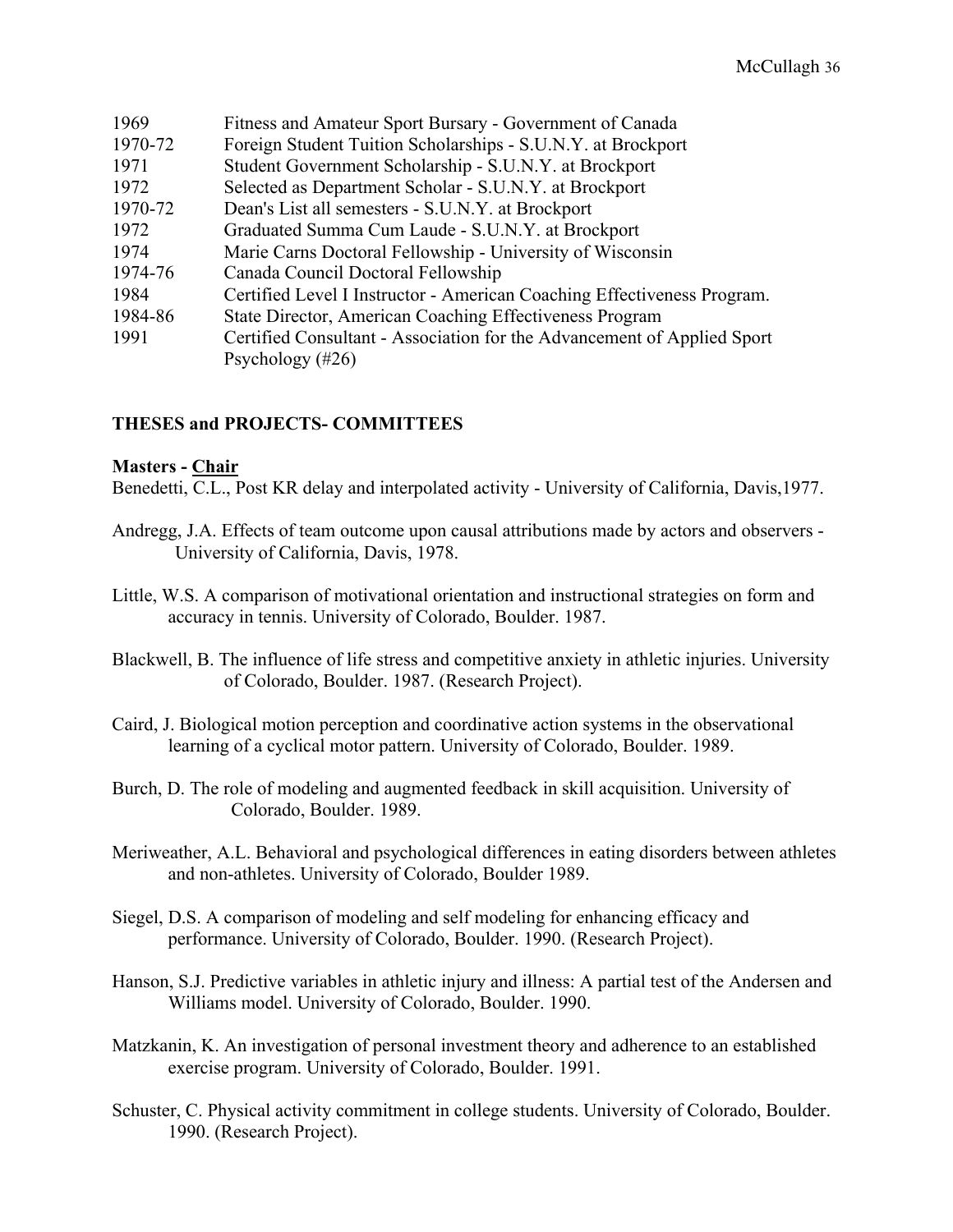- Petersen, K. The effects of modeling and physical practice on performance of a golf swing. University of Colorado, Boulder. 1990. (Research Project).
- Evans, Kimberly. A test of the cognitive representation in observational learning. University of Colorado, Boulder. 1992.
- Byrd, B.J. The relationship of history of stressors, personality and coping resources with the incidence of athletic injury. University of Colorado, 1993.
- Collins, J.A. Application of the Eccles expectancy-value model of achievement choice to physical activity. University of Colorado, 1993
- Starek, J. A comparison of other and self-modeling in skill acquisition. University of Colorado, 1993.
- Meyer, K. The influence of personality factors, life stress and coping resources on incidence of injury in distance runners. University of Colorado, 1994.
- Skaling, S. A comparison of modeling and imagery. University of Colorado, 1995.
- Schwenz, S. The use of a modeling intervention for modifying self-efficacy and anxiety in a rehabilitation setting. University of Colorado, 1996.
- Goodin, K. A case study of psychological responses to injury. University of Colorado, 1997.
- Kelley, R. A comparison of modeling and imagery in high school basketball players. University of Colorado, 1997,
- Laird, J. The influence of coping models in exercise testing. University of Colorado, 1996.
- Potter, L. The influence of coping models on anxiety. University of Colorado, 1996.
- Johnson, J. Sources of anxiety in exercise stress testing. University of Colorado, 1999.
- Ram, N. Self-modeling as an intervention for psychological behaviors and performance. University of Colorado, 1999 (Finished supervising while at CSU Hayward).

#### Takemota, Y. Modeling and imagery interventions. CSU, Hayward, 2000.

- SooHoo, S. Modeling and imagery as interventions for performance enhancement. CSU, Hayward, 2000-2001.
- Served as major advisor for a 4 graduate student stipends awarded by Associated Students, CSU, Hayward.

#### **Masters - Committee-Member**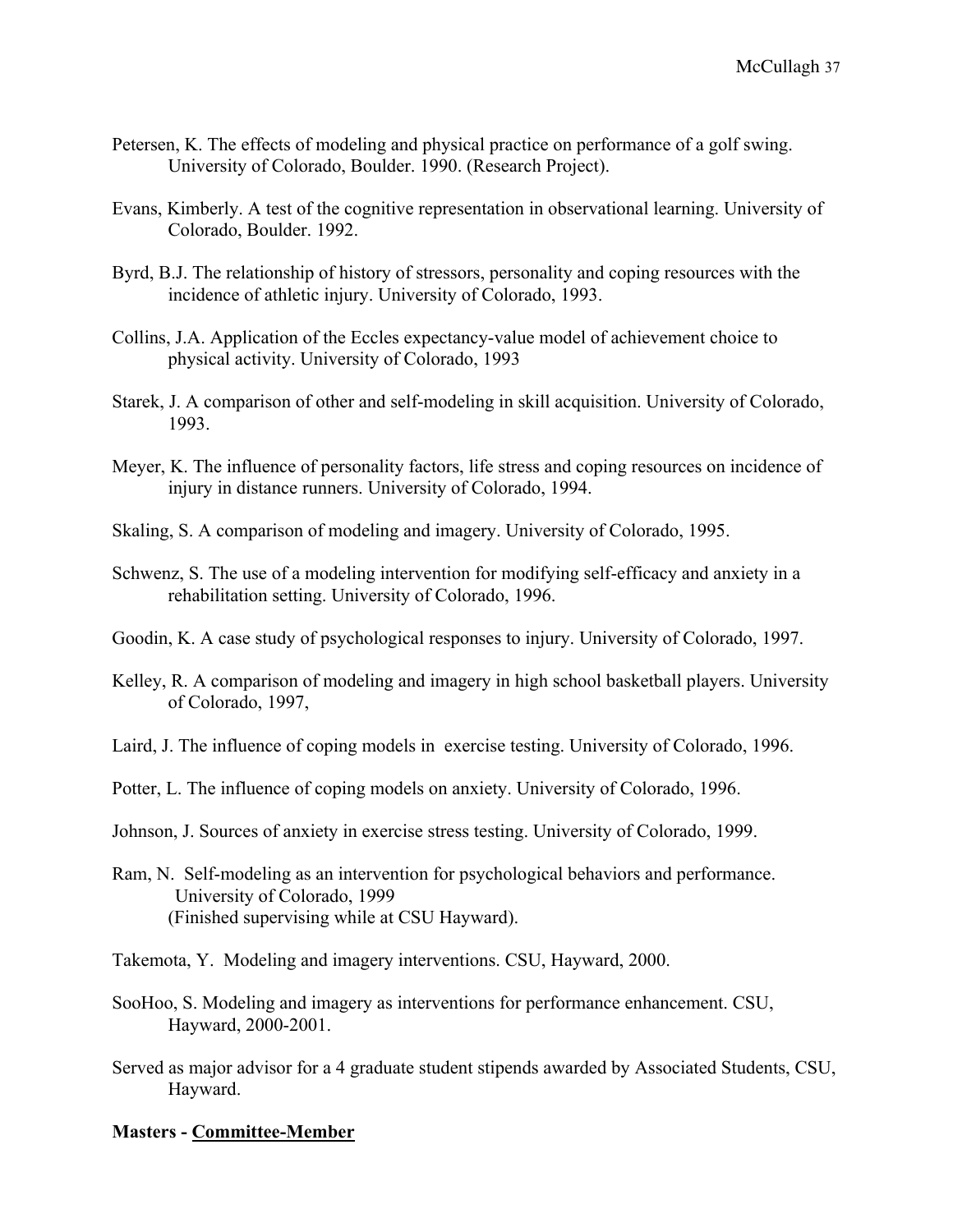- Flohr, J.A. Changes in echocardiography and related cardiorespiratory parameters during a twelve week post-training period. University of California, Davis, 1977.
- Hagler, R.W. Racial stereotypes and attribution. University of California, Davis, 1978.
- Harms, D.H. An exploratory study of attributional coding systems. University of California, Davis, 1978.
- Waller, J. Eye color effects on reaction time. University of Colorado, Boulder, 1985.
- Whitehead, R. Specific modes of arousal and anxiety elicited by technical rock climbing. University of Colorado, Boulder, 1984.
- Yonge, K. Visual motor behavior rehearsal strategies. University of Colorado at Boulder, 1985.
- Kelly, B.J. The influence of genetics on motor performance. University of Colorado, Boulder, 1985.
- LeBaron, G. Physiological and psychological characteristics of elite women soccer players. University of Colorado, Boulder, 1985.
- Pierce, G. Post knowledge of results delay and interpolated activity. University of Colorado, Boulder, 1986.
- Welch, A. The Influence of variability of practice on motor schema representation and selfefficacy development. University of Colorado, Boulder. 1987.
- Hadley, J.A. Two-dimensional location & distance cues in short-term motor memory. University of Colorado, Boulder, 1987.
- Raymond, C. Incidence of injury and changes in VO2 Max in low and high impact aerobics following training. University of Colorado, Boulder, 1989.
- Harnischfeger, H. A comparison of incidence of injury and physiological changes between training programs based upon high impact aerobics and running. University of Colorado, Boulder, 1990.
- Served as faculty mentor for Sonya Soo Hoo, Gabriel Wilson and Michael Regan (all secured CSU Forgivable Loans) All students published their completed research

In addition I have served as an outside reviewer on a number of theses from Canada and Australia.

**Ph.D. - Co-Chair**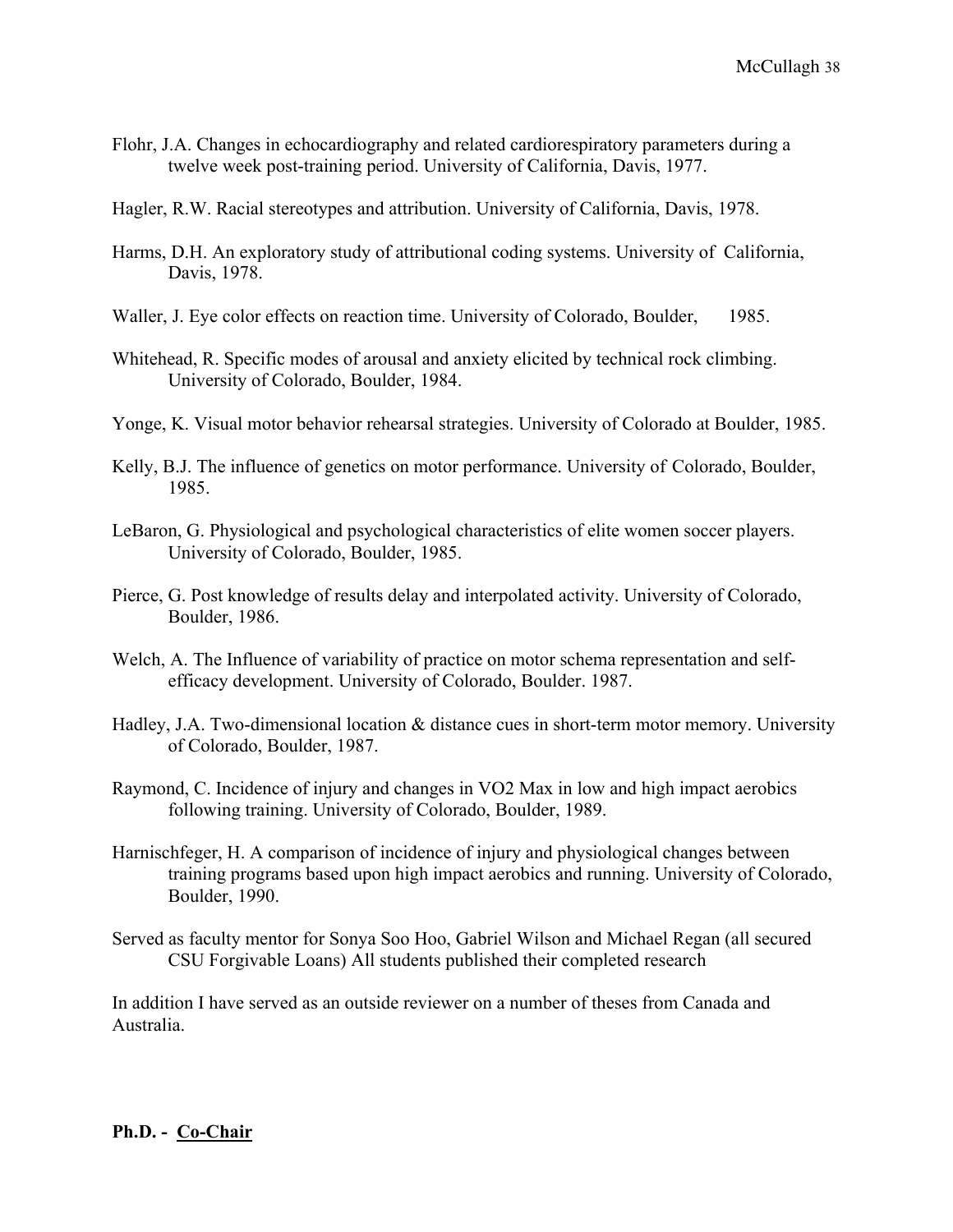- North, T.C. Exercise as a treatment for depression: A meta-analysis. (Ph.D. Education), University of Colorado, Boulder, 1988.
- Noble, J. The influence of modeling on strategies and task types.(Ph.D. Education) University of Colorado, Boulder, 1997.

#### **Ph.D.** - **Committee Member**

- Adar, P. Proprioceptive sensitivity in athletes, musicians and controls: Magnitude estimation of frontalis tension. (Ph.D. Psychology), University of Colorado, Boulder, 1988.
- Tarasewicz, Malva. The effects of physical practice, mental practice, and a model on learning and performing in violin playing. (Ph.D. Music, Dissertation Project), University of Colorado, Boulder, 1991.
- Katz, Heddy. Ph.D. Teaching learning strategies to under-prepared students. (Ph.D. Education), November 1997.
- Hatfield, David. (Ph.D., Clinical Psychology). University of Colorado, Boulder, 1997.
- Meriweather, A. Intervention strategies for youth at risk. California School of Professional Psychology. (Ph.D. Clinical Psychology), 1997.

Dissertation Committee, California School of Professional Psychology, 2000.

#### **Tenure and Promotion Reviews**

1999-Present I am often asked to serve as an external reviewer for candidates being considered for Promotion and Tenure at universities throughout the world.

#### **Continuing Education/Professional Development**

October 1994. "Mental Skills Training for Enhanced Performance". Association for the Advancement of Applied Sport Psychology.

July 1994. Grant Writing Workshop. University of Colorado, Boulder.

October, 2000 Attended conference on "Chairing the Academic Department" hosted by American Council on Education.

October, 2002 – Supervision for Sport Psychology Workshop – Association for the Advancement of Applied Sport Psychology.

July 2003 – Learning to teach On-line. Participant in CEAS course developed by Jodi Servatius and Nan Chico.